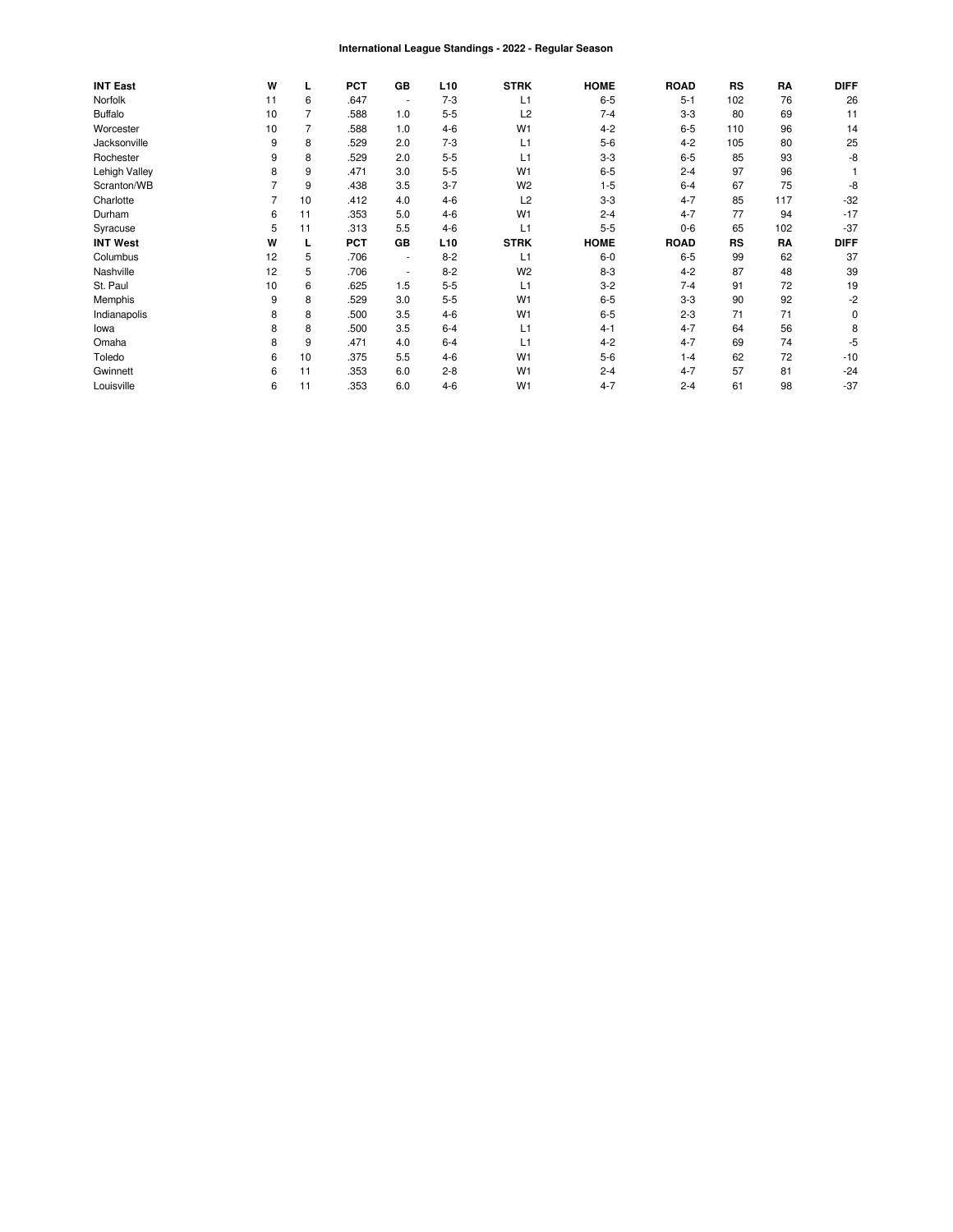### **International Hitting Leaders - 2022 - Regular Season - Qualified Players**

|                                                |                                                                                                                                                        | <b>AVG</b>                                                                                                                                    |                                                                                                                   |                                                                                                                                                                                                          | HR                                                                                                                                            |                                                                                                      |                                                                                                                                                                                                      | RBI                                                                                                                            |                                                                 |                                                                                                           | <b>OBP</b>                                                                                                                                                |                                                                                                                                           |                                                                                             |
|------------------------------------------------|--------------------------------------------------------------------------------------------------------------------------------------------------------|-----------------------------------------------------------------------------------------------------------------------------------------------|-------------------------------------------------------------------------------------------------------------------|----------------------------------------------------------------------------------------------------------------------------------------------------------------------------------------------------------|-----------------------------------------------------------------------------------------------------------------------------------------------|------------------------------------------------------------------------------------------------------|------------------------------------------------------------------------------------------------------------------------------------------------------------------------------------------------------|--------------------------------------------------------------------------------------------------------------------------------|-----------------------------------------------------------------|-----------------------------------------------------------------------------------------------------------|-----------------------------------------------------------------------------------------------------------------------------------------------------------|-------------------------------------------------------------------------------------------------------------------------------------------|---------------------------------------------------------------------------------------------|
| 9                                              | # Player<br>1 Refsnyder, R<br>2 González, E<br>3 Banks, N<br>4 Leblanc, C<br>5 Nevin, T<br>6 Mitchell, C<br>7 Large, C<br>7 Quintana, L<br>3 tied      | Team<br><b>WOR</b><br>JAX<br><b>ROC</b><br><b>JAX</b><br><b>NOR</b><br><b>IND</b><br><b>BUF</b><br><b>JAX</b>                                 | AVG<br>.400<br>.383<br>.383<br>.375<br>.353<br>.347<br>.346<br>.346<br>.333                                       | # Player<br>Gorman, N<br>1<br>2<br>Fitzgerald, R<br>2 Hall, D<br>2 Palka, D<br>2<br>Rizer, J<br>2<br>Yepez, J<br>$\overline{2}$<br>Young, J<br>8<br>14 tied                                              | Team<br><b>MEM</b><br><b>WOR</b><br>LHV<br><b>SYR</b><br><b>NOR</b><br>MEM<br><b>IOW</b>                                                      | HR<br>7<br>5<br>5<br>5<br>5<br>5<br>5<br>$\overline{4}$                                              | #<br>Player<br>1<br>Cordero, F<br>$\overline{c}$<br>Hall, D<br>2<br>Yepez, J<br>4<br>Palka, D<br>5<br>Díaz, L<br>5<br>Fitzgerald, R<br>5<br>Nevin, T<br>8<br>Paredes, I<br>8<br>Pasquantino, V<br>10 | Team<br><b>WOR</b><br>LHV<br><b>MEM</b><br><b>SYR</b><br>JAX<br><b>WOR</b><br><b>NOR</b><br><b>DUR</b><br><b>OMA</b><br>8 tied | RBI<br>21<br>18<br>18<br>17<br>15<br>15<br>15<br>14<br>14<br>13 | #<br>$\mathbf{1}$<br>$\overline{\mathbf{c}}$<br>3<br>$\overline{4}$<br>5<br>6<br>$\overline{7}$<br>8<br>9 | Player<br>Refsnyder, R<br>Sands, D<br>Tolman, M<br>Leblanc, C<br>Sánchez, Y<br>Large, C<br>Taylor, S<br>Palacios, J<br>Vavra, T<br>10 White, T            | Team<br><b>WOR</b><br>LHV<br>COL<br><b>JAX</b><br><b>WOR</b><br><b>BUF</b><br><b>BUF</b><br>2 Teams<br><b>NOR</b><br><b>NAS</b>           | <b>OBP</b><br>.551<br>.475<br>.464<br>.456<br>.453<br>.452<br>.443<br>.438<br>.435<br>.435  |
|                                                |                                                                                                                                                        | <b>SLG</b>                                                                                                                                    |                                                                                                                   |                                                                                                                                                                                                          | <b>OPS</b>                                                                                                                                    |                                                                                                      |                                                                                                                                                                                                      | н                                                                                                                              |                                                                 |                                                                                                           | 2B                                                                                                                                                        |                                                                                                                                           |                                                                                             |
| #<br>1<br>2<br>3<br>4<br>5<br>6<br>7<br>8<br>9 | Player<br>Palka, D<br>White, T<br>Gorman, N<br>Martin, M<br>Fitzgerald, R<br>Leblanc, C<br>Quintana, L<br>Demeritte, T<br>Sánchez, Y<br>10 Palacios, J | Team<br><b>SYR</b><br><b>NAS</b><br><b>MEM</b><br><b>IND</b><br><b>WOR</b><br><b>JAX</b><br><b>JAX</b><br><b>GWN</b><br><b>WOR</b><br>2 Teams | <b>SLG</b><br>.816<br>.757<br>.717<br>.712<br>.706<br>.688<br>.673<br>.630<br>.627<br>.625                        | Player<br>#<br>Palka, D<br>1<br>2<br>White, T<br>3<br>Refsnyder, R<br>4<br>Leblanc, C<br>5<br>Gorman, N<br>6<br>Sánchez, Y<br>7<br>Fitzgerald, R<br>8<br>Palacios, J<br>9<br>Martin, M<br>10 Quintana, L | Team<br><b>SYR</b><br><b>NAS</b><br><b>WOR</b><br><b>JAX</b><br><b>MEM</b><br><b>WOR</b><br><b>WOR</b><br>2 Teams<br><b>IND</b><br><b>JAX</b> | <b>OPS</b><br>1.238<br>1.192<br>1.151<br>1.144<br>1.096<br>1.080<br>1.068<br>1.063<br>1.051<br>1.048 | # Player<br>1 García, L<br>González, E<br>1.<br>3 Meneses, J<br>4<br>Cedrola, L<br>$\overline{4}$<br>Stevenson, A<br>6<br>Clemens, K<br>6<br>Cordero, F<br>8                                         | Team<br><b>ROC</b><br>JAX<br><b>ROC</b><br>LOU<br><b>ROC</b><br><b>TOL</b><br><b>WOR</b><br>13 tied                            | н<br>23<br>23<br>22<br>20<br>20<br>19<br>19<br>18               | 2<br>6<br>6                                                                                               | # Player<br>1 Noll, J<br>2 Cordero, F<br>2 Lewis, R<br>2 Miranda, J<br>Short, Z<br>6 Demeritte, T<br>6 Hall, D<br>Martin, M<br>Paredes, I<br>6 Stowers, K | Team<br><b>ROC</b><br><b>WOR</b><br><b>STP</b><br><b>STP</b><br><b>TOL</b><br><b>GWN</b><br>LHV<br><b>IND</b><br><b>DUR</b><br><b>NOR</b> | 2Β<br>9<br>$\overline{7}$<br>7<br>$\overline{7}$<br>$\overline{7}$<br>6<br>6<br>6<br>6<br>6 |
|                                                |                                                                                                                                                        | 3B                                                                                                                                            |                                                                                                                   |                                                                                                                                                                                                          | BB                                                                                                                                            |                                                                                                      |                                                                                                                                                                                                      | XBH                                                                                                                            |                                                                 |                                                                                                           | TB                                                                                                                                                        |                                                                                                                                           |                                                                                             |
| 1                                              | # Player<br>1 Martin, M<br>Vargas, I<br>3 Casey, D<br>3 Demeritte, T<br>3 Fitzgerald, R                                                                | Team<br><b>IND</b><br><b>IOW</b><br><b>ROC</b><br><b>GWN</b><br><b>WOR</b>                                                                    | 3B<br>3<br>3<br>$\overline{c}$<br>$\overline{c}$                                                                  | # Player<br>1 Sands, D<br>2<br>Tolman, M<br>3 Pasquantino, V<br>3 Robson, J                                                                                                                              | Team<br>LHV<br>COL<br><b>OMA</b><br><b>TOL</b>                                                                                                | <b>BB</b><br>15<br>14<br>13<br>13                                                                    | # Player<br>1 Martin, M<br>2 Hall, D<br>2 Noll, J<br>4 Cordero, F                                                                                                                                    | Team<br><b>IND</b><br>LHV<br><b>ROC</b><br><b>WOR</b>                                                                          | <b>XBH</b><br>12<br>11<br>11<br>10                              | #<br>$\mathbf{1}$<br>$\overline{c}$<br>3<br>3                                                             | Player<br>Hall, D<br>Gorman, N<br>Gonzalez, O<br>Martin, M                                                                                                | Team<br>LHV<br><b>MEM</b><br>COL<br><b>IND</b>                                                                                            | TB<br>39<br>38<br>37<br>37<br>36                                                            |
|                                                | 3 García, L<br>3 Gonzalez, O<br>3 Robson, J<br>3 Stevenson, A<br>3 Toffey, W                                                                           | <b>ROC</b><br>COL<br><b>TOL</b><br><b>ROC</b><br>LHV                                                                                          | $\overline{c}$<br>$\overline{c}$<br>$\overline{c}$<br>$\overline{\mathbf{c}}$<br>$\overline{c}$<br>$\overline{c}$ | Stevenson, C<br>3<br>3 Taylor, S<br>7 Andreoli, J<br>7 Casas, T<br>7 Castro, R<br>7 Sánchez, Y                                                                                                           | <b>DUR</b><br><b>BUF</b><br>LHV<br><b>WOR</b><br><b>IND</b><br><b>WOR</b>                                                                     | 13<br>13<br>12<br>12<br>12<br>12                                                                     | 4 Demeritte, T<br>4 Lewis, R<br>4 Paredes, I<br>8                                                                                                                                                    | <b>GWN</b><br><b>STP</b><br><b>DUR</b><br>4 tied                                                                               | 10<br>10<br>10<br>9                                             | 5<br>5<br>$\overline{7}$<br>$\overline{7}$<br>9<br>10                                                     | Fitzgerald, R<br>García, L<br>Cordero, F<br>Quintana, L<br>Meneses, J<br>2 tied                                                                           | <b>WOR</b><br><b>ROC</b><br><b>WOR</b><br><b>JAX</b><br><b>ROC</b>                                                                        | 36<br>35<br>35<br>34<br>33                                                                  |
|                                                |                                                                                                                                                        | R                                                                                                                                             |                                                                                                                   |                                                                                                                                                                                                          | SB                                                                                                                                            |                                                                                                      |                                                                                                                                                                                                      | CS                                                                                                                             |                                                                 |                                                                                                           |                                                                                                                                                           |                                                                                                                                           |                                                                                             |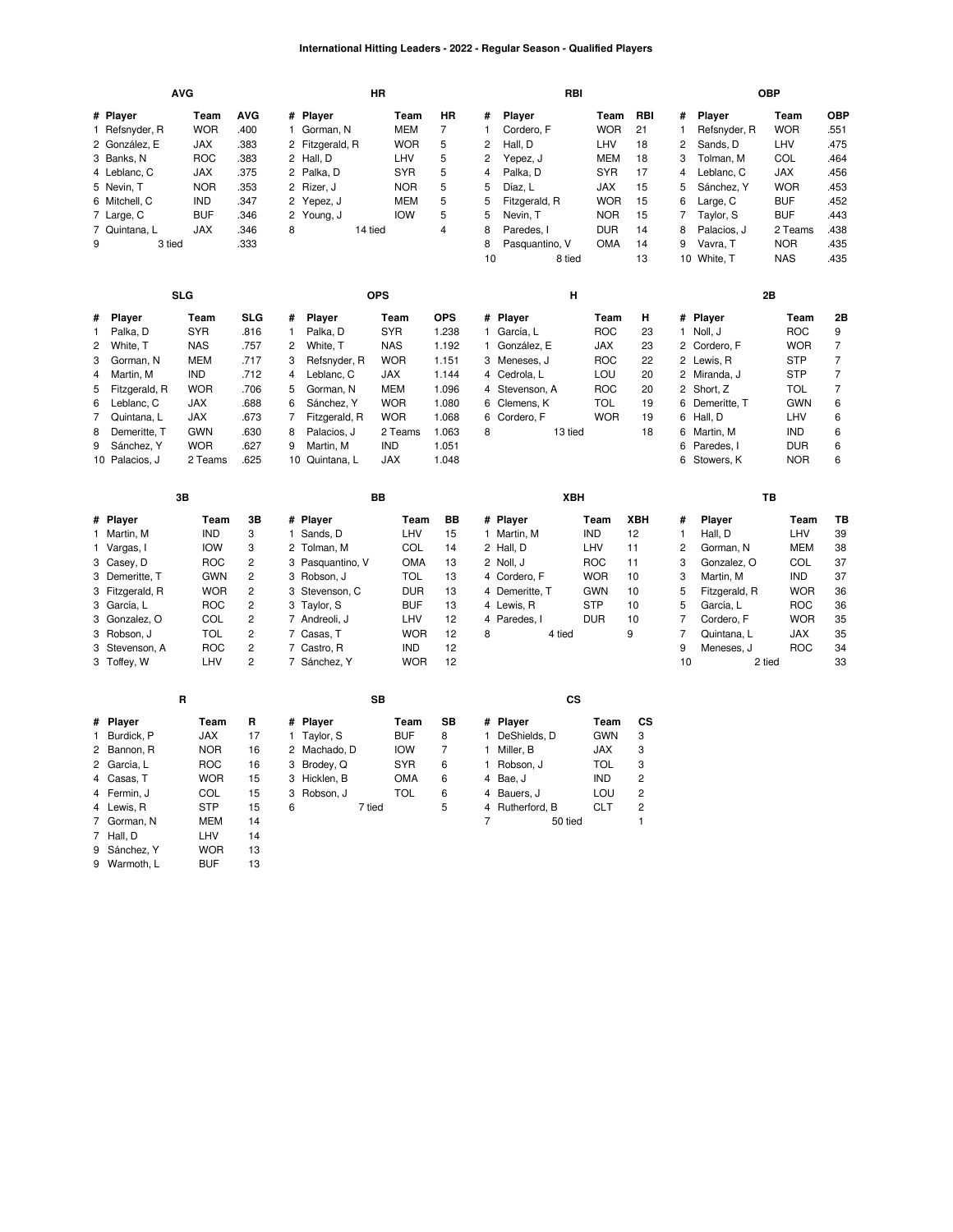### **International Pitching Leaders - 2022 - Regular Season - Qualified Players**

|                |              | <b>ERA</b>  |      |   | W                |            |                |   | so              |            |     |   |               | GS      |            |           |
|----------------|--------------|-------------|------|---|------------------|------------|----------------|---|-----------------|------------|-----|---|---------------|---------|------------|-----------|
| #              | Player       | Team        | ERA  |   | # Player         | Team       | W              |   | # Player        | Team       | SO. |   | # Player      |         | Team       | GS        |
|                | Small, E     | <b>NAS</b>  | 0.49 |   | 1 Alexander, J   | <b>NAS</b> | 3              |   | 1 Muller, K     | <b>GWN</b> | 28  |   |               | 17 tied |            | 4         |
| 2              | Swarmer, M   | <b>IOW</b>  | 1.08 |   | 1 Hart, K        | <b>WOR</b> | 3              |   | 2 Liberatore, M | <b>MEM</b> | 27  |   |               |         |            |           |
| 3              | Bradish, K   | <b>NOR</b>  | 1.20 |   | 1 Lawrence, C    | <b>BUF</b> | 3              |   | 3 Krook, M      | <b>SWB</b> | 26  |   |               |         |            |           |
| 4              | Meyer, M     | <b>JAX</b>  | 1.23 | 4 | 21 tied          |            | $\overline{c}$ |   | 4 Small, E      | <b>NAS</b> | 24  |   |               |         |            |           |
| 4              | Seabold, C   | <b>WOR</b>  | 1.23 |   |                  |            |                |   | 5 Pannone, T    | <b>WOR</b> | 23  |   |               |         |            |           |
| 4              | Smith, K     | <b>NOR</b>  | 1.23 |   |                  |            |                |   | 5 Rodriguez, G  | <b>NOR</b> | 23  |   |               |         |            |           |
| $\overline{7}$ | Rodriguez, G | <b>NOR</b>  | 1.26 |   |                  |            |                |   | 7 Overton, C    | LOU        | 22  |   |               |         |            |           |
| 8              | Smeltzer, D  | <b>STP</b>  | 1.29 |   |                  |            |                | 8 | 4 tied          |            | 20  |   |               |         |            |           |
| 9              | Rodriguez, N | <b>TOL</b>  | 1.33 |   |                  |            |                |   |                 |            |     |   |               |         |            |           |
| 10             | Wesneski, H  | SWB         | 1.38 |   |                  |            |                |   |                 |            |     |   |               |         |            |           |
|                |              | $_{\rm CG}$ |      |   | <b>SHO</b>       |            |                |   | G               |            |     |   |               | SV      |            |           |
|                |              |             |      |   |                  |            |                |   |                 |            |     |   |               |         |            |           |
|                | # Player     | Team        | CG   |   | # Player<br>Team | <b>SHO</b> |                |   | # Player        | Team       | G   |   | # Player      |         | Team       | <b>SV</b> |
|                | 1 Sulser, B  | IND         | 1    |   |                  |            |                |   | Brazoban, H     | JAX        | 8   |   | 1 Cruz, F     |         | LOU        | 4         |
|                |              |             |      |   |                  |            |                |   | Diehl, P        | LOU        | 8   |   | 2 Johnston, K |         | <b>BUF</b> | 3         |
|                |              |             |      |   |                  |            |                | 3 | 10 tied         |            | 7   |   | 2 Minaya, J   |         | <b>STP</b> | 3         |
|                |              |             |      |   |                  |            |                |   |                 |            |     |   | 2 Walsh, J    |         | MEM        | 3         |
|                |              |             |      |   |                  |            |                |   |                 |            |     | 5 |               | 15 tied |            | 2         |

| IP               |            |      |                 | <b>AVG</b>    |            |            |   | <b>WHIP</b>  |            |      |          | <b>WPCT</b> |             |
|------------------|------------|------|-----------------|---------------|------------|------------|---|--------------|------------|------|----------|-------------|-------------|
| # Player         | Team       | IP   | #               | <b>Player</b> | Team       | <b>AVG</b> | # | Player       | Team       | WHIP | # Plaver | Team        | <b>WPCT</b> |
| Liberatore, M    | MEM        | 21.1 |                 | Small, E      | <b>NAS</b> | .098       |   | Rodriguez, G | <b>NOR</b> | 0.49 |          | 16 tied     | 1.000       |
| 2 Parke, J       | CLT        | 20.1 | $^{2}$          | Meyer, M      | <b>JAX</b> | .102       | 2 | Meyer, M     | <b>JAX</b> | 0.55 |          |             |             |
| 2 Rodriguez, N   | TOL        | 20.1 | 3               | Rodriguez, G  | <b>NOR</b> | .109       | 3 | Bradish, K   | <b>NOR</b> | 0.73 |          |             |             |
| 4 Battenfield, P | COL        | 20.0 | 4               | Bradish, K    | <b>NOR</b> | .148       | 4 | Lawrence. C  | <b>BUF</b> | 0.80 |          |             |             |
| 5 Cox, A         | <b>OMA</b> | 19.2 | 5.              | Wesneski, H   | <b>SWB</b> | .152       | 5 | Wesneski, H  | <b>SWB</b> | 0.85 |          |             |             |
| 5 Muller, K      | <b>GWN</b> | 19.2 | 6               | De Jong, C    | <b>IND</b> | .156       | 6 | De Jong, C   | <b>IND</b> | 0.92 |          |             |             |
| 5 Pannone, T     | <b>WOR</b> | 19.2 |                 | Smith, K      | <b>NOR</b> | .176       |   | Benjamin, W  | <b>CLT</b> | 0.94 |          |             |             |
| 8 Boushley, C    | <b>NAS</b> | 19.0 | 8               | Seabold, C    | <b>WOR</b> | .180       | 8 | Overton, C   | LOU        | 0.95 |          |             |             |
| 8 Overton, C     | LOU        | 19.0 | 8               | Swarmer, M    | <b>IOW</b> | .180       | 9 | Seabold, C   | <b>WOR</b> | 0.95 |          |             |             |
| 10 Small, E      | <b>NAS</b> | 18.1 | 10 <sup>1</sup> | Lawrence. C   | <b>BUF</b> | .182       |   | 10 Small, E  | <b>NAS</b> | 0.98 |          |             |             |

### **Triple-A Team Hitting - 2022 - Regular Season**

| Team                             | League     | <b>AVG</b> | G   | АB          | R   | н              |        |    |                |    | TB 2B 3B HR RBI BB IBB |       |   | SO SB CS   |     |                | <b>OBP</b> |      | SLG OPS SAC |          | <b>SF</b> | <b>HBP</b>     | <b>GIDP</b> | <b>LOB</b> |
|----------------------------------|------------|------------|-----|-------------|-----|----------------|--------|----|----------------|----|------------------------|-------|---|------------|-----|----------------|------------|------|-------------|----------|-----------|----------------|-------------|------------|
| <b>Round Rock Express</b>        | <b>PCL</b> | .281       | -17 | 590         | 94  | 166            | 266    | 32 | 4              | 20 | 84                     | 46    | 0 | 174        | 14  | 8              | .342       | .451 | .793        |          | $\Omega$  | 8              | 11          | 111        |
| <b>Oklahoma City Dodgers</b>     | <b>PCL</b> | .280       | 16  | 557         |     | 108 156 269 25 |        |    | 11             | 22 | 101 84                 |       |   | 0.149      | 9   |                | .377       | .483 | .860        | 0        | 6         | 6              | 11          | 128        |
| <b>Rochester Red Wings</b>       | <b>INT</b> | .276 17    |     | 601         | 85  | 166            | 266 33 |    | 8              | 17 | 82                     | -58   |   | 2 151      | 13  |                | .350       | .443 | .793        | 0        | 2         | 11             | 14          | 139        |
| Las Vegas Aviators               | <b>PCL</b> | .274       | 16  | 540         |     | 75 148 234     |        | 28 | 2              | 18 | 67                     | 66    |   | 0.148      | -11 | $\overline{2}$ | .353       | .433 | .786        | $\Omega$ |           | 2              | 9           | 129        |
| Salt Lake Bees                   | <b>PCL</b> | .273 17    |     | 556         |     | 99 152 230 31  |        |    | 4              | 13 | 93                     | 69    |   | 0, 120, 12 |     |                | .356       | .414 | .770        | 0        |           | 6              | 17          | 113        |
| Jacksonville Jumbo Shrimp        | <b>INT</b> | .271       | -17 | 590         | 105 | 160            | 264    | 32 | 3              | 22 | 100 67                 |       |   | 0, 150     | 16  | 4              | 357        | .447 | .804        | 0        | 5         | 14             | 14          | 122        |
| <b>Buffalo Bisons</b>            | <b>INT</b> | .264 17    |     | 542         | 80  | 143 197 27     |        |    | $\Omega$       | 9  | 72                     | 69    |   | 0, 145, 23 |     | 5              | .358       | .363 | .721        | $\Omega$ | 2         | 12             | 10          | 138        |
| <b>Worcester Red Sox</b>         | <b>INT</b> | .259 17    |     |             |     | 559 110 145    | 266 30 |    | 2              | 29 | 106 81                 |       |   | 1 179      | 14  | 4              | .362       | .476 | .838        | 0        | 4         | 11             | 6           | 120        |
| Norfolk Tides                    | INT        | .258 17    |     | 565         |     | 102 146 254 33 |        |    | 3              | 23 | 91                     | -82   |   | 1 149      | 14  | $\overline{2}$ | .363       | .450 | .813        | 3        | 3         | 12             | 10          | 131        |
| El Paso Chihuahuas               | <b>PCL</b> | .256       | 16  | 539         | 86  | 138 236 31     |        |    | $\overline{c}$ | 21 |                        | 80 71 |   | 0.148      | 10  |                | .346       | .438 | .784        | 2        | 6         | 6              | 12          | 114        |
| Albuquerque Isotopes             | <b>PCL</b> | .255       | 17  | 584         | 93  | 149            | 256 24 |    | 7              | 23 | 83                     | 66    |   | 0 141      | 9   | 2              | .335       | .438 | .773        |          | 8         | 8              | 11          | 127        |
| Reno Aces                        | <b>PCL</b> | .251 17    |     | 574         |     | 84 144 271 34  |        |    | 3              | 29 |                        | 80 67 |   | 1 132      | 14  | 6              | .337       | .472 | .809        | $\Omega$ | 3         | 9              | 12          | 127        |
| <b>Nashville Sounds</b>          | INT        | .248 17    |     | 556         | 87  | 138            | 223 31 |    | 6              | 14 |                        | 82 69 |   | 0.156      | 17  |                | .335       | .401 | .736        | 0        | 6         | 7              | 10          | 116        |
| Indianapolis Indians             | <b>INT</b> |            |     | .248 16 500 |     | 71 124 197 31  |        |    | 6              | 10 | 66                     | 60    |   | 0, 140, 24 |     | 3              | .335       | .394 | .729        | 3        | 3         | 7              | 11          | 111        |
| Sacramento River Cats            | <b>PCL</b> | .246       | 16  | 557         | 82  | 137            | 221    | 26 | 2              | 18 | 80                     | 74    |   | 1 173      | 21  | 3              | .339       | .397 | .736        | 1        | 2         | 5              | 5           | 132        |
| Lehigh Valley IronPigs           | INT        | .242       | 17  | 529         | 97  | 128            | 207 34 |    | 3              | 13 | 81                     | 84    |   | 1 138      | 6   | 2              | .349       | .391 | .740        | 2        | 4         | 5              |             | 110        |
| Memphis Redbirds                 | INT        | .241 17    |     | 555         |     | 90 134 234 16  |        |    | 0              | 28 |                        | 82 53 |   | 0.142      | 13  | 2              | .315       | .422 | .737        | 0        | 5         | 9              | 13          | 90         |
| <b>Columbus Clippers</b>         | <b>INT</b> | .236 17    |     | 550         | 99  | 130            | 241    | 29 | 5              | 24 | 93                     | -80   |   | 0 141      | 16  | 4              | .344       | .438 | .782        |          | 4         | 12             | 11          | 119        |
| <b>Tacoma Rainiers</b>           | <b>PCL</b> | .235 17    |     | 561         |     | 74 132 227     |        | 25 | $\overline{2}$ | 22 |                        | 70 73 |   | 0 178      | -33 | 5              | .329       | .405 | .734        | 3        | 5         | 8              | 8           | 134        |
| <b>Charlotte Knights</b>         | <b>INT</b> | .235 17    |     | 571         | 85  | 134            | 218 25 |    | -1             | 19 | 80                     | 68    |   | 0.153      | 11  | 5              | .321       | .382 | .703        |          | 6         | $\overline{7}$ | 12          | 112        |
| Durham Bulls                     | <b>INT</b> | .232 17    |     | 568         | 77  | 132 209 28     |        |    | 5              | 13 | 72                     | 76    |   | 0.176      | 16  | 5              | .322       | .368 | .690        | 1        | 6         | 2              | 12          | 123        |
| St. Paul Saints                  | <b>INT</b> | $.232$ 16  |     | 530         |     | 91 123         | 217    | 37 | 3              | 17 | 78                     | 74    |   | 0 139      | 13  | 3              | .328       | .409 | .737        | $\Omega$ | 4         | 4              | 10          | 110        |
| <b>Iowa Cubs</b>                 | <b>INT</b> | .232       | 16  | 526         | 64  | 122            | 197    | 22 | 4              | 15 |                        | 60 51 |   | 2 148      | -20 | 3              | .302       | .375 | .677        |          | 8         | 5              | 4           | 112        |
| Louisville Bats                  | <b>INT</b> | .229       | 17  | 567         |     | 61 130         | 201    | 29 | 0              | 14 | 54                     | -59   |   | 0.146      | 11  | 3              | .306       | .354 | .660        | 0        | 2         | 5              | 14          | 120        |
| <b>Sugar Land Space Cowboys</b>  | <b>PCL</b> | .228       | 17  | 579         | 73  | 132            | 208    | 31 | 6              | 11 | 70                     | 79    |   | 2 169      | 19  | 3              | .331       | .359 | .690        | 0        | 4         | 12             | 14          | 135        |
| Omaha Storm Chasers              | <b>INT</b> | .223       | 17  | 537         |     | 69 120         | 195 19 |    | 4              | 16 | 64                     | 77    |   | 0, 163, 24 |     | 2              | .328       | .363 | .691        | 2        | 5         | 9              | 14          | 126        |
| <b>Gwinnett Stripers</b>         | <b>INT</b> | .223       | 17  | 555         | 57  | 124            | 201    | 26 | 3              | 15 |                        | 54 54 |   | 1 147      | 15  | 5              | .296       | .362 | .658        | $\Omega$ | 6         | 6              | 13          | 107        |
| Scranton/Wilkes-Barre RailRiders | <b>INT</b> | .222       | 16  | 499         | 67  | 111            | 188 21 |    |                | 18 | 61                     | -60   |   | 0 130      | 11  |                | .315       | .377 | .692        |          | 4         | 9              | 13          | 106        |
| <b>Toledo Mud Hens</b>           | INT        | .220       | 16  | 536         | 62  | 118            | 200 31 |    | 6              | 13 | 55                     | 66    |   | 1 181      | 21  | 6              | .309       | .373 | .682        |          | հ         | 6              | 4           | 129        |
| <b>Syracuse Mets</b>             | <b>INT</b> | .201 16    |     | 482         | 65  | 97             | 163 18 |    | $\Omega$       | 16 | 60                     | 60    |   | 0.147      | 18  | 4              | 299        | .338 | .637        | 2        | 4         | 9              | 15          | 90         |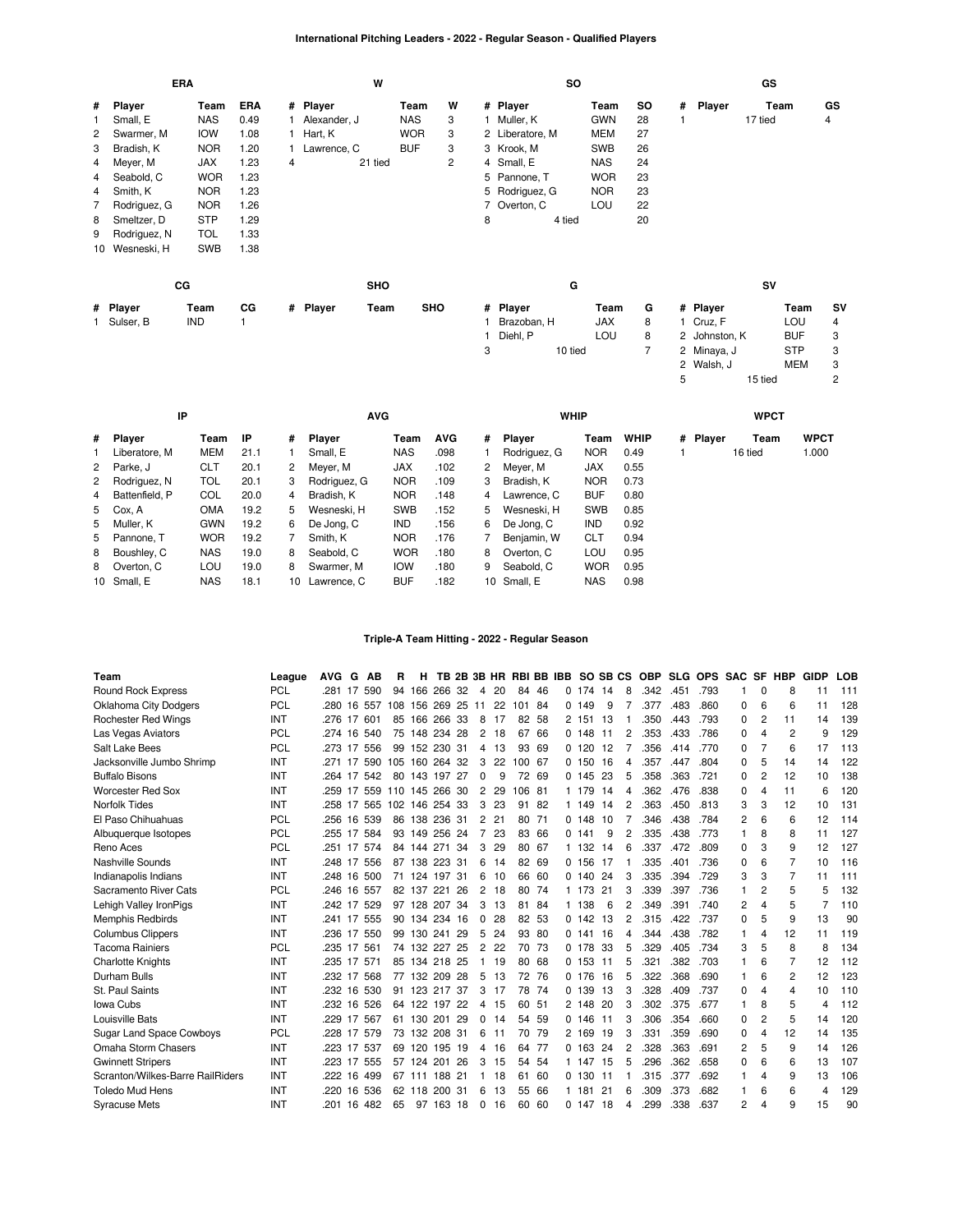| Team                                 | League W L ERA G GS CG SHO GF HLD SV SVO |    |                   |  |                |       |    |                | IP<br>н                      |    |          |                |         |    |                |              | R ER HR HB BB IBB SO WP BK WHIP AVG GO/AO GIDP TBF AB |            |
|--------------------------------------|------------------------------------------|----|-------------------|--|----------------|-------|----|----------------|------------------------------|----|----------|----------------|---------|----|----------------|--------------|-------------------------------------------------------|------------|
| Nashville Sounds                     | INT                                      |    | 12 5 2.50 17 17 0 |  |                | 3 17  | 18 | 6              | 7151.0109                    | 48 | 42 10    | 6 65           | 0 1 6 8 | 6  | -1             | 1.15 .199    | 0.92                                                  | 7 623 548  |
| Iowa Cubs                            | INT                                      | 8  | 3.19 16 16<br>8   |  | $\overline{0}$ | 0, 16 | 6  | 3              | 7135.1119                    | 56 | 48<br>13 | 8 5 9          | 0 150   | 11 | $\Omega$       | 1.32<br>.231 | 0.96                                                  | 10 585 516 |
| Salt Lake Bees                       | PCL                                      | 9  | 8 3.26 17 17      |  | - 1            | 1 16  | 3  | $\overline{2}$ | 4 141 0 113                  | 57 | 51 12    | 5 64           | 0 1 3 5 | 11 | 3              | 1.26 .217    | 1.10                                                  | 8 595 520  |
| <b>Round Rock Express</b>            | PCL                                      | 12 | 5 3.47 17 17      |  | - 0            | 0.17  | 8  | 6              | 7153.0125                    | 67 | 59<br>18 | 3<br>71        | 0 1 6 0 | 11 |                | 1.28         | 0.99<br>.220                                          | 16 645 567 |
| <b>Columbus Clippers</b>             | <b>INT</b>                               |    | 12 5 3.56 17 17   |  | - 0            | 2 17  | 13 | 6              | 9144.0106                    | 62 | 57<br>12 | 8 61           | 1 1 4 7 | 11 |                | 1.16         | .202<br>0.95                                          | 12 597 526 |
| <b>Sugar Land Space Cowboys</b>      | PCL                                      |    | 7 10 3.81 17 17   |  | - 0            | 117   | 10 | $\overline{4}$ | 7153.2146                    | 77 | 65 20    | 7 82           | 1 1 9 8 | 9  | 3              | 1.48 .247    | 0.92                                                  | 9 684 590  |
| <b>Norfolk Tides</b>                 | INT                                      | 11 | 6 3.97 17 17      |  | - 0            | 117   | 7  | 5              | 6149.2128                    | 76 | 66<br>12 | 7<br>76        | 0 1 5 2 | 8  | 3              | 1.36 .231    | 0.86                                                  | 15 647 555 |
| <b>Buffalo Bisons</b>                | <b>INT</b>                               | 10 | 7 4.09 17 17      |  | - 0            | 117   | 5  | 6              | 8140.2120                    | 69 | 64 17    | 12 55          | 1 1 4 6 | 8  | 1              | 1.24<br>.227 | 0.75                                                  | 9 600 529  |
| <b>Toledo Mud Hens</b>               | <b>INT</b>                               |    | 6 10 4 10 16 16   |  | - 0            | 2.16  | 9  | 3              | 9145.0129                    | 72 | 66 14    | 3 63           | 2 1 4 7 | 11 | 2              | 1.32 .234    | 1.03                                                  | 10 624 551 |
| St. Paul Saints                      | INT                                      | 10 | 4.10 16 16<br>6   |  | - 0            | 0, 16 | 5  | 5              | 7136.0118                    | 72 | 62 11    | 7 66           | 0 1 4 4 | 18 | 2              | 1.35 .234    | 1.67                                                  | 12 582 505 |
| Omaha Storm Chasers                  | <b>INT</b>                               | 8  | 9 4.11 17 17      |  | $\Omega$       | 0.17  | 5  | 4              | 4 142.1 140                  | 74 | 65 13    | 9 5 5          | 0 1 3 6 | 15 | $\overline{2}$ | 1.37         | 1.07<br>.252                                          | 5 628 556  |
| Jacksonville Jumbo Shrimp            | <b>INT</b>                               | 9  | 8 4.24 17 17      |  | - 0            | 2 17  | 3  | -1             | 5 153.0 127                  | 80 | 72 20    | 6 67           | 1 1 5 9 | 8  |                | 1.27<br>.226 | 1.07                                                  | 14 643 562 |
| Oklahoma City Dodgers                | PCL                                      | 11 | 5 4.30 16 16      |  | $\Omega$       | 1 16  | 14 | 3              | 8 140 1 133                  | 74 | 67<br>17 | 5 73           | 0 1 6 0 | 10 | -1             | 1.47<br>.247 | 0.88                                                  | 3 627 538  |
| Indianapolis Indians                 | INT                                      | 8  | 8 4.33 16 16      |  | - 1            | 115   | 3  | $\overline{2}$ | 5133.0114                    | 71 | 64 16    | 8 5 6          | 0 1 4 7 | 10 | 3              | 1.28 .227    | 1.19                                                  | 7 570 502  |
| <b>Gwinnett Stripers</b>             | <b>INT</b>                               |    | 6 11 4.43 17 17   |  | - 0            | 0.17  | 7  | $\overline{4}$ | 7148.1132                    | 81 | 73 19    | 11 55          | 0 1 6 8 | 9  | 0              | 1.26         | .238<br>1.11                                          | 10 624 555 |
| Scranton/Wilkes-Barre RailRiders INT |                                          |    | 9 4.50 16 16      |  | 0              | 216   | 2  | $\overline{4}$ | 6132.0116                    | 75 |          | 66 12 12 75    | 0 1 4 9 | 15 | 0              | 1.45 .232    | 1.14                                                  | 11 592 499 |
| Louisville Bats                      | INT                                      |    | 6 11 4.58 17 17   |  | - 0            | 0.17  | 6  | 5              | 5 1 5 1 . 1 1 5 1            | 98 | 77 17    | 8 7 7          | 0 1 5 5 | 13 | 4              | 1.51         | .253<br>1.12                                          | 8 692 597  |
| Las Vegas Aviators                   | PCL                                      | 8  | 8<br>4.60 16 16   |  | - 0            | 0.16  | 3  | 5              | 8137.0135                    | 83 | 70<br>22 | 8 61           | 0110    | 8  | -1             | 1.43         | 1.15<br>.260                                          | 22 592 519 |
| Reno Aces                            | PCL                                      | 9  | 8 4.60 17 17      |  | $\Omega$       | 117   | 6  | $\overline{4}$ | 6150.2155                    | 86 | 77<br>22 | 5 5 8          | 0 1 6 3 | 3  | 1              | 1.41<br>.261 | 0.94                                                  | 9 659 594  |
| Sacramento River Cats                | <b>PCL</b>                               | 8  | 8 4.69 16 16      |  | - 0            | 116   | 2  | $\overline{2}$ | 5 144.0 139                  | 79 |          | 75 21 15 75    | 3 1 6 9 | 11 | 2              | 1.49 .250    | 0.92                                                  | 10 652 556 |
| Memphis Redbirds                     | INT                                      | 9  | 5.01 17 17<br>8   |  | - 0            | 117   | 5  | 5              | 6151.0148                    | 92 | 84 30    | 7 65           | 0 1 6 8 | 5  | 2              | 1.41         | .258<br>1.17                                          | 15 647 573 |
| Durham Bulls                         | <b>INT</b>                               |    | 6 11 5.17 17 17   |  | $\Omega$       | 0.17  | 8  | 3              | 8146.1150                    |    |          | 94 84 21 11 68 | 0 1 3 6 | 17 | 3              | 1.49 .265    | 0.95                                                  | 18 653 567 |
| <b>Worcester Red Sox</b>             | <b>INT</b>                               | 10 | 5.29 17 17        |  | - 0            | 017   | 4  | $\overline{c}$ | 5 141.1 129                  | 96 |          | 83 17 10 72    | 0 1 6 1 | 10 | 0              | 1.42.241     | 1.04                                                  | 10 625 535 |
| <b>Rochester Red Wings</b>           | <b>INT</b>                               | 9  | 8 5 29 17 17      |  | - 0            | 117   | 3  | 3              | 5148.0153                    |    | 93 87 15 | 3 80           | 1 1 5 6 |    | $\Omega$       | 1.57         | 0.91<br>.263                                          | 8 671 582  |
| Lehigh Valley IronPigs               | INT                                      |    | 9 5.87 17 17      |  | - 0            | 117   | 11 | $\Omega$       | 2141.0147                    | 96 | 92 20    | 13 81          | 2 1 4 3 | 14 | 1              | 1.62 .266    | 0.95                                                  | 13 649 553 |
| El Paso Chihuahuas                   | <b>PCL</b>                               | 8  | 8 5.88 16 16      |  | - 0            | 0.16  | 8  | 3              | 7139.1153                    | 97 | 91<br>20 | 2<br>70        | 0 1 5 5 | 11 | $\mathbf{1}$   | 1.60 .278    | 1.15                                                  | 14 627 551 |
| <b>Syracuse Mets</b>                 | <b>INT</b>                               |    | 5 11 6.09 16 16   |  | - 0            | 116   | 4  | $\overline{2}$ | 5 133.0 134 102 90 27        |    |          | 6 74           | 0 1 4 2 | 8  | 0              | 1.56         | .255<br>0.88                                          | 11 613 526 |
| <b>Charlotte Knights</b>             | <b>INT</b>                               |    | 7 10 6.51 17 17   |  | - 0            | 0.17  | 5  | 3              | 8 149 1 155 117 108 29       |    |          | 7 78           | 1 1 4 7 | 12 | 2              | 1.56 .267    | 1.15                                                  | 12 673 581 |
| Albuquerque Isotopes                 | <b>PCL</b>                               |    | 6 11 6.89 17 17   |  | - 0            | 0.17  | 12 | 3              | 6145.0178120111              |    | 27       | 9<br>66        | 0 1 5 5 | 8  | $\Omega$       | 1.68         | .293<br>1.18                                          | 7 687 607  |
| <b>Tacoma Rainiers</b>               | PCL                                      |    | 5 12 7.41 17 17   |  | - 0            | 1 17  | 3  | 3              | 6 147.0 177 128 121 18 11 75 |    |          |                | 0 1 2 7 | 10 | $\overline{2}$ | 1.71 .297    | 0.88                                                  | 12 691 595 |

# **Triple-A Team Fielding - 2022 - Regular Season**

| Team                             | League     | <b>PCT</b> | G  | GS | тс  | PO  | А   | Е  | DP | ТP       | PB | <b>CWP</b>     | SB | <b>CS</b>      |
|----------------------------------|------------|------------|----|----|-----|-----|-----|----|----|----------|----|----------------|----|----------------|
| <b>Buffalo Bisons</b>            | INT        | .989       | 17 | 17 | 548 | 422 | 120 | 6  | 9  | $\Omega$ | 3  | 8              | 12 | 4              |
| Nashville Sounds                 | INT        | .988       | 17 | 17 | 596 | 453 | 136 | 7  | 10 | $\Omega$ | 5  | 6              | 15 | $\overline{7}$ |
| Reno Aces                        | <b>PCL</b> | .987       | 17 | 17 | 604 | 452 | 144 | 8  | 9  | $\Omega$ | 2  | 3              | 17 | $\mathbf{1}$   |
| <b>Gwinnett Stripers</b>         | INT        | .987       | 17 | 17 | 602 | 447 | 147 | 8  | 16 | $\Omega$ | 3  | 9              | 23 | 3              |
| Lehigh Valley IronPigs           | INT        | .984       | 17 | 17 | 572 | 423 | 140 | 9  | 14 | 0        | 2  | 14             | 18 | 4              |
| St. Paul Saints                  | <b>INT</b> | .984       | 16 | 16 | 570 | 408 | 153 | 9  | 15 | 0        | 3  | 18             | 16 | 6              |
| Memphis Redbirds                 | INT        | .984       | 17 | 17 | 626 | 454 | 162 | 10 | 21 | $\Omega$ | 1  | 5              | 19 | 5              |
| <b>Toledo Mud Hens</b>           | INT        | .983       | 16 | 16 | 592 | 435 | 147 | 10 | 11 | $\Omega$ | 2  | 11             | 12 | $\Omega$       |
| Salt Lake Bees                   | PCL        | .983       | 17 | 17 | 580 | 423 | 147 | 10 | 11 | $\Omega$ | 1  | 11             | 19 | 3              |
| Jacksonville Jumbo Shrimp        | INT        | .983       | 17 | 17 | 635 | 459 | 165 | 11 | 17 | 0        | 1  | 8              | 15 | $\overline{2}$ |
| <b>Tacoma Rainiers</b>           | PCL        | .980       | 17 | 17 | 605 | 441 | 152 | 12 | 14 | 0        | 1  | 10             | 16 | 5              |
| <b>Worcester Red Sox</b>         | INT        | .979       | 17 | 17 | 577 | 424 | 141 | 12 | 13 | $\Omega$ | 5  | 10             | 8  | 4              |
| <b>Sugar Land Space Cowboys</b>  | <b>PCL</b> | .978       | 17 | 17 | 603 | 461 | 129 | 13 | 10 | 0        | 3  | 9              | 23 | $\overline{7}$ |
| <b>Charlotte Knights</b>         | INT        | .978       | 17 | 17 | 630 | 448 | 168 | 14 | 13 | $\Omega$ | 1  | 12             | 8  | $\overline{c}$ |
| Scranton/Wilkes-Barre RailRiders | INT        | .978       | 16 | 16 | 536 | 396 | 128 | 12 | 12 | 0        | 5  | 15             | 24 | 3              |
| El Paso Chihuahuas               | PCL        | .978       | 16 | 16 | 578 | 418 | 147 | 13 | 15 | 0        | 2  | 11             | 10 | 4              |
| <b>Norfolk Tides</b>             | INT        | .975       | 17 | 17 | 605 | 449 | 141 | 15 | 16 | $\Omega$ | 1  | 8              | 8  | 3              |
| <b>Oklahoma City Dodgers</b>     | PCL        | .975       | 16 | 16 | 560 | 421 | 125 | 14 | 5  | $\Omega$ | 2  | 10             | 9  | 6              |
| Indianapolis Indians             | INT        | .974       | 16 | 16 | 546 | 399 | 133 | 14 | 9  | $\Omega$ | 2  | 10             | 15 | 3              |
| <b>Columbus Clippers</b>         | INT        | .974       | 17 | 17 | 579 | 432 | 132 | 15 | 13 | $\Omega$ | 3  | 11             | 16 | 3              |
| <b>Rochester Red Wings</b>       | <b>INT</b> | .973       | 17 | 17 | 599 | 444 | 139 | 16 | 11 | 0        | 2  | $\overline{7}$ | 10 | 5              |
| Durham Bulls                     | INT        | .972       | 17 | 17 | 609 | 439 | 153 | 17 | 19 | 0        | 3  | 17             | 21 |                |
| Omaha Storm Chasers              | INT        | .971       | 17 | 17 | 590 | 428 | 145 | 17 | 7  | $\Omega$ | 1  | 15             | 12 | 1              |
| Sacramento River Cats            | <b>PCL</b> | .969       | 16 | 16 | 585 | 432 | 135 | 18 | 11 | 0        | 2  | 11             | 11 | $\overline{7}$ |
| Albuquerque Isotopes             | PCL        | .968       | 17 | 17 | 601 | 435 | 147 | 19 | 9  | $\Omega$ | 2  | 8              | 17 | $\overline{7}$ |
| Iowa Cubs                        | INT        | .966       | 16 | 16 | 558 | 406 | 133 | 19 | 12 | $\Omega$ | 0  | 11             | 25 | 4              |
| <b>Round Rock Express</b>        | PCL        | .964       | 17 | 17 | 639 | 460 | 156 | 23 | 19 | 0        | 3  | 11             | 21 | 3              |
| Las Vegas Aviators               | PCL        | .963       | 16 | 16 | 596 | 411 | 163 | 22 | 25 | 0        | 3  | 8              | 9  | $\overline{7}$ |
| Louisville Bats                  | INT        | .960       | 17 | 17 | 628 | 454 | 149 | 25 | 9  | $\Omega$ | 1  | 13             | 24 | 3              |
| <b>Syracuse Mets</b>             | <b>INT</b> | .957       | 16 | 16 | 536 | 399 | 114 | 23 | 12 | $\Omega$ | 2  | 8              | 15 | 2              |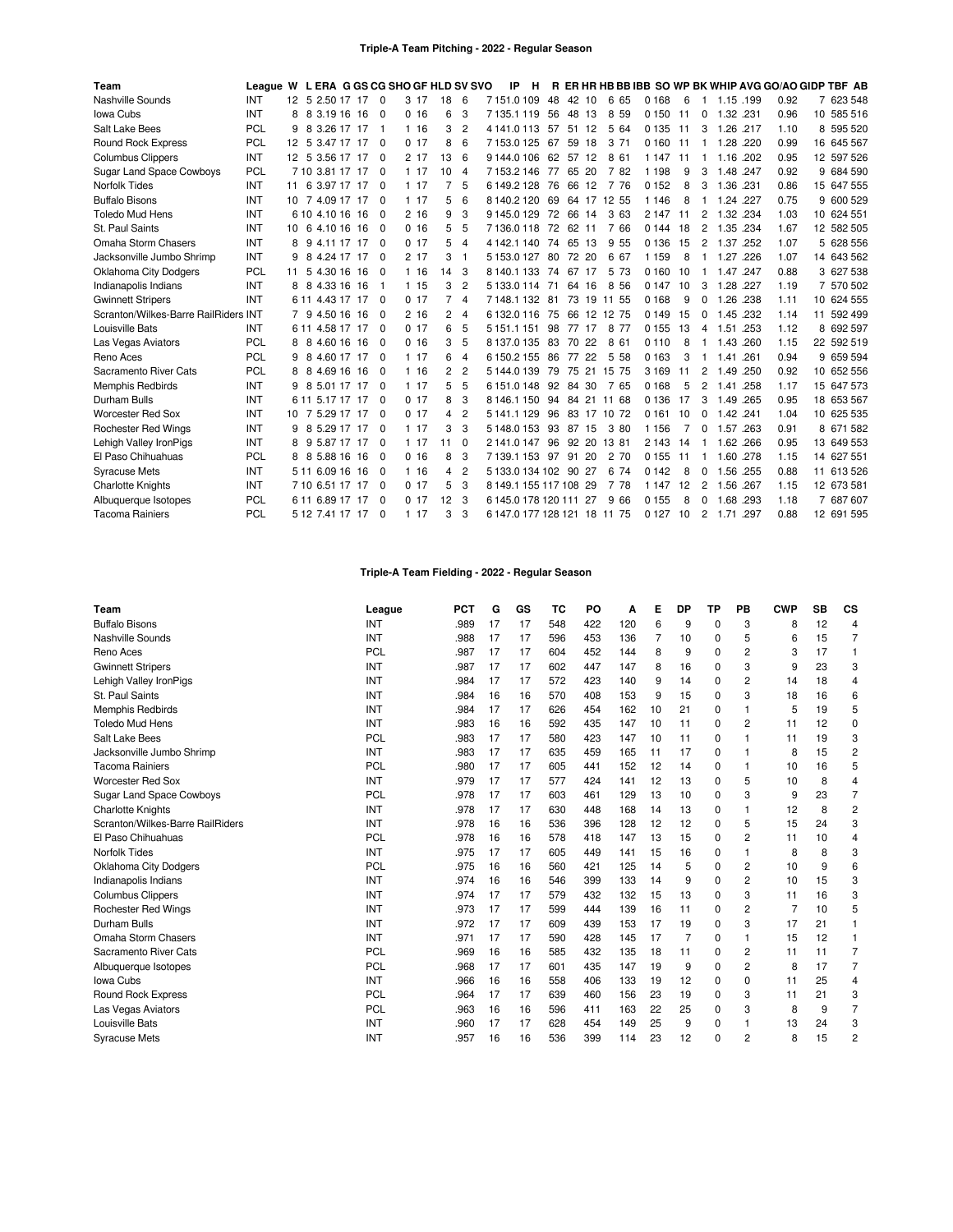| # Player           | Team B     |   | <b>AVG</b> | G   | AВ  | R   | н   | ΤВ  |    |              | 2B 3B HR | RBI | BB IBB |          | SO. | <b>SB CS</b>   |                | <b>OBP</b> | SLG. | <b>OPS</b> |     |              |          |          | <b>PA SAC SF HBP GIDP</b> | Е        |
|--------------------|------------|---|------------|-----|-----|-----|-----|-----|----|--------------|----------|-----|--------|----------|-----|----------------|----------------|------------|------|------------|-----|--------------|----------|----------|---------------------------|----------|
| 45 Astudillo, W    | <b>JAX</b> | R | .364       | 5   | 22  | 4   | 8   | 12  |    |              |          | 6   |        | 0        |     |                | 0              | .440       | .545 | .985       | 25  |              | 0        |          | 0                         |          |
| 10 Bleday, J       | <b>JAX</b> |   | .151       | 15  | 53  | 10  | 8   | 13  | 2  | $\Omega$     |          | 4   | 10     | 0        | 15  | $\Omega$       | $\Omega$       | .308       | .245 | .553       | 65  |              | 0        |          | 0                         | 0        |
| 6 Brigman, B       | <b>JAX</b> | R | .196       | -12 | 46  | 5   | 9   | 13  |    | 0            |          |     | 2      | 0        | 16  |                | 0              | .229       | .283 | .512       | 48  | 0            | 0        |          |                           | 0        |
| 8 Burdick, P       | <b>JAX</b> | R | .255       | -14 | 47  | 17  | 12  | 24  |    |              | 3        | 6   | 11     | $\Omega$ | 16  | 4              | $\Omega$       | .417       | .511 | .928       | 60  | 0            | $\Omega$ | 2        | 2                         | $\Omega$ |
| 11 Díaz, L         | <b>JAX</b> |   | .267       | 16  | 60  | 12  | 16  | 28  | 3  | $\Omega$     | 3        | 15  | 10     | $\Omega$ | 17  | $\Omega$       | $\Omega$       | .375       | .467 | .842       | 72  | <sup>0</sup> |          |          | 2                         |          |
| 3 Dunand, J        | <b>JAX</b> | R | .294       | 10  | 34  | 9   | 10  | 15  | 5. | $\Omega$     |          | 3   | 6      | 0        | 9   | 2              | $\Omega$       | .415       | .441 | .856       | 41  |              | 0        |          | 2                         | $\Omega$ |
| 4 Fortes, N        | <b>JAX</b> | R | .222       | -11 | 45  | 3   | 10  | 16  | 3  | <sup>0</sup> |          | 9   | 3      | 0        | 10  | $\Omega$       | $\Omega$       | .265       | .356 | .621       | 49  |              |          | $\Omega$ | $\mathbf{2}$              | 0        |
| 15 González, E JAX |            | R | .383       | 15  | 60  | 8   | 23  | 31  | 5. | $\Omega$     |          | 11  | 4      | $\Omega$ | 13  | 4              |                | .415       | .517 | .932       | 65  |              |          | $\Omega$ | 0                         | 2        |
| 34 Gonzalez, N JAX |            |   | .289       | -12 | 45  | 6   | 13  | 24  | З. |              | 2        | 11  | 2      | $\Omega$ | 13  | $\Omega$       | $\Omega$       | .347       | .533 | .880       | 49  | 0            | 0        | 2        | 2                         | $\Omega$ |
| 12 Leblanc, C      | <b>JAX</b> | R | .375       | 13  | 48  | 8   | 18  | 33  | 3  | $\Omega$     | 4        | 13  | 8      | $\Omega$ | 13  |                | $\Omega$       | .456       | .688 | 1.144      | 57  | 0            |          | $\Omega$ |                           |          |
| 5 Miller, B        | <b>JAX</b> |   | .189       | 14  | 53  | 8   | 10  | 12  |    |              |          |     | 8      | 0        | 9   | $\overline{2}$ | 3              | .295       | .226 | .521       | 61  | <sup>n</sup> | 0        | $\Omega$ | <sup>0</sup>              |          |
| 32 Quintana, L     | <b>JAX</b> | R | .346       | -12 | 52  | 12  | 18  | 35  | 5. | $\Omega$     | 4        | 13  | 0      | $\Omega$ | 6   | $\Omega$       |                | .375       | .673 | 1.048      | 56  |              |          | 3        | 2                         | 3        |
| 23 Sims. D         | <b>JAX</b> | R | .308       | 4   | 13  | 3   | 4   |     | 0  | $\Omega$     |          |     |        | $\Omega$ | 6   |                | 0              | .400       | .538 | .938       | 15  | 0            | 0        |          | $\Omega$                  |          |
|                    | <b>JAX</b> |   | .271       | 17  | 590 | 105 | 160 | 264 | 32 | 3            | 22       | 100 | 67     | 0        | 150 | 16             | 4              | .357       | .447 | .804       | 676 | 0            | 5        | 14       | 14                        | - 11     |
|                    | <b>OPP</b> |   | .226       | 17  | 562 | 80  | 127 | 214 | 21 | 3            | 20       | 75  | 67     | 1        | 159 | 15             | $\overline{2}$ | .311       | .381 | .692       | 643 | 0            | 8        | 6        | 14                        |          |

**Jacksonville Jumbo Shrimp Pitching - 2022 - Regular Season - Active Roster**

| # Player        | Team       | $\mathbf{T}$ | W            |          | <b>ERA</b> | G  |    |          | <b>GS CG SHO</b> |              |          |          | <b>GF HLD SV SVO</b> | IP    | н   | R.       | ER | HR. | HB.          | <b>BB IBB</b> |          | so  | <b>AVG</b> | <b>WP</b>    |          | BK GIDP      | TBF |
|-----------------|------------|--------------|--------------|----------|------------|----|----|----------|------------------|--------------|----------|----------|----------------------|-------|-----|----------|----|-----|--------------|---------------|----------|-----|------------|--------------|----------|--------------|-----|
| 27 Brazoban, H  | <b>JAX</b> | R            |              |          | 4.82       | 8  | 0  | $\Omega$ | 0                | 5            |          | 0        |                      | 9.1   | 10  | 5        | 5  | 2   |              | 5             | 0        | 10  | 286        |              | 0        |              | 41  |
| 26 Brigham, J   | <b>JAX</b> | R            |              |          | 6.14       | 6  | 0  |          | ŋ                |              |          | 0        | $\Omega$             | 7.1   | 8   | 5        |    |     |              |               |          | 10  | 276        |              | 0        | 0            | 31  |
| 20 Dayton, G    | <b>JAX</b> |              |              |          | 0.00       | 6. | 0  | $\Omega$ | 0                | 3            |          | 0        | 0                    | 7.0   |     | 2        |    | 0   | 0            | З             |          | 10  | .087       |              | 0        | 0            | 27  |
| 37 Eveld, T     | <b>JAX</b> | R            |              |          | 6.00       |    | 0  | $\Omega$ | 0                |              | 0        | 0        |                      | 3.0   |     | 2        |    | 0   | 0            |               | $\Omega$ | 4   | .182       | 0            | $\Omega$ | $\Omega$     | 12  |
| 17 Fishman, J   | <b>JAX</b> |              |              |          | 1.00       | 5. | 0  | $\Omega$ | 0                |              | 0        | $\Omega$ | $\Omega$             | 9.0   | з   |          |    | O.  |              | 2             | $\Omega$ | 13  | .103       | 0            | $\Omega$ |              | 32  |
| 39 Garcia, R    | <b>JAX</b> |              |              |          | 0.00       | 2  | 0  | $\Omega$ | 0                | $\Omega$     |          | $\Omega$ | $\Omega$             | 5.0   |     | $\Omega$ |    | 0   | O            | З             | 0        |     | .067       | <sup>0</sup> | 0        |              | 18  |
| 22 Garrett, B   | <b>JAX</b> |              |              |          | 4.50       |    | 3  | $\Omega$ | 0                | <sup>0</sup> |          | 0        | 0                    | 16.0  | 13  | 9        | 8  | 3   | <sup>0</sup> |               |          | 11  | 224        |              | 0        | <sup>0</sup> | 65  |
| 31 Kent, M      | <b>JAX</b> |              | <sup>0</sup> |          | 5.40       |    | 3  | $\Omega$ | 0                | $\Omega$     | 0        | 0        | <sup>0</sup>         | 15.0  | 19  | 11       | 9  |     |              | 5             | 0        |     | .311       | 0            | $\Omega$ | 4            | 68  |
| 13 Lindgren, J  | <b>JAX</b> | R            |              | $\Omega$ | 5.52       | 3  | 3  | $\Omega$ | 0                | $\Omega$     | $\Omega$ | 0        | 0                    | 14.2  | 14  | 10       | 9  | 3   |              | 8             | $\Omega$ | 8   | 259        | 0            |          | 3            | 64  |
| 1 Meyer, M      | <b>JAX</b> | R            |              |          | .23        | 3  | 3  | $\Omega$ | $\Omega$         | $\Omega$     | 0        | $\Omega$ | $\Omega$             | 14.2  | 5   | 2        | 2  | 0   |              | 3             | $\Omega$ | 20  | .102       |              | $\Omega$ |              | 53  |
| 7 Mitchell, B   | <b>JAX</b> | R            |              |          | 5.23       |    | 2  | $\Omega$ | 0                | $\Omega$     |          | $\Omega$ | $\Omega$             | 10.1  | 14  | 6        | 6  | 2   |              |               | 0        | 9   | .311       | 3            | $\Omega$ | <sup>0</sup> | 49  |
| 38 Pop, Z       | <b>JAX</b> | R            |              |          | 0.00       |    | 0  | $\Omega$ | $\Omega$         | <sup>0</sup> |          | $\Omega$ | 2                    | 10.0  | 11  | 2        |    | 0   | <sup>0</sup> | з             |          | 11  | 289        |              | 0        | 2            | 41  |
| 28 Yacabonis, J | <b>JAX</b> | R            |              |          | 1.13       | 6  | 0  | $\Omega$ | 0                | 5            |          |          |                      | 8.0   | 4   |          |    | 0   | 0            | 3             | 0        | 9   | .148       | 0            | $\Omega$ | 0            | 30  |
|                 | <b>JAX</b> |              | 9            | 8        | 4.24       | 17 | 17 | 0        | $\mathbf{2}$     | 17           | 3        |          | 5                    | 153.0 | 127 | 80       | 72 | 20  | 6            | 67            |          | 159 | .226       | 8            |          | 14           | 643 |
|                 | <b>OPP</b> |              | 8            | 9        | 5.57       | 17 | 17 | 0        | 0                | 17           | 5        | 3        | 5                    | 150.1 | 160 | 105      | 93 | 22  | 14           | 67            | 0        | 150 | .271       | 13           | 3        | 14           | 676 |

### **Jacksonville Jumbo Shrimp Hitting - 2022 - Regular Season - Active Roster - Vs Left**

| # Player        | Team       | в | <b>AVG</b> | G  | AB<br>B | н  | ΤВ  | 2B       | 3B       | HR           | RBI |          | BB IBB   | SO.<br>SB CS | <b>OBP</b> | SLG. | <b>OPS</b> | PA  | SAC SF |                | HBP | <b>GIDP</b> |
|-----------------|------------|---|------------|----|---------|----|-----|----------|----------|--------------|-----|----------|----------|--------------|------------|------|------------|-----|--------|----------------|-----|-------------|
| 45 Astudillo, W | JAX        | R | .250       | 3  | 4       |    |     | 0        | 0        |              | 2   | $\Omega$ | $\Omega$ | $\Omega$     | .250       | .250 | .500       | 4   | 0      | 0              |     | $\Omega$    |
| 10 Bleday, J    | JAX        |   | .143       |    | 14      | 2  | з   |          |          |              | 3   |          |          | 3            | .250       | .214 | .464       | 16  | 0      |                |     | 0           |
| 6 Brigman, B    | <b>JAX</b> | R | .154       | 6  | 13      | 2  | 3   |          | 0        | O            |     |          | 0        | 5            | .214       | .231 | .445       | 14  | 0      |                |     | 0           |
| 8 Burdick, P    | <b>JAX</b> | R | .313       |    | 16      | 5  | 11  |          |          |              | 4   | 2        | 0        | 5            | .421       | .688 | 1.109      | 19  | 0      |                |     | 0           |
| 11 Díaz, L      | <b>JAX</b> |   | .313       | 8  | 16      | 5  | 6   |          |          |              | 6   | 2        | 0        | 6            | .400       | .375 | .775       | 20  | 0      |                |     | 0           |
| 3 Dunand, J     | JAX        | R | .250       | 5  | 8       | 2  | з   |          |          |              | 0   |          |          |              | .333       | .375 | .708       | 9   | 0      |                |     |             |
| 4 Fortes, N     | <b>JAX</b> | R | .214       |    | 14      | 3  | 3   | 0        | 0        | 0            | 2   | 2        | 0        | 3            | .294       | .214 | .508       | 17  | 0      |                |     |             |
| 15 González. E  | <b>JAX</b> | R | .526       | 9  | 19      | 10 | 13  | 3        | $\Omega$ | <sup>0</sup> | 2   | 2        | 0        | 2            | .571       | .684 | .255       | 21  | 0      | $\Omega$       |     | $\Omega$    |
| 34 Gonzalez, N  | <b>JAX</b> |   | .273       | 5  | 11      | 3  |     |          |          |              | 2   | $\Omega$ | $\Omega$ | 6            | .273       | .636 | .909       | 11  | 0      |                |     | $\Omega$    |
| 12 Leblanc, C   | JAX        | R | .375       | 8  | 16      | 6  |     | 2        |          |              | 5   | 2        | 0        | 6            | .444       | .688 | 1.132      | 18  | 0      |                |     | 0           |
| 5 Miller, B     | <b>JAX</b> |   | .083       | 6  | 12      |    |     | 0        | O        | <sup>0</sup> | 0   | 2        | 0        | 4            | .214       | .083 | .297       | 14  | 0      | 0              |     | 0           |
| 32 Quintana, L  | <b>JAX</b> | R | .333       | 6  | 15      | 5  | 10  | 2        | O        |              | 4   | $\Omega$ | $\Omega$ |              | .333       | .667 | 1.000      | 15  | 0      | <sup>0</sup>   |     |             |
| 23 Sims, D      | <b>JAX</b> | R | .333       | 2  | 3       |    |     | $\Omega$ | O        | $\Omega$     | 0   | $\Omega$ | $\Omega$ | 2            | .333       | .333 | .666       | 3   | 0      | 0              |     | 0           |
|                 | <b>JAX</b> |   | .280       | 11 | 168     | 47 | 74  | 13       |          | 4            | 31  | 15       | 0        | 48           | .346       | .440 | .786       | 188 | 0      | $\overline{2}$ | 3   | 3           |
|                 | <b>OPP</b> |   | .223       | 17 | 278     | 62 | 104 | 11       | 2        | 9            | 37  | 30       | 0        | 85           | .304       | .374 | .678       |     | 0      | $\overline{2}$ | 3   | 6           |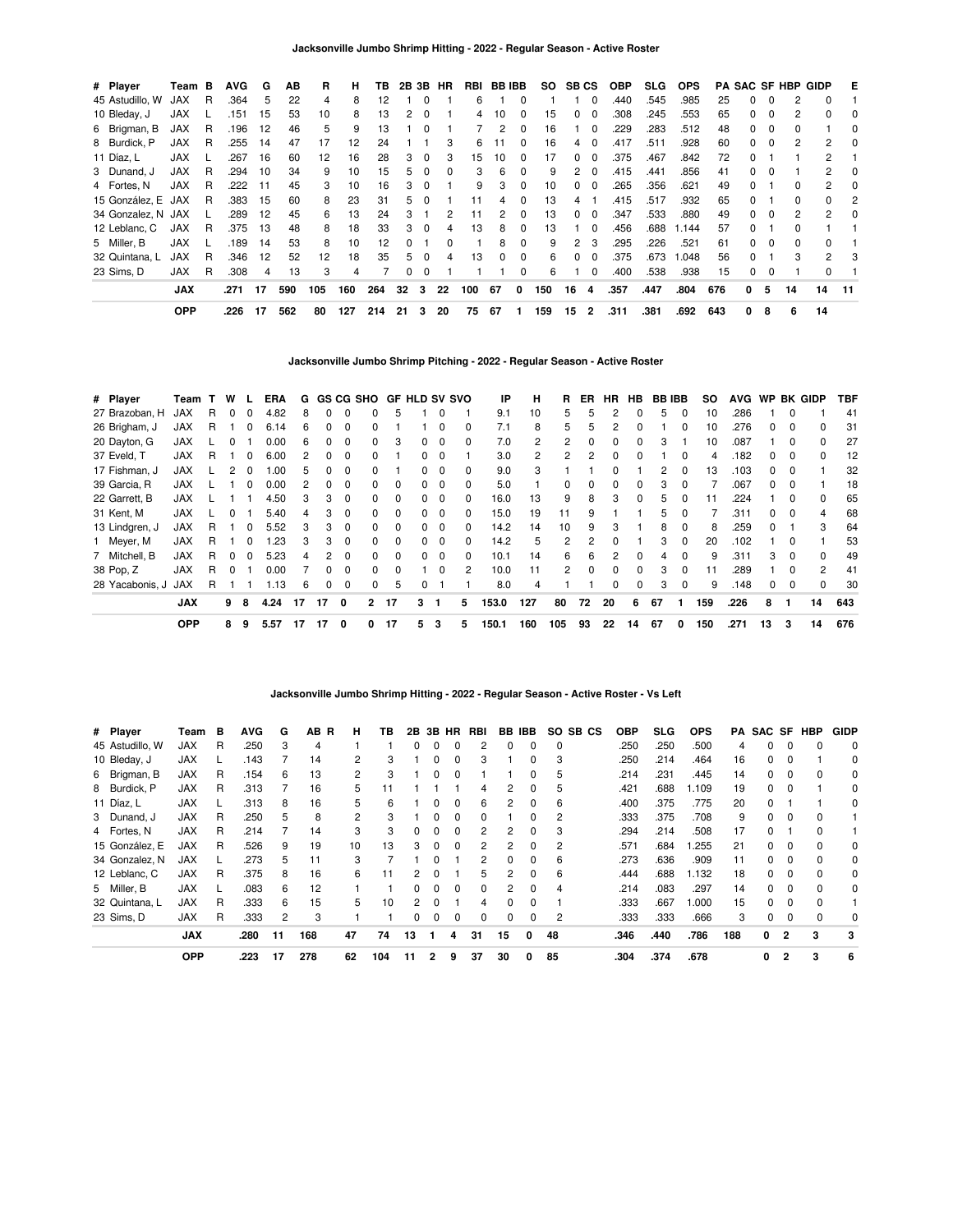**Jacksonville Jumbo Shrimp Opposing Hitting - 2022 - Regular Season - Active Roster - Vs Left**

| # Player        | Team       | т | <b>AVG</b> | AB R | н  | ΤВ  | 2В | 3В           | HR       | RBI      | BB.      | IBB          | SO.<br>SB CS | <b>OBP</b> | SLG. | <b>OPS</b> | PA  | SAC SF   |          | <b>HBP</b> | <b>GIDP</b> |
|-----------------|------------|---|------------|------|----|-----|----|--------------|----------|----------|----------|--------------|--------------|------------|------|------------|-----|----------|----------|------------|-------------|
| 27 Brazoban, H  | <b>JAX</b> | R | 267        | 15   | 4  | 5   |    |              |          |          | 2        | 0            | 6            | .333       | .333 | .666       | 18  | 0        |          | 0          | 0           |
| 26 Brigham, J   | JAX        | R | .364       | 11   | 4  | 9   | 2  | $\Omega$     |          | 6        | 0        | $\Omega$     | 5            | .333       | .818 | 1.151      | 12  | $\Omega$ |          | $\Omega$   | 0           |
| 20 Dayton, G    | <b>JAX</b> |   | .167       | 12   | 2  | 2   | 0  |              |          |          |          |              | 5            | .231       | .167 | .398       | 13  | $\Omega$ |          | 0          | 0           |
| 37 Eveld, T     | <b>JAX</b> | R | .000       | 3    | 0  | 0   | 0  | <sup>0</sup> | $\Omega$ | 0        | $\Omega$ | 0            |              | .000       | .000 | .000       | 3   | $\Omega$ | $\Omega$ | $\Omega$   | 0           |
| 17 Fishman, J   | <b>JAX</b> |   | .118       | 17   | 2  | 2   | 0  |              | $\Omega$ | $\Omega$ | $\Omega$ | <sup>0</sup> |              | .118       | .118 | .236       | 17  | $\Omega$ | $\Omega$ | $\Omega$   | 0           |
| 39 Garcia, R    | <b>JAX</b> |   | .000       |      | 0  | 0   | 0  | 0            | $\Omega$ | 0        | 2        | 0            | 4            | .222       | .000 | .222       | 9   | $\Omega$ | $\Omega$ | $\Omega$   |             |
| 22 Garrett, B   | <b>JAX</b> |   | .273       | 22   | 6  | 6   | 0  |              | $\Omega$ | 2        |          | <sup>0</sup> | 4            | .304       | .273 | .577       | 23  | $\Omega$ | $\Omega$ | $\Omega$   | 0           |
| 31 Kent, M      | <b>JAX</b> |   | .350       | 20   |    | 9   | 2  | $\Omega$     | 0        |          | 0        | 0            | 3            | .350       | .450 | .800       | 20  | 0        | 0        | 0          | 2           |
| 13 Lindgren, J  | <b>JAX</b> | R | .313       | 32   | 10 | 20  |    | <sup>0</sup> | 3        | 8        | 5        | $\Omega$     | 6            | .405       | .625 | 1.030      | 37  | $\Omega$ | $\Omega$ | $\Omega$   | 2           |
| 1 Meyer, M      | <b>JAX</b> | R | .067       | 30   | 2  | 2   | 0  |              |          |          |          |              | 13           | .125       | .067 | .192       | 32  | $\Omega$ |          |            | 0           |
| 7 Mitchell, B   | <b>JAX</b> | R | .273       | 22   | 6  | 13  |    | <sup>n</sup> | 2        | 5        |          | <sup>0</sup> | 6            | .304       | .591 | .895       | 23  | $\Omega$ | $\Omega$ | $\Omega$   | 0           |
| 38 Pop, Z       | JAX        | R | .211       | 19   | 4  | 5   |    |              |          |          | 2        | ŋ            |              | .286       | .263 | .549       | 21  | $\Omega$ | $\Omega$ | $\Omega$   |             |
| 28 Yacabonis, J | <b>JAX</b> | R | .176       | 17   | 3  | 6   |    |              |          |          | 3        | 0            | 3            | .300       | .353 | .653       | 20  | 0        | $\Omega$ | 0          | 0           |
|                 | <b>JAX</b> |   | .223       | 278  | 62 | 104 | 11 | 2            | 9        | 37       | 30       | 0            | 85           | .304       | .374 | .678       | 313 | 0        | 2        | 3          | 6           |

**Jacksonville Jumbo Shrimp Hitting - 2022 - Regular Season - Active Roster - Vs Right**

| # Player        | Team       | в | <b>AVG</b> | G  | AB R | н   | ΤВ  | 2В | 3В             |    | HR RBI | BB | <b>IBB</b>   | SO SB CS | <b>OBP</b> | SLG  | <b>OPS</b> | PA. | SAC SF       |   | HBP          | <b>GIDP</b> |
|-----------------|------------|---|------------|----|------|-----|-----|----|----------------|----|--------|----|--------------|----------|------------|------|------------|-----|--------------|---|--------------|-------------|
| 45 Astudillo, W | JAX        | R | .389       | 5  | 18   |     |     |    |                |    |        |    |              |          | .476       | .611 | .087       | 21  | 0            | 0 |              | 0           |
| 10 Bleday, J    | <b>JAX</b> |   | .154       | 15 | 39   | 6   | 10  |    | 0              |    |        | 9  | 0            | 12       | .327       | .256 | .583       | 49  | 0            | 0 |              | 0           |
| 6 Brigman, B    | <b>JAX</b> | R | .212       | 11 | 33   |     | 10  | 0  | 0              |    | 6      |    | <sup>0</sup> | 11       | .235       | .303 | .538       | 34  | 0            | 0 |              |             |
| 8 Burdick, P    | <b>JAX</b> | R | .226       | 13 | 31   |     | 13  | 0  | 0              | 2  | 2      | 9  | $\Omega$     | 11       | .415       | .419 | .834       | 41  | 0            | 0 |              | 2           |
| 11 Díaz, L      | <b>JAX</b> |   | .250       | 15 | 44   | 11  | 22  | 2  | $\Omega$       | 3  | 9      | 8  | <sup>0</sup> | 11       | .365       | .500 | .865       | 52  | 0            | 0 |              | 2           |
| 3 Dunand, J     | <b>JAX</b> | R | .308       | 10 | 26   | 8   | 12  | 4  | 0              | 0  | 3      | 5  |              |          | .438       | .462 | .900       | 32  | 0            | 0 |              |             |
| 4 Fortes, N     | <b>JAX</b> | R | .226       | 10 | 31   |     | 13  | 3  | $\Omega$       |    |        |    | $\Omega$     |          | .250       | .419 | .669       | 32  | 0            | 0 |              |             |
| 15 González. E  | <b>JAX</b> | R | .317       | 15 | 41   | 13  | 18  | 2  | $\Omega$       |    | 9      | 2  | $\Omega$     | 11       | .341       | .439 | .780       | 44  | 0            |   | <sup>0</sup> | $\Omega$    |
| 34 Gonzalez, N  | <b>JAX</b> |   | 294        | 12 | 34   | 10  | 17  | 2  |                |    | 9      | 2  | $\Omega$     |          | .368       | .500 | .868       | 38  | 0            | 0 | 2            | 2           |
| 12 Leblanc, C   | JAX        | R | .375       | 13 | 32   | 12  | 22  |    | <sup>0</sup>   | 3  | 8      | 6  |              |          | .462       | .688 | 1.150      | 39  | 0            |   |              |             |
| 5 Miller, B     | <b>JAX</b> |   | .220       | 14 | 41   | 9   | 11  |    |                | o  |        | 6  | 0            | 5        | .319       | .268 | .587       | 47  | 0            | 0 |              | 0           |
| 32 Quintana, L  | <b>JAX</b> | R | .351       | 11 | 37   | 13  | 25  | 3  | $\Omega$       | 3  | 9      | 0  | $\Omega$     | 5        | .390       | .676 | 0.066      | 41  | 0            |   | 3            |             |
| 23 Sims, D      | <b>JAX</b> | R | .300       | 4  | 10   | 3   | 6   | 0  | $\Omega$       |    |        |    |              | 4        | .417       | .600 | 1.017      | 12  | 0            | 0 |              | $\Omega$    |
|                 | <b>JAX</b> |   | .268       | 17 | 422  | 113 | 190 | 19 | $\overline{2}$ | 18 | 69     | 52 | 0            | 102      | .361       | .450 | .811       | 488 | $\mathbf{0}$ | 3 | 11           | 11          |
|                 | <b>OPP</b> |   | .229       | 17 | 284  | 65  | 110 | 10 |                | 11 | 38     | 37 |              | 74       | .318       | .387 | .705       |     | 0            | 6 | 3            | 8           |

**Jacksonville Jumbo Shrimp Opposing Hitting - 2022 - Regular Season - Active Roster - Vs Right**

| # Player        | Team       |   | <b>AVG</b> | AB R | н              | ΤВ  | 2Β            | 3В           | <b>HR</b> | RBI          | BB | IBB          | SO.<br>SB CS   | <b>OBP</b> | <b>SLG</b> | <b>OPS</b> | PA. | SAC SF   |          | HBP      | <b>GIDP</b> |
|-----------------|------------|---|------------|------|----------------|-----|---------------|--------------|-----------|--------------|----|--------------|----------------|------------|------------|------------|-----|----------|----------|----------|-------------|
| 27 Brazoban, H  | <b>JAX</b> | R | .300       | 20   | 6              | 13  |               | 0            |           | 4            | 3  | 0            | 4              | .391       | .650       | 1.041      | 23  | $\Omega$ | $\Omega$ |          |             |
| 26 Brigham, J   | <b>JAX</b> | R | .222       | 18   | 4              |     |               | $\Omega$     |           | 2            |    |              | 5              | .263       | .389       | .652       | 19  | $\Omega$ | $\Omega$ |          | 0           |
| 20 Dayton, G    | <b>JAX</b> |   | .000       | 11   | 0              | 0   |               | 0            |           |              | 2  |              | 5              | .143       | .000       | .143       | 14  | $\Omega$ |          |          | 0           |
| 37 Eveld, T     | <b>JAX</b> | R | .250       | 8    | $\overline{2}$ | 3   |               | $\Omega$     | $\Omega$  |              |    | 0            | 3              | .333       | .375       | .708       | 9   | $\Omega$ | 0        | $\Omega$ | 0           |
| 17 Fishman, J   | <b>JAX</b> |   | .083       | 12   |                |     |               |              |           |              | 2  |              | 6              | .267       | .083       | .350       | 15  | $\Omega$ |          |          |             |
| 39 Garcia, R    | <b>JAX</b> |   | .125       | 8    |                |     | 0             | $\Omega$     | $\Omega$  | <sup>0</sup> |    | <sup>0</sup> | 3              | .222       | .125       | .347       | 9   | $\Omega$ | $\Omega$ |          | $\Omega$    |
| 22 Garrett, B   | <b>JAX</b> |   | .194       | 36   |                | 19  |               |              | 3         | 6            | 4  |              |                | .262       | .528       | .790       | 42  | $\Omega$ | 2        |          | 0           |
| 31 Kent, M      | <b>JAX</b> |   | .293       | 41   | 12             | 16  |               | <sup>0</sup> |           |              | 5  | 0            | 4              | .375       | .390       | .765       | 48  | $\Omega$ |          |          | 2           |
| 13 Lindgren, J  | <b>JAX</b> | R | .182       | 22   | 4              | 5   |               | $\Omega$     | $\Omega$  | 2            | 3  | $\Omega$     | $\overline{2}$ | .296       | .227       | .523       | 27  | $\Omega$ |          |          |             |
| 1 Meyer, M      | <b>JAX</b> | R | .158       | 19   | 3              | 4   |               |              |           | 0            | 2  |              |                | .238       | .211       | .449       | 21  | $\Omega$ |          |          |             |
| 7 Mitchell, B   | <b>JAX</b> | R | .348       | 23   | 8              | 8   | <sup>0</sup>  | $\Omega$     | $\Omega$  |              | 3  | $\Omega$     | 3              | .423       | .348       | .771       | 26  | $\Omega$ | $\Omega$ | $\Omega$ | $\Omega$    |
| 38 Pop, Z       | <b>JAX</b> | R | .368       | 19   | 7              | 9   | $\mathcal{P}$ | $\Omega$     | $\Omega$  | 3            |    |              | 4              | .400       | .474       | .874       | 20  | $\Omega$ | $\Omega$ |          |             |
| 28 Yacabonis, J | <b>JAX</b> | R | .100       | 10   |                |     |               | $\Omega$     | $\Omega$  | 0            | 0  | $\Omega$     | 6              | .100       | .100       | .200       | 10  | 0        | $\Omega$ |          | 0           |
|                 | <b>JAX</b> |   | .229       | 284  | 65             | 110 | 10            |              | 11        | 38           | 37 |              | 74             | .318       | .387       | .705       | 330 | 0        | 6        | 3        | 8           |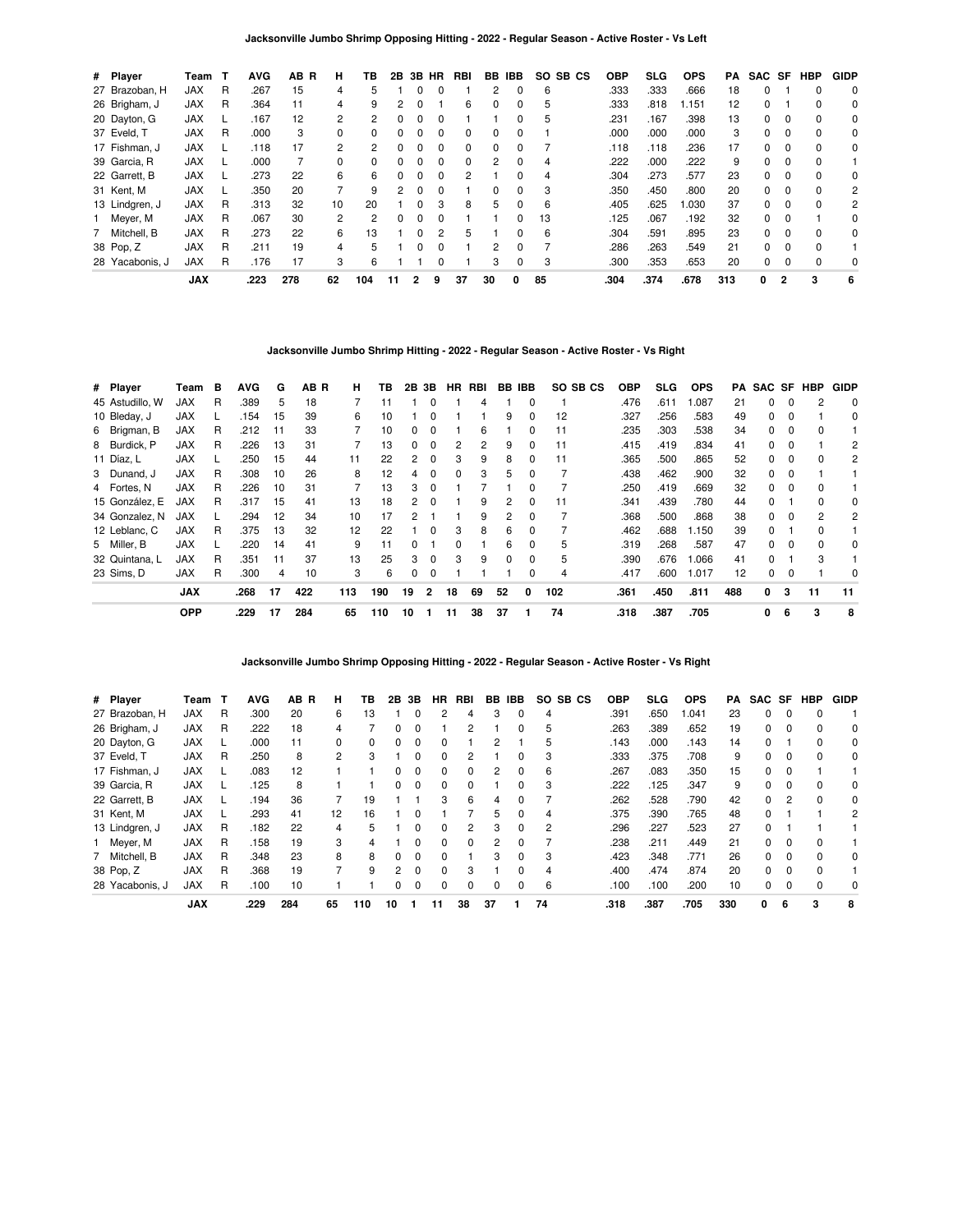| # Player        | Team       | в | <b>AVG</b> | G              | AВ  | R  | н  | TВ | 2B       |   | 3B HR        | RBI          |    | BB IBB       | SO.           | SB CS    |          | <b>OBP</b> | SLG  | <b>OPS</b> | PA  |    |          | SAC SF HBP | <b>GIDP</b> |
|-----------------|------------|---|------------|----------------|-----|----|----|----|----------|---|--------------|--------------|----|--------------|---------------|----------|----------|------------|------|------------|-----|----|----------|------------|-------------|
| 45 Astudillo, W | JAX        | R | .250       | $\overline{2}$ | 8   | 0  |    |    |          |   |              |              |    | 0            |               | 0        | $\Omega$ | .333       | .250 | .583       | 9   | 0  |          | $\Omega$   | $\mathbf 0$ |
| 10 Bleday, J    | <b>JAX</b> |   | .133       | 4              | 15  | 3  |    | 3  |          |   |              |              |    | 0            | 3             | 0        | 0        | .235       | .200 | .435       | 17  | 0  |          |            | 0           |
| 6 Brigman, B    | JAX        | R | .235       | 4              | 17  |    |    |    |          |   |              | 3            | 0  |              |               |          | $\Omega$ | .235       | .235 | .470       | 17  | 0  |          |            | 0           |
| 8 Burdick, P    | <b>JAX</b> | R | .143       | 3              |     |    |    | 3  |          |   | $\Omega$     | <sup>0</sup> |    | <sup>0</sup> | $\mathcal{P}$ |          | $\Omega$ | .333       | .429 | .762       | 9   | 0  |          |            | 0           |
| 11 Díaz, L      | <b>JAX</b> |   | 235        | 5              | 17  | 3  | 4  | 8  |          |   |              | 5.           | 5  | 0            | 6             | $\Omega$ | $\Omega$ | .409       | .471 | .880       | 22  | 0  | $\Omega$ | $\Omega$   |             |
| 3 Dunand, J     | <b>JAX</b> | R | .250       | 3              | 8   | 3  |    |    |          |   | $\Omega$     | 0            | 2  |              |               | 0        | 0        | .400       | .500 | .900       | 10  | O. | $\Omega$ | $\Omega$   |             |
| 4 Fortes, N     | <b>JAX</b> | R | .071       | 4              | 14  |    |    |    |          |   |              |              |    |              | 6             | 0        | $\Omega$ | .188       | .071 | .259       | 16  | 0  |          | $\Omega$   | 0           |
| 15 González, E  | <b>JAX</b> | R | .400       | 4              | 15  |    | 6  |    |          |   | O            |              |    | 0            |               |          |          | .471       | .467 | .938       | 17  | 0  |          |            | 0           |
| 34 Gonzalez, N  | <b>JAX</b> |   | .313       | 4              | 16  | 3  | 5  | 8  |          |   |              | 4            | 0  | 0            | 4             | $\Omega$ | $\Omega$ | .313       | .500 | .813       | 16  | 0  | $\Omega$ | $\Omega$   |             |
| 12 Leblanc, C   | <b>JAX</b> | R | .500       | 4              | 16  | 5  | 8  | 14 | $\Omega$ | 0 | 2            | 8            |    | <sup>0</sup> | 4             |          | $\Omega$ | .529       | .875 | .404       | 17  | 0  | $\Omega$ | $\Omega$   | 0           |
| 5 Miller, B     | <b>JAX</b> |   | 267        | 5              | 15  | 4  |    |    |          | n | <sup>0</sup> | <sup>0</sup> | 3  | <sup>0</sup> |               |          |          | .389       | .267 | .656       | 18  | 0  | $\Omega$ | $\Omega$   | 0           |
| 32 Quintana, L  | <b>JAX</b> | R | .250       | 3              | 12  | 4  |    |    |          |   |              | 3            |    |              |               | 0        |          | .357       | .583 | .940       | 14  | O. |          | 2          |             |
| 23 Sims, D      | <b>JAX</b> | R | .333       | 2              | 6   |    | 2  | 2  | $\Omega$ | 0 | 0            | 0            |    | 0            | 3             |          | 0        | .500       | .333 | .833       | 8   | 0  |          |            | 0           |
|                 | <b>JAX</b> |   | .265       | 5              | 166 | 30 | 44 | 67 | 6        |   | 5.           | 28           | 19 | 0            | 43            | 7        | 2        | .358       | .404 | .762       | 190 | 0  | 0        | 5          |             |
|                 | <b>OPP</b> |   | .194       | 5              | 165 | 15 | 32 | 43 | 5        | 0 | 2            | 14           | 15 |              | 37            | 5        | 0        | .258       | .261 | .519       | 186 | 0  | 5        |            | 3           |

**Jacksonville Jumbo Shrimp Pitching - 2022 - Regular Season - Active Roster - Vs. Gwinnett**

| # Player        | Team       |   | w            |              | <b>ERA</b> |   |              |              |              |                |              |                         | G GS CG SHO GF HLD SV SVO | IP   | н  | R.           |    | ER HR HB     |              |    | BB IBB       | SO. | <b>AVG</b> | WP BK        |          | GIDP         | TBF |
|-----------------|------------|---|--------------|--------------|------------|---|--------------|--------------|--------------|----------------|--------------|-------------------------|---------------------------|------|----|--------------|----|--------------|--------------|----|--------------|-----|------------|--------------|----------|--------------|-----|
| 27 Brazoban, H  | <b>JAX</b> | R | ŋ            | $\Omega$     | 12.00      | 3 | <sup>0</sup> |              |              |                |              | 0                       |                           | 3.0  |    | 4            |    |              |              |    | $\Omega$     |     | .467       | <sup>0</sup> | $\Omega$ |              | 17  |
| 26 Brigham, J   | <b>JAX</b> | R | 0            | <sup>0</sup> | 3.00       | 2 | 0            | <sup>0</sup> | 0            | $\Omega$       |              | $\Omega$                | $\Omega$                  | 3.0  |    |              |    |              | 0            | 0  | $\Omega$     |     | .100       |              | $\Omega$ | <sup>0</sup> | 10  |
| 20 Dayton, G    | <b>JAX</b> |   |              |              | 0.00       |   |              |              |              |                |              | $\Omega$                | 0                         | 2.0  |    | 2            |    |              |              |    |              |     | .000       |              |          |              | 8   |
| 37 Eveld, T     | <b>JAX</b> | R | 0            |              | 0.00       |   |              |              |              |                | 0.           | 0                       | 0                         | 1.0  |    |              |    |              |              | 0  | 0            |     | .000       |              |          |              | 3   |
| 17 Fishman, J   | <b>JAX</b> |   |              | 0            | 0.00       |   | 0            | 0            | 0            | 0              | 0            | 0                       | 0                         | 1.1  | 0  | 0            |    |              | 0            |    | 0            |     | .000       | 0            | $\Omega$ | 0            | 5   |
| 39 Garcia, R    | <b>JAX</b> |   | ŋ            | $\Omega$     | 0.00       |   | <sup>0</sup> | <sup>0</sup> | <sup>0</sup> | $\Omega$       | $\Omega$     | $\Omega$                | $\Omega$                  | 3.0  | 0  | <sup>0</sup> |    |              | O            |    | <sup>0</sup> |     | .000       | <sup>0</sup> | $\Omega$ |              | 9   |
| 22 Garrett, B   | <b>JAX</b> |   |              |              | 0.00       |   |              |              |              | $\Omega$       |              | $\Omega$                | <sup>0</sup>              | 7.0  | 2  |              |    |              |              | 2  | 0            |     | .091       |              |          | <sup>0</sup> | 25  |
| 31 Kent, M      | <b>JAX</b> |   | 0            |              | 5.40       |   |              |              | 0            | 0              | 0.           | 0                       | 0                         | 5.0  | 5  |              |    |              |              | 3  | $\Omega$     |     | .263       |              |          | <sup>0</sup> | 24  |
| 13 Lindgren, J  | <b>JAX</b> | R |              | 0            | 0.00       |   |              |              | 0            | 0              | <sup>0</sup> | $\overline{\mathbf{0}}$ | $\Omega$                  | 6.0  |    |              |    |              | 0            | 4  | $\Omega$     |     | .059       | 0            | 0        |              | 22  |
| 1 Meyer, M      | <b>JAX</b> | R | <sup>0</sup> | $\Omega$     | 0.00       |   |              | 0            | <sup>0</sup> | $\Omega$       | $\Omega$     | $\Omega$                | <sup>0</sup>              | 5.2  | 3  | <sup>0</sup> |    |              | <sup>0</sup> | 2  | <sup>0</sup> |     | .150       | <sup>0</sup> | $\Omega$ |              | 22  |
| 7 Mitchell, B   | <b>JAX</b> | R | 0            | $\Omega$     | 4.50       |   |              |              | n.           | $\Omega$       | n.           | $\Omega$                | 0                         | 4.0  | 9  | 2            |    |              |              | n  | <sup>0</sup> |     | .450       | <sup>n</sup> | $\Omega$ | <sup>0</sup> | 20  |
| 38 Pop, Z       | <b>JAX</b> | R | o            | <sup>0</sup> | 0.00       |   |              |              | <sup>0</sup> | $\Omega$       | n.           | $\Omega$                |                           | 2.0  | 2  | n            |    |              |              | n  | <sup>0</sup> |     | .250       |              |          |              | 8   |
| 28 Yacabonis, J | <b>JAX</b> | R |              | $\Omega$     | 0.00       | 2 | 0            | 0            | 0            | $\overline{c}$ |              |                         |                           | 4.0  | 2  | 0            |    |              | 0            | 0  | $\Omega$     | 3   | .154       |              | $\Omega$ | 0            | 13  |
|                 | <b>JAX</b> |   | 4            |              | 1.91       | 5 | 5            | 0            |              | 5              | $\mathbf{2}$ |                         | 3                         | 47.0 | 32 | 15           | 10 | $\mathbf{2}$ | 1            | 15 |              | 37  | .194       |              | 0        | 3            | 186 |
|                 | <b>OPP</b> |   |              | 4            | 5.40       | 5 | 5            | 0            | 0            | 5              | 0            | 0                       | 0                         | 43.1 | 44 | 30           | 26 | 5            | 5            | 19 | 0            | 43  | .265       | 4            | 0        | 4            | 190 |

### **Jacksonville Jumbo Shrimp Hitting - 2022 - Regular Season - Active Roster - Home Games**

| # Player        | Team       | в | <b>AVG</b> | G  | AB  | R              | н  | ΤВ  | 2B | 3В           | <b>HR</b>    | RBI | <b>BB IBB</b> |          | SO. |    | SB CS          | <b>OBP</b> | <b>SLG</b> | <b>OPS</b> |     | <b>PA SAC SF HBP</b> |              |    | <b>GIDP</b> |
|-----------------|------------|---|------------|----|-----|----------------|----|-----|----|--------------|--------------|-----|---------------|----------|-----|----|----------------|------------|------------|------------|-----|----------------------|--------------|----|-------------|
| 45 Astudillo, W | <b>JAX</b> | R | .250       | 2  | 8   | $\Omega$       | 2  |     | ŋ  |              |              |     |               |          |     | ი  | $\Omega$       | .333       | .250       | .583       | 9   |                      |              |    | 0           |
| 10 Bleday, J    | <b>JAX</b> |   | .118       | 10 | 34  | 6              | 4  | 6   | 2  |              |              |     | 5             |          | 9   |    | 0              | 268        | .176       | .444       | 41  |                      | 0            |    | 0           |
| 6 Brigman, B    | <b>JAX</b> | R | .212       | 9  | 33  | 4              |    |     |    |              |              | 6   | 2             | $\Omega$ | 13  |    | 0              | .257       | .333       | .590       | 35  | 0                    | 0            |    | 0           |
| 8 Burdick, P    | <b>JAX</b> | R | .241       | 9  | 29  |                |    | 12  | 0  |              |              | 3   | 4             | $\Omega$ | 11  |    | $\Omega$       | .371       | .414       | .785       | 35  | $\Omega$             | $\Omega$     | 2  |             |
| 11 Díaz, L      | JAX        |   | .268       | 11 | 41  | 6              |    | 19  | 2  |              |              | 10  | 5             |          | 12  |    | $\Omega$       | .354       | .463       | .817       | 48  | <sup>o</sup>         |              |    | 2           |
| 3 Dunand, J     | <b>JAX</b> | R | .263       | 6  | 19  | 5              | 5  | 8   | 3  |              |              | 3   | 3             |          | 4   |    | $\Omega$       | .364       | .421       | .785       | 22  | <sup>o</sup>         | 0            |    |             |
| 4 Fortes, N     | <b>JAX</b> | R | .115       |    | 26  | $\overline{2}$ | 3  | 3   | 0  | $\Omega$     | 0            | 2   | 3             | $\Omega$ |     | 0  | $\Omega$       | .207       | .115       | .322       | 29  | 0                    | $\Omega$     |    |             |
| 15 González, E  | <b>JAX</b> | R | .303       | 9  | 33  | 2              | 10 | 12  | 2  | n            | <sup>0</sup> | 6   | 4             | $\Omega$ | 9   |    |                | 378        | .364       | .742       | 37  | <sup>0</sup>         | $\Omega$     |    | $\Omega$    |
| 34 Gonzalez, N  | <b>JAX</b> |   | 242.       | 9  | 33  | 4              | 8  | 15  | 2  |              |              | 8   | 2             |          | 11  |    | $\Omega$       | .306       | .455       | .761       | 36  | <sup>o</sup>         |              |    |             |
| 12 Leblanc, C   | <b>JAX</b> | R | .517       | 8  | 29  | 8              | 15 | 29  | 2  | $\Omega$     |              | 11  | 4             |          | 8   |    | 0              | .576       | 1.000      | 1.576      | 33  | 0                    | <sup>0</sup> |    | 0           |
| 5 Miller, B     | <b>JAX</b> |   | .171       | 10 | 35  | 6              | 6  | 8   | 0  |              |              |     | 6             | $\Omega$ |     | 2  | $\overline{2}$ | .293       | .229       | .522       | 41  | 0                    | 0            |    | 0           |
| 32 Quintana, L  | <b>JAX</b> | R | .310       | 7  | 29  |                | 9  | 16  |    | $\Omega$     | 2            | 5   | $\Omega$      | $\Omega$ | 2   | 0  | $\Omega$       | .375       | .552       | .927       | 32  | 0                    | $\Omega$     | 3  |             |
| 23 Sims, D      | <b>JAX</b> | R | .222       | 3  | 9   |                | 2  | 2   | 0  | <sup>0</sup> | 0            | 0   |               | $\Omega$ | 5   |    | 0              | 364        | .222       | .586       | 11  | 0                    | 0            |    | $\Omega$    |
|                 | <b>JAX</b> |   | .243       | 11 | 367 | 58             | 89 | 143 | 15 | 3            | 11           | 56  | 40            | 0        | 104 | 8  | 3              | .333       | .390       | .723       | 418 | 0                    | -1           | 10 | 7           |
|                 | <b>OPP</b> |   | .220       | 11 | 372 | 54             | 82 | 140 | 13 | 0            | 15           | 50  | 44            |          | 100 | 10 |                | .308       | .376       | .684       |     | 0                    | 6            | 6  | 6           |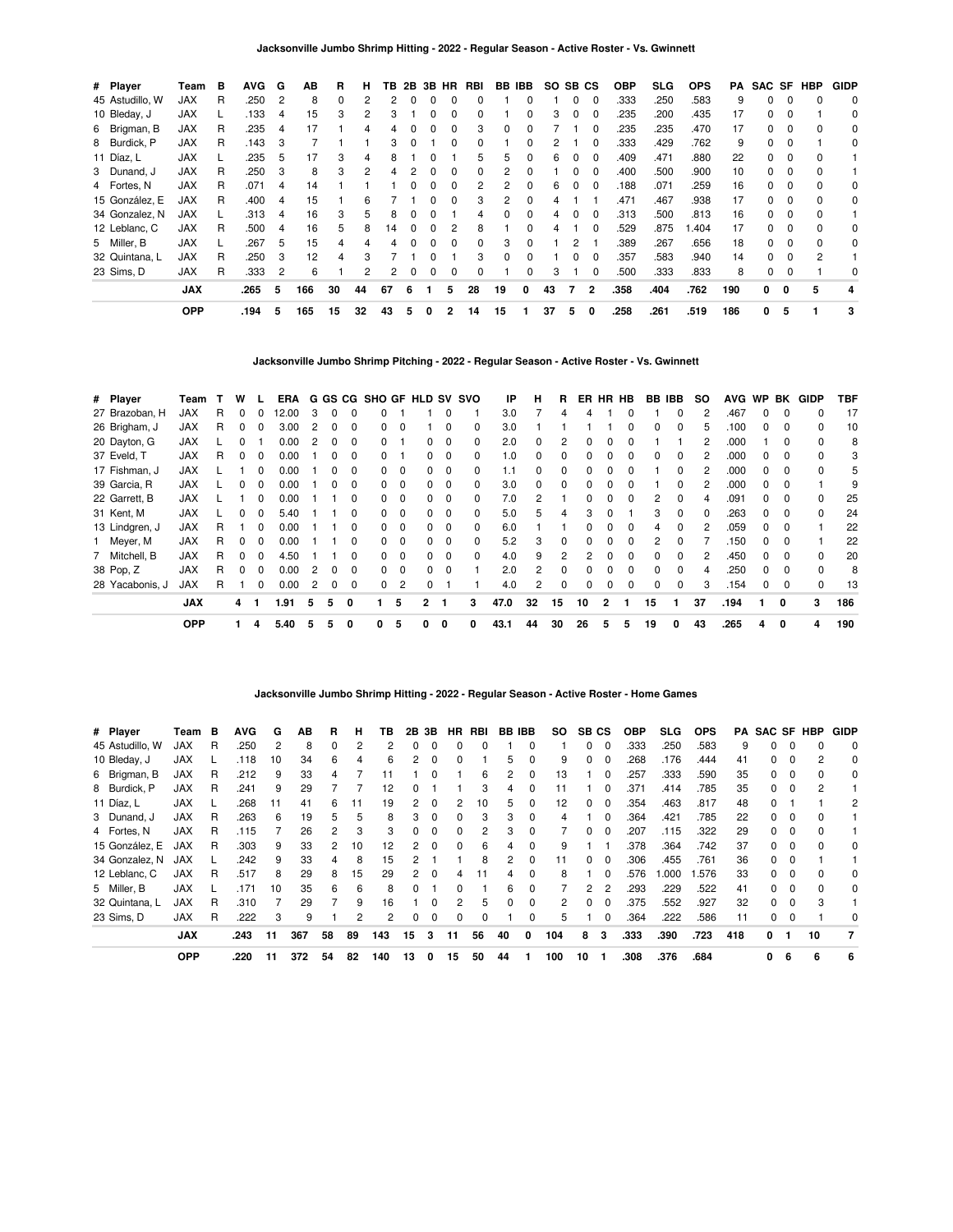| # Player        | Team       |    | W |              | <b>ERA</b> | G  |              |              | <b>GS CG SHO</b> |          | <b>GF HLD SV SVO</b> |          |              | ΙP    | н        | R. | ER       | HR HB        |          | <b>BB IBB</b>  |          | so  | <b>AVG</b> | <b>WP</b>     |          | <b>BK GIDP</b> | TBF |
|-----------------|------------|----|---|--------------|------------|----|--------------|--------------|------------------|----------|----------------------|----------|--------------|-------|----------|----|----------|--------------|----------|----------------|----------|-----|------------|---------------|----------|----------------|-----|
| 27 Brazoban, H  | <b>JAX</b> | R  |   |              | 7.11       | 5  |              |              |                  | 3        |                      |          |              | 6.1   | 8        | 5  | 5        |              | 0        | 3              | $\Omega$ | 6   | .308       |               | 0        | 0              | 30  |
| 26 Brigham, J   | <b>JAX</b> | R. |   | 0            | 3.60       | 4  | 0            | 0            | 0                | 0        |                      | $\Omega$ | $\Omega$     | 5.0   | 4        | 2  | 2        | 2            | $\Omega$ | 0              | $\Omega$ | 8   | .222       | 0             | $\Omega$ | <sup>0</sup>   | 19  |
| 20 Dayton, G    | <b>JAX</b> |    |   |              | 0.00       | 4  |              |              |                  | 2        | 0                    | 0        | 0            | 5.0   |          |    | 0        | 0            | 0        | 2              |          | 9   | .063       |               | 0        | 0              | 19  |
| 37 Eveld, T     | <b>JAX</b> | R. |   | $\Omega$     | 0.00       |    | $\Omega$     | 0            | 0                |          | 0                    | $\Omega$ | $\Omega$     | 1.0   | $\Omega$ | 0  | $\Omega$ | $\Omega$     | $\Omega$ | 0              | $\Omega$ | 2   | .000       | 0             | 0        | <sup>0</sup>   | 3   |
| 17 Fishman, J   | <b>JAX</b> |    |   |              | .69        | 3  | <sup>0</sup> | <sup>0</sup> | <sup>0</sup>     |          | O.                   | - 0      | $\Omega$     | 5.1   | 3        |    |          |              |          |                | $\Omega$ |     | 167        | <sup>o</sup>  |          |                | 20  |
| 39 Garcia, R    | <b>JAX</b> |    |   | $\Omega$     | 0.00       |    | $\Omega$     | 0            | 0                | 0        | 0                    | - 0      | $\Omega$     | 3.0   | $\Omega$ | 0  | $\Omega$ | $\Omega$     | $\Omega$ |                | $\Omega$ | 2   | .000       | 0             | $\Omega$ |                | 9   |
| 22 Garrett, B   | <b>JAX</b> |    |   | 0            | .64        | 2  | 2            | 0            | 0                | 0        | 0                    | $\Omega$ | <sup>0</sup> | 11.0  | 6        | 3  | 2        |              | 0        | 4              | 0        |     | 162        | 0             | $\Omega$ | <sup>0</sup>   | 42  |
| 31 Kent, M      | <b>JAX</b> |    |   |              | 8.00       | 2  | 2            | 0            | 0                | 0        | 0                    | $\Omega$ | $\Omega$     | 9.0   | 13       | 9  | 8        |              |          | 4              | $\Omega$ | 3   | .325       | 0             | $\Omega$ | 0              | 46  |
| 13 Lindgren, J  | <b>JAX</b> | R  |   | <sup>0</sup> | 3.38       | 2  | 2            | <sup>0</sup> | 0                | $\Omega$ | 0                    | $\Omega$ | $\Omega$     | 10.2  |          | 5  | 4        | з            |          | 6              | $\Omega$ | 5   | .200       | 0             |          | 3              | 43  |
| 1 Meyer, M      | <b>JAX</b> | R  |   | 0            | .86        | 2  | 2            | 0            | 0                | 0        | 0                    | - 0      | $\Omega$     | 9.2   | 5        | 2  |          | <sup>0</sup> |          | 3              | $\Omega$ | 12  | 147        |               | 0        |                | 38  |
| 7 Mitchell, B   | <b>JAX</b> | R  |   | $\Omega$     | 5.87       | 3  |              | U            | 0                | $\Omega$ | O.                   | $\Omega$ | $\Omega$     | 7.2   | 11       | 5  | 5        | 2            | $\Omega$ | $\mathcal{P}$  | $\Omega$ |     | .324       | $\mathcal{P}$ | - 0      | <sup>0</sup>   | 36  |
| 38 Pop, Z       | <b>JAX</b> | R. |   |              | 0.00       | 4  |              |              | 0                | 0        | 0                    | - 0      | 2            | 5.0   |          | 2  | $\Omega$ | 0            | $\Omega$ | $\mathbf{2}$   | $\Omega$ | 6   | .333       |               | 0        | 0              | 23  |
| 28 Yacabonis. J | <b>JAX</b> | R  |   | O            | 0.00       | 4  | 0            | 0            | 0                | 3        | 0                    |          |              | 6.0   | 2        | 0  | $\Omega$ | $\Omega$     | 0        | $\overline{2}$ | $\Omega$ | 6   | .105       | 0             | $\Omega$ | 0              | 21  |
|                 | <b>JAX</b> |    | 5 | 6            | 4.19       | 11 | 11           | 0            |                  | 11       | 2                    |          | 4            | 101.0 | 82       | 54 | 47       | 15           | 6        | 44             |          | 100 | .220       | 6             |          | 6              | 428 |

**Jacksonville Jumbo Shrimp Hitting - 2022 - Regular Season - Active Roster - Away Games**

| # Player        | Team       | в | <b>AVG</b> | G | AВ  | R  | н  | ΤВ  |    | 2B 3B        | HR | RBI |              | BB IBB       | SO. | SB CS |          | <b>OBP</b> | SLG. | <b>OPS</b> | PA  |              |                | SAC SF HBP   | <b>GIDP</b> |
|-----------------|------------|---|------------|---|-----|----|----|-----|----|--------------|----|-----|--------------|--------------|-----|-------|----------|------------|------|------------|-----|--------------|----------------|--------------|-------------|
| 45 Astudillo, W | <b>JAX</b> | R | .429       | 3 | 14  | 4  | 6  | 10  |    |              |    | 6   |              |              |     |       | $\Omega$ | .500       | .714 | 1.214      | 16  | 0            |                |              | 0           |
| 10 Bleday, J    | <b>JAX</b> |   | .211       | 5 | 19  | 4  |    |     |    |              |    | 3   | 5            | 0            | 6   |       |          | .375       | .368 | .743       | 24  | 0            | 0              |              | 0           |
| 6 Brigman, B    | <b>JAX</b> | R | .154       | 3 | 13  |    | 2  | 2   | 0  | $\Omega$     |    |     | 0            | 0            | 3   | 0     | $\Omega$ | .154       | .154 | .308       | 13  | 0            | 0              | <sup>0</sup> |             |
| 8 Burdick, P    | <b>JAX</b> | R | .278       | 5 | 18  | 10 | 5  | 12  |    | $\Omega$     | 2  | 3   |              | $\Omega$     | 5.  | з     | $\Omega$ | .480       | .667 | 1.147      | 25  | 0            | $\Omega$       | $\Omega$     |             |
| 11 Díaz, L      | <b>JAX</b> |   | .263       | 5 | 19  | 6  | 5  | 9   |    |              |    | 5   | 5            | 0            | 5   |       |          | .417       | .474 | .891       | 24  | O.           |                | $\Omega$     | 0           |
| 3 Dunand, J     | <b>JAX</b> | R | .333       | 4 | 15  | 4  | 5  |     | 2  |              |    | 0   | 3            | 0            | 5   |       |          | .474       | .467 | .941       | 19  | 0            | 0              |              |             |
| 4 Fortes, N     | <b>JAX</b> | R | .368       | 4 | 19  |    |    | 13  | 3  | $\Omega$     |    |     | 0            | <sup>0</sup> | 3   | 0     | $\Omega$ | .350       | .684 | 1.034      | 20  | <sup>o</sup> |                | $\Omega$     |             |
| 15 González, E  | <b>JAX</b> | R | .481       | 6 | 27  | 6  | 13 | 19  | 3  | <sup>0</sup> |    | 5   | <sup>0</sup> | $\Omega$     | 4   | з     | n        | .464       | .704 | 1.168      | 28  | 0            |                | <sup>n</sup> | 0           |
| 34 Gonzalez, N  | <b>JAX</b> |   | .417       | 3 | 12  | 2  | 5  | 9   |    |              |    | 3   | 0            | <sup>0</sup> | 2   |       |          | .462       | .750 | 1.212      | 13  | O.           |                |              |             |
| 12 Leblanc, C   | <b>JAX</b> | R | .158       | 5 | 19  | 0  | 3  | 4   |    |              |    | 2   |              | 0            | 5   |       | 0        | .292       | .211 | .503       | 24  | 0            |                |              |             |
| 5 Miller, B     | <b>JAX</b> |   | .222       | 4 | 18  | 2  | 4  |     | 0  | $\Omega$     |    | 0   | 2            | $\Omega$     | 2   | 0     |          | .300       | .222 | .522       | 20  | 0            | - 0            |              | 0           |
| 32 Quintana, L  | <b>JAX</b> | R | .391       | 5 | 23  | 5  | 9  | 19  | 4  | $\Omega$     | 2  | 8   | $\Omega$     | <sup>0</sup> | 4   | 0     | $\Omega$ | .375       | .826 | 1.201      | 24  | 0            |                | $\Omega$     |             |
| 23 Sims, D      | <b>JAX</b> | R | .500       |   | 4   | 2  | 2  | 5   | 0  | $\Omega$     |    |     | 0            |              |     |       | 0        | .500       | .250 | 1.750      | 4   | 0            |                |              | 0           |
|                 | <b>JAX</b> |   | .318       | 6 | 223 | 47 | 71 | 121 | 17 | 0            | 11 | 44  | 27           | 0            | 46  | 8     |          | .395       | .543 | .938       | 258 | 0            | 4              | 4            | 7           |
|                 | <b>OPP</b> |   | .237       | 6 | 190 | 26 | 45 | 74  | 8  | 3            | 5  | 25  | 23           | 0            | 59  | 5     |          | .316       | .389 | .705       |     | 0            | $\overline{2}$ | 0            | 8           |

**Jacksonville Jumbo Shrimp Pitching - 2022 - Regular Season - Active Roster - Away Games**

| # Player        | Team       |   | w |              | ERA   |   |              |              |          |          | G GS CG SHO GF HLD SV SVO |                         |          | IP   | н            | R  | ER | <b>HR</b> | HB           | BB | IBB          | <b>SO</b> | <b>AVG</b> | <b>WP</b>    | BK       | GIDP         | TBF |
|-----------------|------------|---|---|--------------|-------|---|--------------|--------------|----------|----------|---------------------------|-------------------------|----------|------|--------------|----|----|-----------|--------------|----|--------------|-----------|------------|--------------|----------|--------------|-----|
| 27 Brazoban, H  | <b>JAX</b> | R | 0 | $\Omega$     | 0.00  | З |              |              | 0        | 2        |                           | $\Omega$                | 0        | 3.0  | 2            |    |    |           |              | 2  | 0            | 4         | .222       |              |          |              | 11  |
| 26 Brigham, J   | <b>JAX</b> | R | 0 |              | .57   | 2 | 0            | 0            | $\Omega$ |          | 0                         | 0                       | 0        | 2.1  | 4            | 3  | 3  | 0         | $\Omega$     |    | $\Omega$     |           | .364       | <sup>0</sup> | $\Omega$ |              | 12  |
| 20 Dayton, G    | <b>JAX</b> |   | 0 |              | 0.00  |   |              |              | 0        |          |                           | 0                       | 0        | 2.0  |              | 0  |    |           |              |    | 0            |           | .143       |              | $\Omega$ |              | 8   |
| 37 Eveld, T     | <b>JAX</b> | R |   | 0            | 9.00  |   | 0            | $\Omega$     | $\Omega$ | $\Omega$ | 0                         | $\overline{\mathbf{0}}$ |          | 2.0  | 2            | 2  | 2  | ი         | 0            |    | 0            |           | .250       | $\Omega$     | $\Omega$ | <sup>0</sup> | 9   |
| 17 Fishman, J   | <b>JAX</b> |   |   |              | 0.00  | 2 |              |              | O.       | $\Omega$ | 0                         | $\Omega$                | 0        | 3.2  | <sup>0</sup> |    |    |           |              |    | <sup>0</sup> |           | .000       |              |          |              | 12  |
| 39 Garcia, R    | <b>JAX</b> |   |   | <sup>0</sup> | 0.00  |   | <sup>0</sup> | 0            | $\Omega$ | $\Omega$ | 0                         | $\overline{\mathbf{0}}$ | $\Omega$ | 2.0  |              | 0  |    |           | 0            | 2  | $\Omega$     | 5.        | .143       | <sup>0</sup> | $\Omega$ | 0            | 9   |
| 22 Garrett, B   | <b>JAX</b> |   | U |              | 10.80 |   |              |              | O.       | $\Omega$ | O.                        | $\Omega$                | 0        | 5.0  |              | 6  | հ  | 2         |              |    | $\Omega$     |           | .333       |              |          |              | 23  |
| 31 Kent, M      | <b>JAX</b> |   | U | <sup>0</sup> | .50   |   |              | <sup>0</sup> | $\Omega$ | $\Omega$ | 0                         | $\overline{\mathbf{0}}$ | $\Omega$ | 6.0  | 6            | 2  |    |           |              |    | $\Omega$     | 4         | .286       | $\Omega$     | $\Omega$ | 4            | 22  |
| 13 Lindgren, J  | <b>JAX</b> | R | U |              | .25   |   |              | <sup>0</sup> | $\Omega$ | $\Omega$ | 0                         | $\Omega$                | $\Omega$ | 4.0  |              | 5  | 5  | ŋ         | <sup>0</sup> | 2  | $\Omega$     | з         | .368       | 0            | $\Omega$ | $\Omega$     | 21  |
| 1 Meyer, M      | <b>JAX</b> | R |   | 0            | 0.00  |   |              | 0            | 0        | $\Omega$ | 0                         | - 0                     | 0        | 5.0  | 0            | 0  |    | ი         | 0            | 0  | $\Omega$     | 8         | .000       | 0            | $\Omega$ | 0            | 15  |
| 7 Mitchell, B   | <b>JAX</b> | R | U | $\Omega$     | 3.38  |   |              | O            | $\Omega$ | $\Omega$ | n.                        | $\Omega$                | $\Omega$ | 2.2  | 3            |    |    | n         | <sup>0</sup> | 2  | $\Omega$     |           | .273       |              | $\Omega$ | 0            | 13  |
| 38 Pop, Z       | <b>JAX</b> | R | 0 | <sup>0</sup> | 0.00  | 3 | 0            |              | 0        | 0        |                           | $\Omega$                | 0        | 5.0  | 4            | 0  |    |           |              |    | <sup>0</sup> | 'n.       | .235       |              |          | 2            | 18  |
| 28 Yacabonis, J | <b>JAX</b> | R | 0 |              | 4.50  | 2 | 0            | 0            | $\Omega$ | 2        | 0                         | $\mathbf 0$             | 0        | 2.0  | 2            |    |    |           | 0            |    | $\Omega$     | з         | .250       | $\Omega$     | $\Omega$ | $\Omega$     | 9   |
|                 | <b>JAX</b> |   | 4 | $\mathbf{2}$ | 4.33  | 6 | 6            | 0            |          | 6        |                           | 0                       |          | 52.0 | 45           | 26 | 25 | 5         | 0            | 23 |              | 59        | .237       | $\mathbf{2}$ | 0        | 8            | 215 |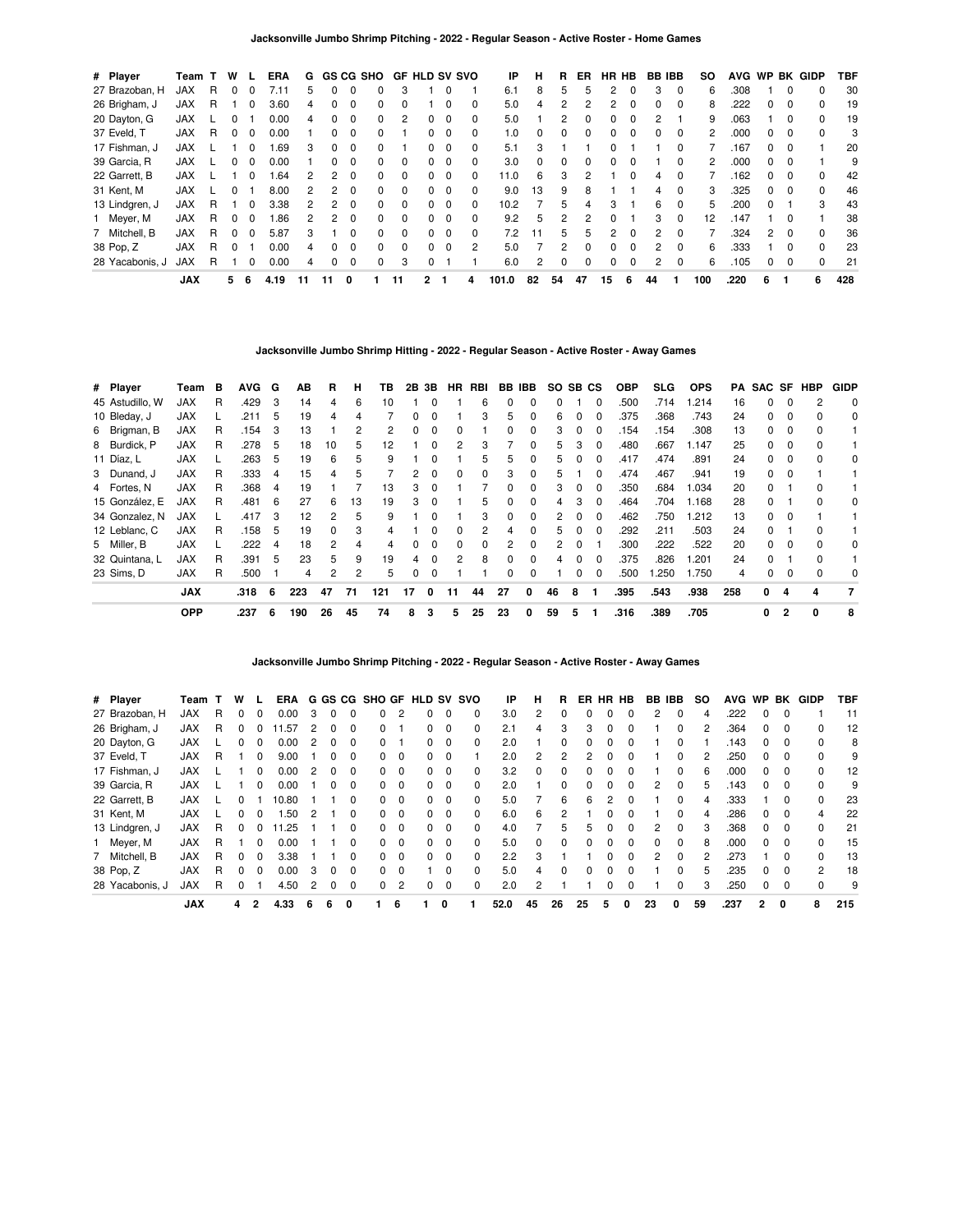| # Player        | Team       | в  | AVG G AB R |    |     |             | н. | TB. | 2B           | 3B       | HR           | RBI          | BB       | IBB.         | SO. | SB.          | <b>CS</b> | <b>OBP</b> | <b>SLG</b> | <b>OPS</b> | PA   | <b>SAC</b> | SF       | <b>HBP</b>   | GIDP E |                |
|-----------------|------------|----|------------|----|-----|-------------|----|-----|--------------|----------|--------------|--------------|----------|--------------|-----|--------------|-----------|------------|------------|------------|------|------------|----------|--------------|--------|----------------|
| 45 Astudillo, W | <b>JAX</b> | R  | .364 5     |    | 22  | 4           | 8  | 12  |              | $\Omega$ |              | 6            |          |              |     |              |           | .440       | .545       | .985       | 25   | 0          | 0        | 2            |        | 0 <sub>0</sub> |
| 10 Bleday, J    | <b>JAX</b> |    | .105       | -5 | 19  | -3          | 2  | 3   |              |          |              | 0            |          | 0            | 5.  |              |           | .227       | .158       | .385       | 22   | 0          | $\Omega$ |              |        | 0 <sub>0</sub> |
| 6 Brigman, B    | <b>JAX</b> | R  | .227       | 5  | 22  |             | 5  | 5   | 0            | $\Omega$ | $\Omega$     | 4            | 0        | 0            | 8   |              | 0         | .227       | .227       | .454       | -22  | 0          | $\Omega$ | 0            |        | $1\quad 0$     |
| 8 Burdick, P    | <b>JAX</b> | R. | .143 5     |    | 14  | $\mathbf 4$ | 2  |     | 0            |          | <sup>0</sup> | <sup>0</sup> | 5.       | 0            | 5.  | 4            | $\Omega$  | .400       | .286       | .686       | -20  | 0          | 0        |              |        | $1\quad$ 0     |
| 11 Díaz, L      | <b>JAX</b> |    | .235       | -5 | -17 | 3           | 4  | 8   |              |          |              | 5.           | 5.       | 0            | 6.  | 0            |           | .409       | .471       | .880       | -22  | 0          | $\Omega$ | 0            |        | $1\quad 0$     |
| 3 Dunand, J     | <b>JAX</b> | R. | .375 5     |    | 16  | 5           | 6  | 10  | 4            | $\Omega$ | $\Omega$     | 0            | 4        | $\Omega$     |     |              |           | .500       | .625       | .125       | 20   | 0          | $\Omega$ | 0            |        | $1\quad 0$     |
| 4 Fortes, N     | <b>JAX</b> | R. | .158 5     |    | 19  |             | 3  | з   | 0            | $\Omega$ | $\Omega$     | з            | 2        | <sup>0</sup> |     | 0            | $\Omega$  | .238       | .158       | .396       | 21   | 0          | $\Omega$ | <sup>0</sup> |        | 0 <sub>0</sub> |
| 15 González, E  | <b>JAX</b> | R  | .476       | -5 | 21  | 3           | 10 | 13  | 3            | $\Omega$ | $\Omega$     | 4            | 2        | 0            |     |              |           | .522       | .619       | .141       | -23  | 0          | $\Omega$ | <sup>0</sup> |        | 0 <sub>0</sub> |
| 34 Gonzalez, N  | <b>JAX</b> |    | .333       | -5 | 21  |             |    | 13  | <sup>0</sup> | $\Omega$ | 2            |              | $\Omega$ | 0            | 5.  | <sup>0</sup> | 0         | .333       | .619       | .952 21    |      | 0          | $\Omega$ | 0            |        | 2 <sub>0</sub> |
| 12 Leblanc, C   | <b>JAX</b> | R  | .400       | -5 | 20  | 5           | 8  | 14  | 0            | $\Omega$ | 2            | 8            | 2        | 0            | 5   |              | $\Omega$  | .455       | .700       | .155       | -22  | 0          | $\Omega$ | <sup>0</sup> |        | 0 <sub>0</sub> |
| 5 Miller, B     | <b>JAX</b> |    | .267       | 5  | 15  |             | 4  | Δ   | 0            | $\Omega$ | <sup>0</sup> | 0            | 3        | 0            |     | 2            |           | .389       | .267       | .656       | - 18 | 0          | $\Omega$ | <sup>0</sup> |        | 0 <sub>0</sub> |
| 32 Quintana, L  | <b>JAX</b> | R  | .455       | -5 | 22  | 8           | 10 | 23  | 4            | $\Omega$ | 3            | 9            | $\Omega$ | $\Omega$     |     | 0            |           | .500       | .045       | .545       | -24  | 0          | $\Omega$ | 2            |        | 2 <sub>0</sub> |
| 23 Sims, D      | <b>JAX</b> | R  | .308       | 4  | 13  | 3           | 4  |     |              | 0        |              |              |          | 0            | 6   |              | 0         | .400       | .538       | .938       | 15   | 0          | $\Omega$ |              |        | 0 <sub>0</sub> |

## **Jacksonville Jumbo Shrimp Pitching - Last 5 Games - Regular Season - Active Roster**

| # Player        | Team       |    | W L            | ERA G GS CG |    |              |          | SHO GF   |                | <b>HLD SV</b> |          | svo          | IP.  | н. | R.             |   |              | ER HR HB BB  |   | <b>IBB SO</b> |    | <b>AVG</b> | <b>WP</b>    | BK           | GIDP           | TBF |
|-----------------|------------|----|----------------|-------------|----|--------------|----------|----------|----------------|---------------|----------|--------------|------|----|----------------|---|--------------|--------------|---|---------------|----|------------|--------------|--------------|----------------|-----|
| 27 Brazoban, H  | <b>JAX</b> | R  | 0 <sub>0</sub> | 7.20        | 5  |              | $\Omega$ | 0        | $\overline{c}$ |               | 0        |              | 5.0  | 9  |                |   |              |              | 3 | 0             | 4  | .429       | 0            | <sup>0</sup> |                | 25  |
| 26 Brigham, J   | <b>JAX</b> | R. | 0 <sub>0</sub> | 7.50        | -5 | <sup>n</sup> | $\Omega$ | $\Omega$ |                |               | $\Omega$ | $\Omega$     | 6.0  |    | 5              | 5 | 2            | <sup>0</sup> |   | 0             |    | .292       | 0            | 0            | 0              | 26  |
| 20 Dayton, G    | <b>JAX</b> |    | 0              | 0.00        | 5  |              | 0        | $\Omega$ | 3              | 0             | $\Omega$ | <sup>0</sup> | 5.0  | 2  | 2              |   |              | 0            | 3 |               | 6  | .118       |              |              |                | 21  |
| 37 Eveld, T     | <b>JAX</b> | R. | - 0            | 6.00        | 2  | <sup>n</sup> | $\Omega$ | 0        |                | 0             | $\Omega$ |              | 3.0  | 2  | $\overline{2}$ |   | 0            | $\Omega$     |   | 0             | 4  | .182       | 0            | $\Omega$     | 0              | 12  |
| 17 Fishman. J   | <b>JAX</b> |    | 20             | 1.00        | 5  |              | $\Omega$ | $\Omega$ |                | 0             | $\Omega$ | $\Omega$     | 9.0  |    |                |   | <sup>0</sup> |              | 2 | 0             | 13 | .103       | 0            | 0            |                | 32  |
| 39 Garcia, R    | <b>JAX</b> |    | $\Omega$       | 0.00        | 2  |              | $\Omega$ | 0        | $\Omega$       | 0             | 0        | <sup>0</sup> | 5.0  |    |                |   |              |              | 3 | <sup>o</sup>  |    | .067       | <sup>0</sup> | 0            |                | 18  |
| 22 Garrett, B   | <b>JAX</b> |    |                | 4.50        | 3  | з            | $\Omega$ | 0        | $\Omega$       | 0             | $\Omega$ | 0            | 16.0 | 13 | 9              | 8 | 3            | $\Omega$     | 5 | 0             | 11 | .224       |              | $\Omega$     | 0              | 65  |
| 31 Kent, M      | <b>JAX</b> |    | $\Omega$       | 5.40        | 4  | з            | $\Omega$ | $\Omega$ | $\Omega$       | 0             | $\Omega$ | $\Omega$     | 15.0 | 19 | 11             | 9 |              |              | 5 | 0             |    | .311       | <sup>o</sup> | $\Omega$     | 4              | 68  |
| 13 Lindgren, J  | <b>JAX</b> | R. | - 0            | 5.52        | -3 | з            | $\Omega$ | 0        | $\Omega$       | 0             | $\Omega$ | $\Omega$     | 14.2 | 14 | 10             | 9 | 3            |              | 8 | <sup>o</sup>  | 8  | .259       | <sup>o</sup> |              | 3              | 64  |
| 1 Meyer, M      | <b>JAX</b> | R. | $\Omega$       | 1.23        | 3  | з            | $\Omega$ | 0        | $\Omega$       | 0             | $\Omega$ | 0            | 14.2 | 5  | $\mathfrak{p}$ |   | 0            |              | 3 | 0             | 20 | .102       |              | $\Omega$     |                | 53  |
| 7 Mitchell, B   | <b>JAX</b> | R. | 0 <sub>0</sub> | 5.23        | 4  | 2            | $\Omega$ | $\Omega$ | $\Omega$       | <sup>0</sup>  | $\Omega$ | <sup>0</sup> | 10.1 | 14 | 6              | 6 | 2            | $\Omega$     | 4 | <sup>o</sup>  | 9  | .311       | 3            | $\Omega$     | $\Omega$       | 49  |
| 38 Pop, Z       | <b>JAX</b> | R  | 0 <sub>0</sub> | 0.00        | 5  |              | $\Omega$ | $\Omega$ | $\Omega$       |               | $\Omega$ |              | 7.0  | 6  |                |   |              |              |   | 0             | 9  | .240       | 0            | 0            | $\mathfrak{p}$ | 26  |
| 28 Yacabonis, J | <b>JAX</b> | R  |                | .29         | 5  |              | $\Omega$ | 0        | 4              | $\Omega$      |          |              | 7.0  |    |                |   | 0            | <sup>0</sup> |   | <sup>o</sup>  |    | .167       | <sup>o</sup> | $\Omega$     | 0              | 25  |

# **Jacksonville Jumbo Shrimp Hitting - Last 10 Games - Regular Season - Active Roster**

| # Player        | Team       | в  | <b>AVG</b> |    | G AB | R. | н. | TB 2B 3B |    |          | HR.      | RBI      | BB           | IBB SO SB CS |    |   |              | <b>OBP</b> | <b>SLG</b> | <b>OPS</b> | PA   | SAC SF |          | HBP | GIDP E |                |
|-----------------|------------|----|------------|----|------|----|----|----------|----|----------|----------|----------|--------------|--------------|----|---|--------------|------------|------------|------------|------|--------|----------|-----|--------|----------------|
| 45 Astudillo, W | <b>JAX</b> | R  | .364       | 5  | 22   | 4  | 8  | 12       |    |          |          | 6        |              | 0            |    |   | 0            | .440       | .545       | .985       | -25  | 0      | $\Omega$ |     |        | 0 <sub>0</sub> |
| 10 Bleday, J    | <b>JAX</b> |    | .158       | 10 | 38   |    | 6  | 10       |    | 0        |          | 3        | 6            | 0            | 10 | 0 | 0            | .289       | .263       | .552       | 45   | 0      | $\Omega$ |     |        | 0 <sub>0</sub> |
| 6 Brigman, B    | <b>JAX</b> | R  | .195       | 10 | 41   | 4  | 8  |          |    |          |          |          | 2            | 0            | 14 |   | 0            | .233       | .268       | .501       | -43  | 0      | - 0      | 0   |        | $1\quad 0$     |
| 8 Burdick, P    | <b>JAX</b> | R  | .235       | 10 | -34  | 12 | 8  |          |    |          |          | 4        | 8            | 0            | 12 |   | O            | .409       | .500       | .909       | -44  | 0      | $\Omega$ | 2   |        | $1\quad 0$     |
| 11 Díaz, L      | <b>JAX</b> |    | .250 10    |    | 36   | 9  | 9  |          |    |          | 2        | 10       | 10           | O.           |    |   | 0            | .413       | .472       | .885       | -46  | 0      | $\Omega$ | 0   |        | $1\quad 0$     |
| 3 Dunand, J     | <b>JAX</b> | R  | .294 10    |    | 34   | 9  | 10 | 15       | 5. | $\Omega$ | $\Omega$ | 3        | 6            | 0            | 9  | 2 | 0            | .415       | .441       | .856       | - 41 | 0      | $\Omega$ |     |        | 2 <sub>0</sub> |
| 4 Fortes, N     | <b>JAX</b> | R  | .195       | 10 | -41  | 2  | 8  | 14       | 3  |          |          | 9        | 3            | 0            | 10 | 0 | <sup>0</sup> | 244.       | .341       | .585       | - 45 | 0      |          | 0   |        | 2 <sub>0</sub> |
| 15 González. E  | <b>JAX</b> | R  | .452 10    |    | 42   |    | 19 | 26       | 4  |          |          | 8        | 2            | 0            | 8  | 4 |              | .467       | .619       | .086       | -45  | 0      |          | 0   |        | 0 <sub>0</sub> |
| 34 Gonzalez, N  | <b>JAX</b> |    | .263       | 10 | 38   | 5  | 10 |          |    |          | 2        | 8        | 2            | O.           | 12 | 0 | 0            | .317       | .447       | .764       | -41  | 0      | - 0      |     |        | 2 <sub>0</sub> |
| 12 Leblanc, C   | <b>JAX</b> | R. | .333 10    |    | 39   | 6  | 13 | 20       |    | 0        | 2        | 11       | 5            | 0.           |    |   | <sup>0</sup> | .400       | .513       | .913       | - 45 | 0      |          | 0   |        | $1\quad$ 0     |
| 5 Miller, B     | <b>JAX</b> |    | .222 10    |    | 36   | -6 | 8  | 8        |    | $\Omega$ | $\Omega$ | $\Omega$ |              | 0            | 4  | 2 | 2            | .349       | .222       | .571       | 43   | 0      | $\Omega$ | 0   |        | 0 <sub>0</sub> |
| 32 Quintana, L  | <b>JAX</b> | R  | .341       | 10 | 44   | 10 | 15 | 29       | 5  | $\Omega$ | 3        | 11       | <sup>0</sup> | 0            | 6  | ŋ | O            | 375        | .659       | .034       | -48  | 0      |          | 3   |        | 2 <sub>0</sub> |
| 23 Sims, D      | <b>JAX</b> | R  | .308       | 4  | 13   | 3  |    |          |    |          |          |          |              | 0            | 6  |   | 0            | .400       | .538       | .938       | 15   | 0      | $\Omega$ |     |        | 0 <sub>0</sub> |

## **Jacksonville Jumbo Shrimp Pitching - Last 10 Games - Regular Season - Active Roster**

| # Player        | Team       |    | W L            | ERA G GS |                |   | CG.          | SHO GF     |          | <b>HLD</b> | sv          | svo          | IP.        | н  | R.            | ER | HR            | HB           | BB | <b>IBB</b> SO |    | <b>AVG</b> | <b>WP</b>    | BK           | <b>GIDP</b> | TBF |
|-----------------|------------|----|----------------|----------|----------------|---|--------------|------------|----------|------------|-------------|--------------|------------|----|---------------|----|---------------|--------------|----|---------------|----|------------|--------------|--------------|-------------|-----|
| 27 Brazoban, H  | <b>JAX</b> | R  | 0 <sub>0</sub> | 4.82     | 8              |   | <sup>0</sup> |            | 5        |            | $\mathbf 0$ |              | 9.1        | 10 | 5             | 5  | 2             |              | 5  | 0             | 10 | .286       |              | 0            |             | 41  |
| 26 Brigham, J   | <b>JAX</b> | R. | - 0            | 6.14     | 6              |   | <sup>0</sup> | $\Omega$   |          |            | $\Omega$    | <sup>0</sup> | 7.1        | 8  | 5             | 5  |               | <sup>0</sup> |    | 0             | 10 | .276       | 0            | 0            | 0           | 31  |
| 20 Dayton, G    | <b>JAX</b> |    | 0              | 0.00     | 6              |   |              | $^{\circ}$ | 3        | 0          | $\Omega$    |              | 7.0        | 2  |               |    |               |              | 3  |               | 10 | .087       |              |              | 0           | 27  |
| 37 Eveld, T     | <b>JAX</b> | R  | 0              | 6.00     | $\overline{2}$ | 0 | $\Omega$     | $\Omega$   |          | 0          | $\Omega$    |              | 3.0        | 2  | 2             | 2  | 0             | $\Omega$     |    | 0             | 4  | .182       | 0            | 0            | 0           | 12  |
| 17 Fishman. J   | <b>JAX</b> |    | 2 <sub>0</sub> | 00. ا    | 5              |   | <sup>0</sup> | $\Omega$   |          | 0          | $\Omega$    | <sup>0</sup> | 9.0        | 3  |               |    | <sup>0</sup>  |              | 2  | 0             | 13 | .103       | <sup>0</sup> | 0            |             | 32  |
| 39 Garcia, R    | <b>JAX</b> |    | 0              | 0.00     | $\mathcal{P}$  |   |              | $\Omega$   | - 0      | 0          | $\Omega$    |              | 5.0        |    |               |    |               |              | 3  | 0             |    | .067       | <sup>o</sup> | 0            |             | 18  |
| 22 Garrett, B   | <b>JAX</b> |    |                | 4.50     | 3              | 3 | <sup>0</sup> | $\Omega$   | $\Omega$ | 0          | $\Omega$    | 0            | 16.0       | 13 | 9             | 8  | 3             | <sup>n</sup> | 5  | 0             | 11 | .224       |              | <sup>0</sup> | ŋ           | 65  |
| 31 Kent, M      | <b>JAX</b> |    | 0 <sub>1</sub> | 5.40     | 4              | з | $\Omega$     | $^{\circ}$ | $\Omega$ | 0          | $\Omega$    | 0            | 15.0       | 19 | -11           | 9  |               |              | 5  | 0             |    | .311       | 0            | 0            | 4           | 68  |
| 13 Lindgren, J  | <b>JAX</b> | R  | $\Omega$       | 5.52 3   |                | з | $\Omega$     | $^{\circ}$ | $\Omega$ | 0          | $\Omega$    | 0            | 14.2 14 10 |    |               | 9  | 3             |              | 8  | 0             | 8  | .259       | <sup>o</sup> |              | 3           | 64  |
| 1 Meyer, M      | <b>JAX</b> | R. | $\Omega$       | .23      | 3              | 3 | $\Omega$     | $\Omega$   | $\Omega$ | 0          | $\Omega$    | 0            | 14.2       | 5  | $\mathcal{P}$ | 2  | 0             |              | 3  | 0             | 20 | .102       |              | $\Omega$     |             | 53  |
| 7 Mitchell, B   | <b>JAX</b> | R. | 0 <sub>0</sub> | 5.23     | 4              | 2 | $\Omega$     | $\Omega$   | $\Omega$ | 0          | $\Omega$    | 0            | 10.1       | 14 | 6             | 6  | $\mathcal{P}$ | <sup>n</sup> | 4  | 0             | 9  | .311       | 3            | 0            | 0           | 49  |
| 38 Pop, Z       | <b>JAX</b> | R. | 0              | 0.00     |                |   |              | 0          | $\Omega$ |            | $\Omega$    | 2            | 10.0       | 11 |               |    |               |              | 3  | 0             | 11 | .289       |              | 0            | 2           | 41  |
| 28 Yacabonis, J | <b>JAX</b> | R. |                | .13      | 6              |   | $\Omega$     | $\Omega$   | 5        | 0          |             |              | 8.0        |    |               |    |               | $\Omega$     | 3  | 0             | 9  | .148       | 0            | $\Omega$     |             | 30  |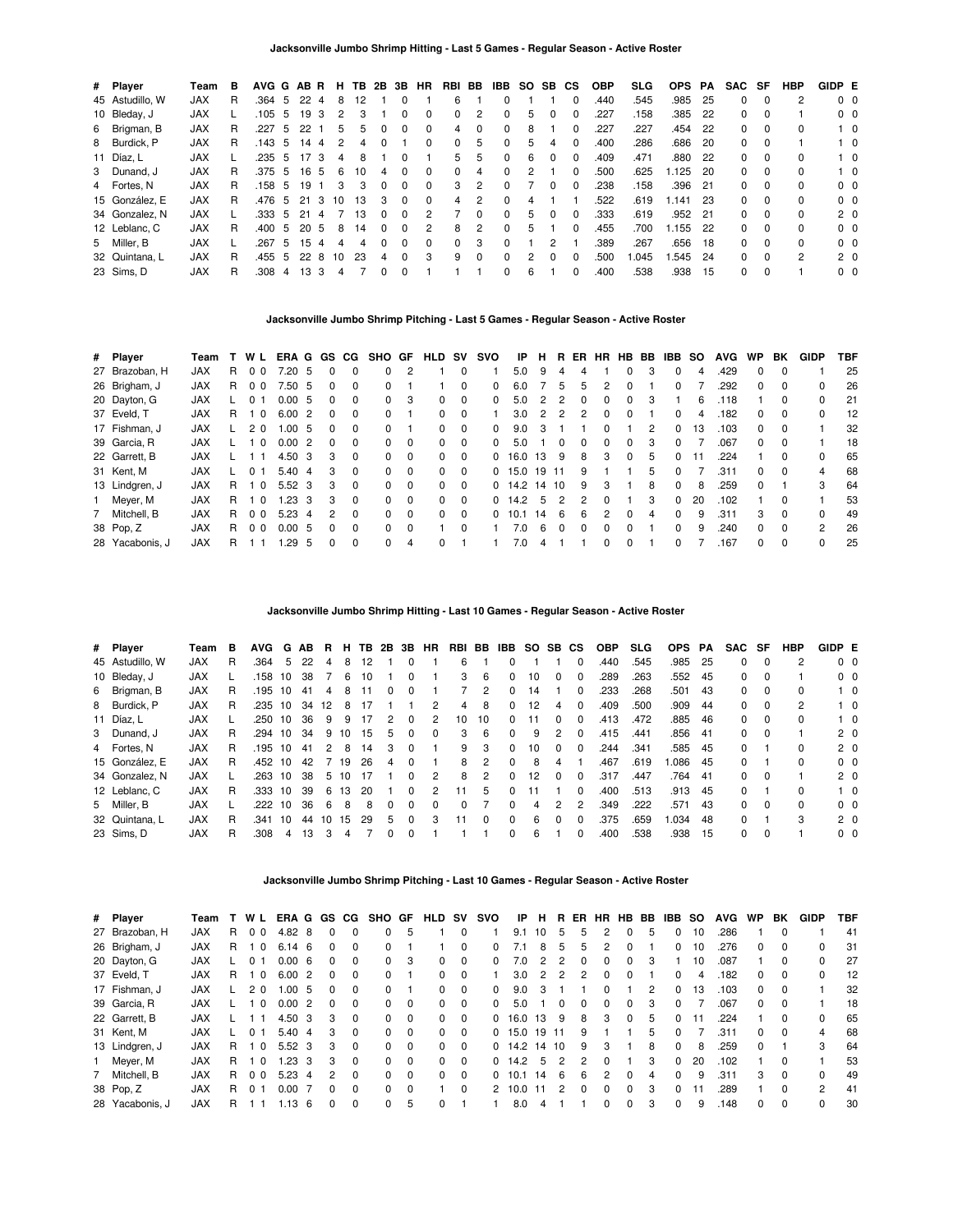| Date    | GM# Team Opp W L ERA G GS CG SHO SV SVO IP H R ER HR HB BB IBB SO WHIP AVG AB WP BK GIDP TBF |                                                                      |  |  |  |  |  |  |  |  |  |                                                                  |  |  |      |              | NP-S      |
|---------|----------------------------------------------------------------------------------------------|----------------------------------------------------------------------|--|--|--|--|--|--|--|--|--|------------------------------------------------------------------|--|--|------|--------------|-----------|
| 4/5/22  |                                                                                              | JAX WOR                                                              |  |  |  |  |  |  |  |  |  | 0 0 4.50 1 1 0 0 0 0 4.0 2 2 2 0 1 1 0 5 0.75 143 14 1 0         |  |  |      | 0 16         | $69 - 43$ |
| 4/12/22 |                                                                                              | JAX @DUR 1 0 2.00 1 1 0 0 0 0 0 5.0 0 0 0 0 0 0 0 8 0.33 .069 15 0 0 |  |  |  |  |  |  |  |  |  |                                                                  |  |  |      | $0 \quad 15$ | $53 - 38$ |
| 4/19/22 |                                                                                              | JAX GWN                                                              |  |  |  |  |  |  |  |  |  | 0 0 1.23 1 1 0 0 0 0 5.2 3 0 0 0 0 2 0 7 0.55 .102 20 0 0 1 22   |  |  |      |              | $85 - 47$ |
| April   | JAX                                                                                          |                                                                      |  |  |  |  |  |  |  |  |  | 1 0 1.23 3 3 0 0 0 0 14.2 5 2 2 0 1 3 0 20 0.55 .102 49 1 0 1 53 |  |  |      |              | 207 - 128 |
| Total   |                                                                                              | JAX AAA 1 0 1.23 3 3 0 0 0 0 14.2 5 2 2 0 1 3 0 20 0.55 .102 49 1 0  |  |  |  |  |  |  |  |  |  |                                                                  |  |  | 1 53 |              | 207 - 128 |

## **Max Meyer - Pitching - Stat Splits - 2022 - Regular Season**

| Split                     | Team       |                | W L ERA G GS CG SHO SV |               |   |          |              |          |              |  |          |   |   |   | IP H R ER HR HB BB IBB SO |    | WHIP AVG AB WP BK |           |      |          |          | <b>GIDP</b> | TBF | NP-S        |
|---------------------------|------------|----------------|------------------------|---------------|---|----------|--------------|----------|--------------|--|----------|---|---|---|---------------------------|----|-------------------|-----------|------|----------|----------|-------------|-----|-------------|
| Home Games                | <b>JAX</b> | 0 <sub>0</sub> | .86                    | $\mathcal{P}$ |   |          |              | $\Omega$ | 9.252        |  |          |   |   |   | $\Omega$                  | 12 | 0.83              | .147      | -34  |          |          |             | 38  | 154 - 90    |
| Away Games                | <b>JAX</b> | 10             | 0.00                   |               |   |          | <sup>0</sup> | $\Omega$ | 5.0 0 0      |  |          |   |   | 0 | 0                         | 8  | 0.00              | .000      | 15   |          | $\Omega$ |             | 15  | $53 - 38$   |
| Night Games               | <b>JAX</b> | 10             | $1.23 \quad 3$         |               | 3 | $\Omega$ | $\Omega$     |          | 0.14.252     |  | 2        | 0 |   | 3 | $\Omega$                  | 20 | 0.55              | .102      | 49   |          |          |             | 53  | 207 - 128   |
| On Grass                  | <b>JAX</b> | 10             | $1.23 \quad 3$         |               | 3 | $\Omega$ | $\Omega$     |          | 0.14.252     |  | 2        | 0 |   | 3 | $\Omega$                  | 20 | 0.55              | $.102$ 49 |      |          |          |             | 53  | $207 - 128$ |
| April                     | <b>JAX</b> | 10             | $.23 \, 3$             |               | 3 | $\Omega$ | $\Omega$     |          | 0.14.252     |  | 2        | 0 |   | 3 | $\Omega$                  | 20 | 0.55              | .102      | - 49 |          | $\Omega$ |             | 53  | $207 - 128$ |
| On Tuesdays               | <b>JAX</b> | 1 0            | $1.23 \quad 3$         |               | 3 | $\Omega$ | $\Omega$     |          | $0$ 14.2 5 2 |  | 2        | 0 |   | 3 | $\Omega$                  | 20 | 0.55              | $.102$ 49 |      |          |          |             | 53  | $207 - 128$ |
| In games following a win  | <b>JAX</b> | 0 <sub>0</sub> | 0.001                  |               |   |          | <sup>0</sup> | $\Omega$ | 5.2 3 0      |  | $\Omega$ | 0 | 0 | 2 | $\Omega$                  |    | 0.88              | .150      | -20  | $\Omega$ | $\Omega$ |             | 22  | $85 - 47$   |
| In games following a loss | <b>JAX</b> |                | 0.00                   |               |   |          | <sup>0</sup> | $\Omega$ | 5.0 0 0      |  | $\Omega$ | 0 | 0 | 0 | $\Omega$                  | 8  | 0.00              | .000      | -15  | $\Omega$ | $\Omega$ | 0           | 15  | $53 - 38$   |
| Starter                   | JAX        |                | 23                     | 3             |   | $\Omega$ | $\Omega$     | $\Omega$ | $14.2\ 5.2$  |  | 2        |   |   |   |                           | 20 | 0.55              | .102      | -49  |          |          |             | 53  | $207 - 128$ |

## **Max Meyer - Opposing Hitting - Stat Splits - 2022 - Regular Season**

| <b>JAX</b><br>3<br>30<br>$\overline{c}$<br>$\mathbf 0$<br>13<br>.067<br>$\mathbf 0$<br>$\mathbf 0$<br>vs Left<br>.067<br>0<br>$\mathbf 0$<br>0<br>.125<br>.192<br>$\mathbf{1}$<br>0<br>$\mathbf{1}$<br>1<br>$\overline{7}$<br>JAX<br>.158<br>3<br>19<br>3<br>2<br>.238<br>.211<br>.449<br>$\Omega$<br>vs Right<br>1<br>0<br>0<br>$\mathbf 0$<br>0<br>0<br>0<br>1<br><b>JAX</b><br>.059<br>17<br>9<br>.059<br>$\mathbf 0$<br>Team is ahead<br>$\overline{c}$<br>$\mathbf{1}$<br>0<br>0<br>$\mathbf 0$<br>$\mathbf{1}$<br>1<br>0<br>.158<br>.217<br>$\mathbf{1}$<br>0<br>0<br>.000<br>.000<br><b>JAX</b><br>.000<br>$\overline{1}$<br>0<br>0<br>$\mathbf 0$<br>$\mathbf 0$<br>0<br>0<br>0<br>0<br>0<br>0<br>0<br>Team is behind<br>.000<br>0<br>-1<br>$\overline{c}$<br><b>JAX</b><br>.129<br>$\overline{c}$<br>31<br>$\mathbf{1}$<br>$\mathbf 0$<br>$\mathbf 0$<br>.161<br>0<br>$\mathbf{1}$<br>Score is tied<br>4<br>0<br>0<br>11<br>.182<br>.343<br>0<br>0<br>$\overline{7}$<br>$\overline{c}$<br>0<br>$\mathbf 0$<br><b>JAX</b><br>.143<br>3<br>$\mathbf{1}$<br>1<br>0<br>$\mathbf 0$<br>0<br>0<br>0<br>.143<br>.286<br>.429<br>0<br>0<br><b>Batting First</b><br>$\overline{7}$<br><b>JAX</b><br>3<br>0<br>0<br>$\mathbf 0$<br>$\mathbf 0$<br>0<br>0<br>6<br>.000<br>.000<br>.000<br>$\Omega$<br>$\mathbf 0$<br><b>Batting Second</b><br>.000<br>0<br>0<br>0<br><b>JAX</b><br>5<br>0<br>$\mathbf 0$<br>.000<br>.286<br>0<br>$\mathbf 0$<br><b>Batting Third</b><br>.000<br>3<br>$\mathbf 0$<br>$\mathbf 0$<br>0<br>1<br>0<br>$\overline{4}$<br>.286<br>$\mathbf{1}$<br>0<br><b>JAX</b><br>5<br>$\mathbf 0$<br>$\overline{c}$<br>2<br>.200<br>.629<br>0<br><b>Batting Fourth</b><br>.200<br>3<br>$\mathbf{1}$<br>0<br>$\mathbf 0$<br>0<br>0<br>.429<br>0<br>0<br>0<br>$\overline{c}$<br><b>JAX</b><br>$\mathbf 0$<br>$\Omega$<br>0<br>.334<br>$\Omega$<br>$\mathbf 0$<br><b>Batting Fifth</b><br>.167<br>3<br>6<br>$\mathbf{1}$<br>$\mathbf 0$<br>$\mathbf 0$<br>$\mathbf{1}$<br>.167<br>.167<br>0<br>0<br>$\overline{c}$<br>0<br><b>Batting Sixth</b><br><b>JAX</b><br>.000<br>3<br>6<br>0<br>$\mathbf 0$<br>$\mathbf 0$<br>0<br>0<br>0<br>.000<br>.000<br>.000<br>0<br>0<br>$\mathbf 0$<br>0<br><b>JAX</b><br>.400<br>3<br>5<br>$\overline{2}$<br>0<br>$\mathbf 0$<br>$\mathbf 0$<br>$\Omega$<br>0<br>1<br>.400<br>.400<br>.800<br>0<br><b>Batting Seventh</b><br>0<br>0<br>0<br>1<br><b>JAX</b><br>.000<br>$\mathbf 0$<br>$\mathbf 0$<br>$\mathbf 0$<br>$\mathbf 0$<br>$\mathbf 0$<br>0<br>$\mathbf 0$<br>$\mathbf{1}$<br>.000<br>.000<br>0<br>$\mathbf 0$<br>3<br>$\overline{\mathbf{4}}$<br>.000<br>0<br>$\mathbf 0$<br><b>Batting Eighth</b><br>$\mathbf 0$<br>$\mathbf 0$<br><b>JAX</b><br>.000<br>3<br>0<br>0<br>0<br>0<br>0<br>0<br>0<br>.000<br>.000<br>0<br>0<br><b>Batting Ninth</b><br>$\overline{4}$<br>0<br>.000<br><b>JAX</b><br>15<br>2<br>$\mathbf 0$<br>6<br>.333<br>$\mathbf 0$<br>$\mathbf 0$<br>Leading Off<br>.133<br>3<br>$\mathbf{1}$<br>$\mathbf 0$<br>$\mathbf 0$<br>$\mathbf 0$<br>0<br>.133<br>.200<br>0<br>$\mathbf 0$<br>5<br>$\mathbf 0$<br>$\mathbf 0$<br><b>JAX</b><br>.100<br>3<br>10<br>0<br>$\overline{1}$<br>0<br>0<br>$\mathbf 0$<br>0<br>1<br>0<br>0<br>$\mathbf 0$<br>.182<br>.100<br>.282<br>0<br>0<br>First Inning<br>$\mathbf 0$<br><b>JAX</b><br>$\mathbf 0$<br>$\mathbf 0$<br>0<br>0<br>$\overline{2}$<br>1<br>.100<br>.100<br>.200<br>$\mathbf 0$<br>0<br>$\Omega$<br>Second Inning<br>.100<br>3<br>10<br>0<br>$\mathbf{1}$<br>0<br>$\Omega$<br>0<br><b>JAX</b><br>.182<br>3<br>$\mathbf 0$<br>$\mathbf{1}$<br>0<br>.250<br>.273<br>.523<br>$\mathbf 0$<br>$\mathbf 0$<br>Third Inning<br>$\mathbf{1}$<br>$\overline{c}$<br>1<br>0<br>$\mathbf 0$<br>1<br>0<br>$\overline{4}$<br>0<br>0<br>11<br>0<br>$\mathbf 0$<br>.350<br><b>JAX</b><br>.100<br>3<br>0<br>$\mathbf 0$<br>$\mathbf 0$<br>0<br>5<br>.250<br>.100<br>$\mathbf 0$<br>0<br>Fourth Inning<br>10<br>$\overline{1}$<br>$\overline{1}$<br>$\mathbf{1}$<br>1<br>$\mathbf{1}$<br>1<br>2<br><b>JAX</b><br>$\overline{2}$<br>0<br>$\mathbf 0$<br>$\Omega$<br>0<br>0<br>$\mathbf 0$<br>.000<br>.000<br>0<br>$\mathbf 0$<br>Fifth Inning<br>.000<br>6<br>$\mathbf 0$<br>$\mathbf 0$<br>$\mathbf 0$<br>$\mathbf 0$<br>.000<br>0<br>0<br>$\mathbf 0$<br>2<br>0<br>0<br><b>JAX</b><br>.000<br>$\overline{c}$<br>$\mathbf 0$<br>0<br>$\mathbf 0$<br>$\mathbf 0$<br>0<br>0<br>0<br>.000<br>.000<br>.000<br>0<br>0<br>0<br>$\mathbf 0$<br>Sixth Inning<br>$\mathbf{1}$<br><b>JAX</b><br>.083<br>3<br>36<br>1<br>$\mathbf 0$<br>$\mathbf 0$<br>1<br>0<br>15<br>.132<br>.111<br>.243<br>0<br>0<br>$\mathbf 0$<br><b>Bases Empty</b><br>3<br>0<br>$\mathbf{1}$<br><b>JAX</b><br>.250<br>$\overline{c}$<br>0<br>$\mathbf 0$<br>0<br>$\mathbf{1}$<br>.250<br>.650<br>0<br>$\mathbf{1}$<br>$\overline{4}$<br>$\mathbf{1}$<br>0<br>0<br>1<br>.400<br>0<br>0<br>Runner at 1st<br>$\overline{c}$<br>3<br>0<br>$\mathbf{1}$<br>$\mathbf 0$<br>$\mathbf 0$<br><b>JAX</b><br>.000<br>0<br>$\mathbf 0$<br>0<br>0<br>0<br>0<br>.000<br>.000<br>0<br>0<br>Runner at 2nd<br>.000<br><b>JAX</b><br>$\mathbf{1}$<br>0<br>0<br>$\mathbf 0$<br>1<br>0<br>$\mathbf{1}$<br>.000<br>.500<br>0<br>$\mathbf 0$<br>Runner at 3rd<br>.000<br>$\mathbf{1}$<br>0<br>$\mathbf 0$<br>.500<br>0<br>0<br>$\overline{c}$<br>$\mathbf{1}$<br>0<br><b>JAX</b><br>.500<br>$\overline{c}$<br>1<br>0<br>$\mathbf 0$<br>$\mathbf 0$<br>$\mathbf{1}$<br>0<br>0<br>.500<br>.500<br>1.000<br>0<br>$\mathbf 0$<br>$\mathbf 0$<br>Runners at 1st & 2nd<br><b>JAX</b><br>$\overline{2}$<br>3<br>0<br>$\mathbf 0$<br>.000<br>$\mathbf 0$<br>$\mathbf 0$<br>0<br>0<br>$\mathbf{1}$<br>.000<br>.000<br>.000<br>0<br>0<br>0<br>0<br>Runners at 1st & 3rd<br>0<br>5<br><b>JAX</b><br>$\overline{c}$<br>13<br>2<br>$\mathbf 0$<br>$\mathbf 0$<br>$\mathbf 0$<br>$\overline{c}$<br>0<br>.154<br>.421<br>$\Omega$<br>Runners On<br>.154<br>$\mathbf{1}$<br>.267<br>0<br>0<br>$\mathbf{1}$<br>$\mathbf 0$<br>$\mathbf 0$<br><b>Scoring Position</b><br><b>JAX</b><br>$\overline{c}$<br>9<br>$\mathbf{1}$<br>0<br>$\mathbf 0$<br>$\mathbf{1}$<br>1<br>0<br>4<br>.200<br>.111<br>.311<br>0<br>0<br>.111<br>0<br>No Outs<br><b>JAX</b><br>3<br>18<br>2<br>$\mathbf 0$<br>$\mathbf 0$<br>0<br>8<br>.167<br>.278<br>0<br>.111<br>1<br>0<br>0<br>.111<br>0<br>0<br>1<br>One Out<br>2<br>$\mathbf 0$<br>$\overline{7}$<br>.125<br>.347<br>$\mathbf 0$<br><b>JAX</b><br>.125<br>3<br>16<br>0<br>$\mathbf 0$<br>1<br>0<br>.222<br>0<br>0<br>$\mathbf{1}$<br>$\mathbf{1}$<br>Two Outs<br>15<br>$\overline{c}$<br>5<br>0<br><b>JAX</b><br>.067<br>3<br>1<br>0<br>$\mathbf 0$<br>0<br>0<br>.176<br>.067<br>.243<br>0<br>0<br>0<br>0<br>12<br><b>JAX</b><br>3<br>19<br>$\mathbf 0$<br>0<br>$\mathbf 0$<br>$\mathbf 0$<br>$\mathbf 0$<br>$\mathbf 0$<br>$\mathbf 0$<br>.000<br>.050<br>$\mathbf 0$<br>$\Omega$<br>$\mathbf 0$<br>Ahead in Count<br>.000<br>.050<br>$\mathbf{1}$<br>5<br>5<br>$\mathbf 0$<br>$\mathbf 0$<br><b>JAX</b><br>.238<br>3<br>21<br>1<br>0<br>$\mathbf 0$<br>$\mathbf{1}$<br>3<br>0<br>.333<br>.286<br>.619<br>0<br>0<br><b>Behind in Count</b><br><b>JAX</b><br>$\overline{c}$<br>$\overline{2}$<br>0<br>0<br>$\mathbf 0$<br>0<br>0<br>.000<br>.000<br>0<br>$\mathbf 0$<br>0-0 Count<br>.000<br>0<br>$\mathbf 0$<br>0<br>.000<br>0<br>0<br>0-1 Count<br><b>JAX</b><br>$\mathbf 0$<br>$\mathbf 0$<br>$\mathbf 0$<br>$\mathbf 0$<br>0<br>0<br>.000<br>.000<br>0<br>$\mathbf 0$<br>.000<br>3<br>$\overline{4}$<br>0<br>$\mathbf 0$<br>.000<br>0<br>0<br><b>JAX</b><br>7<br>$\mathbf 0$<br>5<br>0<br>0-2 Count<br>.000<br>3<br>0<br>$\mathbf 0$<br>$\mathbf 0$<br>0<br>0<br>0<br>.125<br>.000<br>.125<br>0<br>$\mathbf 0$<br>$\mathbf{1}$<br><b>JAX</b><br>6<br>3<br>$\mathbf 0$<br>$\Omega$<br>0<br>$\mathbf 0$<br>.500<br>$\Omega$<br>$\Omega$<br>1-0 Count<br>.500<br>3<br>$\mathbf 0$<br>$\mathbf 0$<br>$\mathbf 0$<br>.500<br>1.000<br>0<br>0<br>$\mathbf 0$<br>1-1 Count<br><b>JAX</b><br>.000<br>$\overline{c}$<br>0<br>$\mathbf 0$<br>$\mathbf 0$<br>0<br>0<br>0<br>0<br>.000<br>.000<br>.000<br>0<br>0<br>$\overline{1}$<br>0<br>1<br>$\overline{7}$<br>1-2 Count<br><b>JAX</b><br>.000<br>8<br>0<br>0<br>$\mathbf 0$<br>$\mathbf 0$<br>$\mathbf 0$<br>0<br>0<br>.000<br>.000<br>.000<br>0<br>$\mathbf 0$<br>3<br>0<br>0<br>2-0 Count<br><b>JAX</b><br>.000<br>3<br>3<br>$\mathbf 0$<br>$\mathbf 0$<br>$\mathbf 0$<br>$\mathbf 0$<br>0<br>$\mathbf 0$<br>.000<br>.000<br>0<br>$\mathbf 0$<br>0<br>$\mathbf 0$<br>.000<br>0<br>0<br>$\overline{c}$<br>0<br>$\mathbf 0$<br>2-1 Count<br><b>JAX</b><br>$\overline{c}$<br>$\mathbf{1}$<br>0<br>$\mathbf 0$<br>$\mathbf 0$<br>$\mathbf{1}$<br>0<br>0<br>.500<br>1.000<br>0<br>.500<br>0<br>.500<br>0<br>5<br>2-2 Count<br><b>JAX</b><br>3<br>$\mathbf 0$<br>$\mathbf 0$<br>$\mathbf 0$<br>$\mathbf 0$<br>$\mathbf 0$<br>0<br>3<br>.000<br>$\mathbf 0$<br>$\mathbf 0$<br>.000<br>$\mathbf 0$<br>.000<br>.000<br>0<br>0<br>3-0 Count<br><b>JAX</b><br>.000<br>$\mathbf 0$<br>0<br>0<br>$\mathbf 0$<br>$\mathbf 0$<br>0<br>1<br>0<br>0<br>1.000<br>.000<br>1.000<br>0<br>$\mathbf 0$<br>0<br>0<br>$\overline{1}$<br>3-1 Count<br><b>JAX</b><br>.250<br>$\overline{2}$<br>$\mathbf{1}$<br>$\mathbf 0$<br>$\mathbf 0$<br>0<br>0<br>0<br>.250<br>.500<br>.750<br>$\Omega$<br>0<br>1<br>0<br>0<br>0<br>4<br>3-2 Count<br><b>JAX</b><br>$\overline{c}$<br>6<br>0<br>$\mathbf 0$<br>$\mathbf 0$<br>$\mathbf 0$<br>$\overline{c}$<br>5<br>.250<br>.000<br>.250<br>$\Omega$<br>$\mathbf 0$<br>.000<br>0<br>0<br>0<br>0<br>3<br>3<br>5<br>$\mathbf{1}$<br>20<br>.122<br>$\Omega$<br>$\mathbf{1}$<br><b>JAX</b><br>.102<br>49<br>$\Omega$<br>$\Omega$<br>$\mathbf{1}$<br>0<br>.170<br>292<br>$\Omega$<br>Pitcher<br>1 | <b>Split</b> | Team | <b>AVG</b> | G | AВ | R H | 2B | 3B | ΗR | RBI | BB | <b>IBB</b> | <b>SO</b> | <b>SB</b> | <b>CS</b> | <b>OBP</b> | <b>SLG</b> | <b>OPS</b> | <b>HBP</b> | <b>SAC</b> | <b>SF</b> | <b>GIDP</b> |
|-------------------------------------------------------------------------------------------------------------------------------------------------------------------------------------------------------------------------------------------------------------------------------------------------------------------------------------------------------------------------------------------------------------------------------------------------------------------------------------------------------------------------------------------------------------------------------------------------------------------------------------------------------------------------------------------------------------------------------------------------------------------------------------------------------------------------------------------------------------------------------------------------------------------------------------------------------------------------------------------------------------------------------------------------------------------------------------------------------------------------------------------------------------------------------------------------------------------------------------------------------------------------------------------------------------------------------------------------------------------------------------------------------------------------------------------------------------------------------------------------------------------------------------------------------------------------------------------------------------------------------------------------------------------------------------------------------------------------------------------------------------------------------------------------------------------------------------------------------------------------------------------------------------------------------------------------------------------------------------------------------------------------------------------------------------------------------------------------------------------------------------------------------------------------------------------------------------------------------------------------------------------------------------------------------------------------------------------------------------------------------------------------------------------------------------------------------------------------------------------------------------------------------------------------------------------------------------------------------------------------------------------------------------------------------------------------------------------------------------------------------------------------------------------------------------------------------------------------------------------------------------------------------------------------------------------------------------------------------------------------------------------------------------------------------------------------------------------------------------------------------------------------------------------------------------------------------------------------------------------------------------------------------------------------------------------------------------------------------------------------------------------------------------------------------------------------------------------------------------------------------------------------------------------------------------------------------------------------------------------------------------------------------------------------------------------------------------------------------------------------------------------------------------------------------------------------------------------------------------------------------------------------------------------------------------------------------------------------------------------------------------------------------------------------------------------------------------------------------------------------------------------------------------------------------------------------------------------------------------------------------------------------------------------------------------------------------------------------------------------------------------------------------------------------------------------------------------------------------------------------------------------------------------------------------------------------------------------------------------------------------------------------------------------------------------------------------------------------------------------------------------------------------------------------------------------------------------------------------------------------------------------------------------------------------------------------------------------------------------------------------------------------------------------------------------------------------------------------------------------------------------------------------------------------------------------------------------------------------------------------------------------------------------------------------------------------------------------------------------------------------------------------------------------------------------------------------------------------------------------------------------------------------------------------------------------------------------------------------------------------------------------------------------------------------------------------------------------------------------------------------------------------------------------------------------------------------------------------------------------------------------------------------------------------------------------------------------------------------------------------------------------------------------------------------------------------------------------------------------------------------------------------------------------------------------------------------------------------------------------------------------------------------------------------------------------------------------------------------------------------------------------------------------------------------------------------------------------------------------------------------------------------------------------------------------------------------------------------------------------------------------------------------------------------------------------------------------------------------------------------------------------------------------------------------------------------------------------------------------------------------------------------------------------------------------------------------------------------------------------------------------------------------------------------------------------------------------------------------------------------------------------------------------------------------------------------------------------------------------------------------------------------------------------------------------------------------------------------------------------------------------------------------------------------------------------------------------------------------------------------------------------------------------------------------------------------------------------------------------------------------------------------------------------------------------------------------------------------------------------------------------------------------------------------------------------------------------------------------------------------------------------------------------------------------------------------------------------------------------------------------------------------------------------------------------------------------------------------------------------------------------------------------------------------------------------------------------------------------------------------------------------------------------------------------------------------------------------------------------------------------------------------------------------------------------------------------------------------------------------------------------------------------------------------------------------------------------------------------------------------------------------------------------------------------------------------------------------------------------------------------------------------------------------------------------------------------------------------------------------------------------------------------------------------------------------------------------------------------------------------------------------------------------------------------------------------------------------------------------------------------------------------------------------------------------------------------------------------------------------------------------------------------------------------------------------------------------------------------------------------------------------------------------------------------------------------------------------------------------------------------------------------------------------------------------------------------------------------------------------------------------------------------------------------------------------------------------|--------------|------|------------|---|----|-----|----|----|----|-----|----|------------|-----------|-----------|-----------|------------|------------|------------|------------|------------|-----------|-------------|
|                                                                                                                                                                                                                                                                                                                                                                                                                                                                                                                                                                                                                                                                                                                                                                                                                                                                                                                                                                                                                                                                                                                                                                                                                                                                                                                                                                                                                                                                                                                                                                                                                                                                                                                                                                                                                                                                                                                                                                                                                                                                                                                                                                                                                                                                                                                                                                                                                                                                                                                                                                                                                                                                                                                                                                                                                                                                                                                                                                                                                                                                                                                                                                                                                                                                                                                                                                                                                                                                                                                                                                                                                                                                                                                                                                                                                                                                                                                                                                                                                                                                                                                                                                                                                                                                                                                                                                                                                                                                                                                                                                                                                                                                                                                                                                                                                                                                                                                                                                                                                                                                                                                                                                                                                                                                                                                                                                                                                                                                                                                                                                                                                                                                                                                                                                                                                                                                                                                                                                                                                                                                                                                                                                                                                                                                                                                                                                                                                                                                                                                                                                                                                                                                                                                                                                                                                                                                                                                                                                                                                                                                                                                                                                                                                                                                                                                                                                                                                                                                                                                                                                                                                                                                                                                                                                                                                                                                                                                                                                                                                                                                                                                                                                                                                                                                                                                                                                                                                                                                                                                                                                                                                                                                                                                                                                                                                                                                                                                                                                                                                                                                                                                                                                                                                                                                                                                                                                                                                                                                                                                                                                                                                                                                                                             |              |      |            |   |    |     |    |    |    |     |    |            |           |           |           |            |            |            |            |            |           |             |
|                                                                                                                                                                                                                                                                                                                                                                                                                                                                                                                                                                                                                                                                                                                                                                                                                                                                                                                                                                                                                                                                                                                                                                                                                                                                                                                                                                                                                                                                                                                                                                                                                                                                                                                                                                                                                                                                                                                                                                                                                                                                                                                                                                                                                                                                                                                                                                                                                                                                                                                                                                                                                                                                                                                                                                                                                                                                                                                                                                                                                                                                                                                                                                                                                                                                                                                                                                                                                                                                                                                                                                                                                                                                                                                                                                                                                                                                                                                                                                                                                                                                                                                                                                                                                                                                                                                                                                                                                                                                                                                                                                                                                                                                                                                                                                                                                                                                                                                                                                                                                                                                                                                                                                                                                                                                                                                                                                                                                                                                                                                                                                                                                                                                                                                                                                                                                                                                                                                                                                                                                                                                                                                                                                                                                                                                                                                                                                                                                                                                                                                                                                                                                                                                                                                                                                                                                                                                                                                                                                                                                                                                                                                                                                                                                                                                                                                                                                                                                                                                                                                                                                                                                                                                                                                                                                                                                                                                                                                                                                                                                                                                                                                                                                                                                                                                                                                                                                                                                                                                                                                                                                                                                                                                                                                                                                                                                                                                                                                                                                                                                                                                                                                                                                                                                                                                                                                                                                                                                                                                                                                                                                                                                                                                                                             |              |      |            |   |    |     |    |    |    |     |    |            |           |           |           |            |            |            |            |            |           |             |
|                                                                                                                                                                                                                                                                                                                                                                                                                                                                                                                                                                                                                                                                                                                                                                                                                                                                                                                                                                                                                                                                                                                                                                                                                                                                                                                                                                                                                                                                                                                                                                                                                                                                                                                                                                                                                                                                                                                                                                                                                                                                                                                                                                                                                                                                                                                                                                                                                                                                                                                                                                                                                                                                                                                                                                                                                                                                                                                                                                                                                                                                                                                                                                                                                                                                                                                                                                                                                                                                                                                                                                                                                                                                                                                                                                                                                                                                                                                                                                                                                                                                                                                                                                                                                                                                                                                                                                                                                                                                                                                                                                                                                                                                                                                                                                                                                                                                                                                                                                                                                                                                                                                                                                                                                                                                                                                                                                                                                                                                                                                                                                                                                                                                                                                                                                                                                                                                                                                                                                                                                                                                                                                                                                                                                                                                                                                                                                                                                                                                                                                                                                                                                                                                                                                                                                                                                                                                                                                                                                                                                                                                                                                                                                                                                                                                                                                                                                                                                                                                                                                                                                                                                                                                                                                                                                                                                                                                                                                                                                                                                                                                                                                                                                                                                                                                                                                                                                                                                                                                                                                                                                                                                                                                                                                                                                                                                                                                                                                                                                                                                                                                                                                                                                                                                                                                                                                                                                                                                                                                                                                                                                                                                                                                                                             |              |      |            |   |    |     |    |    |    |     |    |            |           |           |           |            |            |            |            |            |           |             |
|                                                                                                                                                                                                                                                                                                                                                                                                                                                                                                                                                                                                                                                                                                                                                                                                                                                                                                                                                                                                                                                                                                                                                                                                                                                                                                                                                                                                                                                                                                                                                                                                                                                                                                                                                                                                                                                                                                                                                                                                                                                                                                                                                                                                                                                                                                                                                                                                                                                                                                                                                                                                                                                                                                                                                                                                                                                                                                                                                                                                                                                                                                                                                                                                                                                                                                                                                                                                                                                                                                                                                                                                                                                                                                                                                                                                                                                                                                                                                                                                                                                                                                                                                                                                                                                                                                                                                                                                                                                                                                                                                                                                                                                                                                                                                                                                                                                                                                                                                                                                                                                                                                                                                                                                                                                                                                                                                                                                                                                                                                                                                                                                                                                                                                                                                                                                                                                                                                                                                                                                                                                                                                                                                                                                                                                                                                                                                                                                                                                                                                                                                                                                                                                                                                                                                                                                                                                                                                                                                                                                                                                                                                                                                                                                                                                                                                                                                                                                                                                                                                                                                                                                                                                                                                                                                                                                                                                                                                                                                                                                                                                                                                                                                                                                                                                                                                                                                                                                                                                                                                                                                                                                                                                                                                                                                                                                                                                                                                                                                                                                                                                                                                                                                                                                                                                                                                                                                                                                                                                                                                                                                                                                                                                                                                             |              |      |            |   |    |     |    |    |    |     |    |            |           |           |           |            |            |            |            |            |           |             |
|                                                                                                                                                                                                                                                                                                                                                                                                                                                                                                                                                                                                                                                                                                                                                                                                                                                                                                                                                                                                                                                                                                                                                                                                                                                                                                                                                                                                                                                                                                                                                                                                                                                                                                                                                                                                                                                                                                                                                                                                                                                                                                                                                                                                                                                                                                                                                                                                                                                                                                                                                                                                                                                                                                                                                                                                                                                                                                                                                                                                                                                                                                                                                                                                                                                                                                                                                                                                                                                                                                                                                                                                                                                                                                                                                                                                                                                                                                                                                                                                                                                                                                                                                                                                                                                                                                                                                                                                                                                                                                                                                                                                                                                                                                                                                                                                                                                                                                                                                                                                                                                                                                                                                                                                                                                                                                                                                                                                                                                                                                                                                                                                                                                                                                                                                                                                                                                                                                                                                                                                                                                                                                                                                                                                                                                                                                                                                                                                                                                                                                                                                                                                                                                                                                                                                                                                                                                                                                                                                                                                                                                                                                                                                                                                                                                                                                                                                                                                                                                                                                                                                                                                                                                                                                                                                                                                                                                                                                                                                                                                                                                                                                                                                                                                                                                                                                                                                                                                                                                                                                                                                                                                                                                                                                                                                                                                                                                                                                                                                                                                                                                                                                                                                                                                                                                                                                                                                                                                                                                                                                                                                                                                                                                                                                             |              |      |            |   |    |     |    |    |    |     |    |            |           |           |           |            |            |            |            |            |           |             |
|                                                                                                                                                                                                                                                                                                                                                                                                                                                                                                                                                                                                                                                                                                                                                                                                                                                                                                                                                                                                                                                                                                                                                                                                                                                                                                                                                                                                                                                                                                                                                                                                                                                                                                                                                                                                                                                                                                                                                                                                                                                                                                                                                                                                                                                                                                                                                                                                                                                                                                                                                                                                                                                                                                                                                                                                                                                                                                                                                                                                                                                                                                                                                                                                                                                                                                                                                                                                                                                                                                                                                                                                                                                                                                                                                                                                                                                                                                                                                                                                                                                                                                                                                                                                                                                                                                                                                                                                                                                                                                                                                                                                                                                                                                                                                                                                                                                                                                                                                                                                                                                                                                                                                                                                                                                                                                                                                                                                                                                                                                                                                                                                                                                                                                                                                                                                                                                                                                                                                                                                                                                                                                                                                                                                                                                                                                                                                                                                                                                                                                                                                                                                                                                                                                                                                                                                                                                                                                                                                                                                                                                                                                                                                                                                                                                                                                                                                                                                                                                                                                                                                                                                                                                                                                                                                                                                                                                                                                                                                                                                                                                                                                                                                                                                                                                                                                                                                                                                                                                                                                                                                                                                                                                                                                                                                                                                                                                                                                                                                                                                                                                                                                                                                                                                                                                                                                                                                                                                                                                                                                                                                                                                                                                                                                             |              |      |            |   |    |     |    |    |    |     |    |            |           |           |           |            |            |            |            |            |           |             |
|                                                                                                                                                                                                                                                                                                                                                                                                                                                                                                                                                                                                                                                                                                                                                                                                                                                                                                                                                                                                                                                                                                                                                                                                                                                                                                                                                                                                                                                                                                                                                                                                                                                                                                                                                                                                                                                                                                                                                                                                                                                                                                                                                                                                                                                                                                                                                                                                                                                                                                                                                                                                                                                                                                                                                                                                                                                                                                                                                                                                                                                                                                                                                                                                                                                                                                                                                                                                                                                                                                                                                                                                                                                                                                                                                                                                                                                                                                                                                                                                                                                                                                                                                                                                                                                                                                                                                                                                                                                                                                                                                                                                                                                                                                                                                                                                                                                                                                                                                                                                                                                                                                                                                                                                                                                                                                                                                                                                                                                                                                                                                                                                                                                                                                                                                                                                                                                                                                                                                                                                                                                                                                                                                                                                                                                                                                                                                                                                                                                                                                                                                                                                                                                                                                                                                                                                                                                                                                                                                                                                                                                                                                                                                                                                                                                                                                                                                                                                                                                                                                                                                                                                                                                                                                                                                                                                                                                                                                                                                                                                                                                                                                                                                                                                                                                                                                                                                                                                                                                                                                                                                                                                                                                                                                                                                                                                                                                                                                                                                                                                                                                                                                                                                                                                                                                                                                                                                                                                                                                                                                                                                                                                                                                                                                             |              |      |            |   |    |     |    |    |    |     |    |            |           |           |           |            |            |            |            |            |           |             |
|                                                                                                                                                                                                                                                                                                                                                                                                                                                                                                                                                                                                                                                                                                                                                                                                                                                                                                                                                                                                                                                                                                                                                                                                                                                                                                                                                                                                                                                                                                                                                                                                                                                                                                                                                                                                                                                                                                                                                                                                                                                                                                                                                                                                                                                                                                                                                                                                                                                                                                                                                                                                                                                                                                                                                                                                                                                                                                                                                                                                                                                                                                                                                                                                                                                                                                                                                                                                                                                                                                                                                                                                                                                                                                                                                                                                                                                                                                                                                                                                                                                                                                                                                                                                                                                                                                                                                                                                                                                                                                                                                                                                                                                                                                                                                                                                                                                                                                                                                                                                                                                                                                                                                                                                                                                                                                                                                                                                                                                                                                                                                                                                                                                                                                                                                                                                                                                                                                                                                                                                                                                                                                                                                                                                                                                                                                                                                                                                                                                                                                                                                                                                                                                                                                                                                                                                                                                                                                                                                                                                                                                                                                                                                                                                                                                                                                                                                                                                                                                                                                                                                                                                                                                                                                                                                                                                                                                                                                                                                                                                                                                                                                                                                                                                                                                                                                                                                                                                                                                                                                                                                                                                                                                                                                                                                                                                                                                                                                                                                                                                                                                                                                                                                                                                                                                                                                                                                                                                                                                                                                                                                                                                                                                                                                             |              |      |            |   |    |     |    |    |    |     |    |            |           |           |           |            |            |            |            |            |           |             |
|                                                                                                                                                                                                                                                                                                                                                                                                                                                                                                                                                                                                                                                                                                                                                                                                                                                                                                                                                                                                                                                                                                                                                                                                                                                                                                                                                                                                                                                                                                                                                                                                                                                                                                                                                                                                                                                                                                                                                                                                                                                                                                                                                                                                                                                                                                                                                                                                                                                                                                                                                                                                                                                                                                                                                                                                                                                                                                                                                                                                                                                                                                                                                                                                                                                                                                                                                                                                                                                                                                                                                                                                                                                                                                                                                                                                                                                                                                                                                                                                                                                                                                                                                                                                                                                                                                                                                                                                                                                                                                                                                                                                                                                                                                                                                                                                                                                                                                                                                                                                                                                                                                                                                                                                                                                                                                                                                                                                                                                                                                                                                                                                                                                                                                                                                                                                                                                                                                                                                                                                                                                                                                                                                                                                                                                                                                                                                                                                                                                                                                                                                                                                                                                                                                                                                                                                                                                                                                                                                                                                                                                                                                                                                                                                                                                                                                                                                                                                                                                                                                                                                                                                                                                                                                                                                                                                                                                                                                                                                                                                                                                                                                                                                                                                                                                                                                                                                                                                                                                                                                                                                                                                                                                                                                                                                                                                                                                                                                                                                                                                                                                                                                                                                                                                                                                                                                                                                                                                                                                                                                                                                                                                                                                                                                             |              |      |            |   |    |     |    |    |    |     |    |            |           |           |           |            |            |            |            |            |           |             |
|                                                                                                                                                                                                                                                                                                                                                                                                                                                                                                                                                                                                                                                                                                                                                                                                                                                                                                                                                                                                                                                                                                                                                                                                                                                                                                                                                                                                                                                                                                                                                                                                                                                                                                                                                                                                                                                                                                                                                                                                                                                                                                                                                                                                                                                                                                                                                                                                                                                                                                                                                                                                                                                                                                                                                                                                                                                                                                                                                                                                                                                                                                                                                                                                                                                                                                                                                                                                                                                                                                                                                                                                                                                                                                                                                                                                                                                                                                                                                                                                                                                                                                                                                                                                                                                                                                                                                                                                                                                                                                                                                                                                                                                                                                                                                                                                                                                                                                                                                                                                                                                                                                                                                                                                                                                                                                                                                                                                                                                                                                                                                                                                                                                                                                                                                                                                                                                                                                                                                                                                                                                                                                                                                                                                                                                                                                                                                                                                                                                                                                                                                                                                                                                                                                                                                                                                                                                                                                                                                                                                                                                                                                                                                                                                                                                                                                                                                                                                                                                                                                                                                                                                                                                                                                                                                                                                                                                                                                                                                                                                                                                                                                                                                                                                                                                                                                                                                                                                                                                                                                                                                                                                                                                                                                                                                                                                                                                                                                                                                                                                                                                                                                                                                                                                                                                                                                                                                                                                                                                                                                                                                                                                                                                                                                             |              |      |            |   |    |     |    |    |    |     |    |            |           |           |           |            |            |            |            |            |           |             |
|                                                                                                                                                                                                                                                                                                                                                                                                                                                                                                                                                                                                                                                                                                                                                                                                                                                                                                                                                                                                                                                                                                                                                                                                                                                                                                                                                                                                                                                                                                                                                                                                                                                                                                                                                                                                                                                                                                                                                                                                                                                                                                                                                                                                                                                                                                                                                                                                                                                                                                                                                                                                                                                                                                                                                                                                                                                                                                                                                                                                                                                                                                                                                                                                                                                                                                                                                                                                                                                                                                                                                                                                                                                                                                                                                                                                                                                                                                                                                                                                                                                                                                                                                                                                                                                                                                                                                                                                                                                                                                                                                                                                                                                                                                                                                                                                                                                                                                                                                                                                                                                                                                                                                                                                                                                                                                                                                                                                                                                                                                                                                                                                                                                                                                                                                                                                                                                                                                                                                                                                                                                                                                                                                                                                                                                                                                                                                                                                                                                                                                                                                                                                                                                                                                                                                                                                                                                                                                                                                                                                                                                                                                                                                                                                                                                                                                                                                                                                                                                                                                                                                                                                                                                                                                                                                                                                                                                                                                                                                                                                                                                                                                                                                                                                                                                                                                                                                                                                                                                                                                                                                                                                                                                                                                                                                                                                                                                                                                                                                                                                                                                                                                                                                                                                                                                                                                                                                                                                                                                                                                                                                                                                                                                                                                             |              |      |            |   |    |     |    |    |    |     |    |            |           |           |           |            |            |            |            |            |           |             |
|                                                                                                                                                                                                                                                                                                                                                                                                                                                                                                                                                                                                                                                                                                                                                                                                                                                                                                                                                                                                                                                                                                                                                                                                                                                                                                                                                                                                                                                                                                                                                                                                                                                                                                                                                                                                                                                                                                                                                                                                                                                                                                                                                                                                                                                                                                                                                                                                                                                                                                                                                                                                                                                                                                                                                                                                                                                                                                                                                                                                                                                                                                                                                                                                                                                                                                                                                                                                                                                                                                                                                                                                                                                                                                                                                                                                                                                                                                                                                                                                                                                                                                                                                                                                                                                                                                                                                                                                                                                                                                                                                                                                                                                                                                                                                                                                                                                                                                                                                                                                                                                                                                                                                                                                                                                                                                                                                                                                                                                                                                                                                                                                                                                                                                                                                                                                                                                                                                                                                                                                                                                                                                                                                                                                                                                                                                                                                                                                                                                                                                                                                                                                                                                                                                                                                                                                                                                                                                                                                                                                                                                                                                                                                                                                                                                                                                                                                                                                                                                                                                                                                                                                                                                                                                                                                                                                                                                                                                                                                                                                                                                                                                                                                                                                                                                                                                                                                                                                                                                                                                                                                                                                                                                                                                                                                                                                                                                                                                                                                                                                                                                                                                                                                                                                                                                                                                                                                                                                                                                                                                                                                                                                                                                                                                             |              |      |            |   |    |     |    |    |    |     |    |            |           |           |           |            |            |            |            |            |           |             |
|                                                                                                                                                                                                                                                                                                                                                                                                                                                                                                                                                                                                                                                                                                                                                                                                                                                                                                                                                                                                                                                                                                                                                                                                                                                                                                                                                                                                                                                                                                                                                                                                                                                                                                                                                                                                                                                                                                                                                                                                                                                                                                                                                                                                                                                                                                                                                                                                                                                                                                                                                                                                                                                                                                                                                                                                                                                                                                                                                                                                                                                                                                                                                                                                                                                                                                                                                                                                                                                                                                                                                                                                                                                                                                                                                                                                                                                                                                                                                                                                                                                                                                                                                                                                                                                                                                                                                                                                                                                                                                                                                                                                                                                                                                                                                                                                                                                                                                                                                                                                                                                                                                                                                                                                                                                                                                                                                                                                                                                                                                                                                                                                                                                                                                                                                                                                                                                                                                                                                                                                                                                                                                                                                                                                                                                                                                                                                                                                                                                                                                                                                                                                                                                                                                                                                                                                                                                                                                                                                                                                                                                                                                                                                                                                                                                                                                                                                                                                                                                                                                                                                                                                                                                                                                                                                                                                                                                                                                                                                                                                                                                                                                                                                                                                                                                                                                                                                                                                                                                                                                                                                                                                                                                                                                                                                                                                                                                                                                                                                                                                                                                                                                                                                                                                                                                                                                                                                                                                                                                                                                                                                                                                                                                                                                             |              |      |            |   |    |     |    |    |    |     |    |            |           |           |           |            |            |            |            |            |           |             |
|                                                                                                                                                                                                                                                                                                                                                                                                                                                                                                                                                                                                                                                                                                                                                                                                                                                                                                                                                                                                                                                                                                                                                                                                                                                                                                                                                                                                                                                                                                                                                                                                                                                                                                                                                                                                                                                                                                                                                                                                                                                                                                                                                                                                                                                                                                                                                                                                                                                                                                                                                                                                                                                                                                                                                                                                                                                                                                                                                                                                                                                                                                                                                                                                                                                                                                                                                                                                                                                                                                                                                                                                                                                                                                                                                                                                                                                                                                                                                                                                                                                                                                                                                                                                                                                                                                                                                                                                                                                                                                                                                                                                                                                                                                                                                                                                                                                                                                                                                                                                                                                                                                                                                                                                                                                                                                                                                                                                                                                                                                                                                                                                                                                                                                                                                                                                                                                                                                                                                                                                                                                                                                                                                                                                                                                                                                                                                                                                                                                                                                                                                                                                                                                                                                                                                                                                                                                                                                                                                                                                                                                                                                                                                                                                                                                                                                                                                                                                                                                                                                                                                                                                                                                                                                                                                                                                                                                                                                                                                                                                                                                                                                                                                                                                                                                                                                                                                                                                                                                                                                                                                                                                                                                                                                                                                                                                                                                                                                                                                                                                                                                                                                                                                                                                                                                                                                                                                                                                                                                                                                                                                                                                                                                                                                             |              |      |            |   |    |     |    |    |    |     |    |            |           |           |           |            |            |            |            |            |           |             |
|                                                                                                                                                                                                                                                                                                                                                                                                                                                                                                                                                                                                                                                                                                                                                                                                                                                                                                                                                                                                                                                                                                                                                                                                                                                                                                                                                                                                                                                                                                                                                                                                                                                                                                                                                                                                                                                                                                                                                                                                                                                                                                                                                                                                                                                                                                                                                                                                                                                                                                                                                                                                                                                                                                                                                                                                                                                                                                                                                                                                                                                                                                                                                                                                                                                                                                                                                                                                                                                                                                                                                                                                                                                                                                                                                                                                                                                                                                                                                                                                                                                                                                                                                                                                                                                                                                                                                                                                                                                                                                                                                                                                                                                                                                                                                                                                                                                                                                                                                                                                                                                                                                                                                                                                                                                                                                                                                                                                                                                                                                                                                                                                                                                                                                                                                                                                                                                                                                                                                                                                                                                                                                                                                                                                                                                                                                                                                                                                                                                                                                                                                                                                                                                                                                                                                                                                                                                                                                                                                                                                                                                                                                                                                                                                                                                                                                                                                                                                                                                                                                                                                                                                                                                                                                                                                                                                                                                                                                                                                                                                                                                                                                                                                                                                                                                                                                                                                                                                                                                                                                                                                                                                                                                                                                                                                                                                                                                                                                                                                                                                                                                                                                                                                                                                                                                                                                                                                                                                                                                                                                                                                                                                                                                                                                             |              |      |            |   |    |     |    |    |    |     |    |            |           |           |           |            |            |            |            |            |           |             |
|                                                                                                                                                                                                                                                                                                                                                                                                                                                                                                                                                                                                                                                                                                                                                                                                                                                                                                                                                                                                                                                                                                                                                                                                                                                                                                                                                                                                                                                                                                                                                                                                                                                                                                                                                                                                                                                                                                                                                                                                                                                                                                                                                                                                                                                                                                                                                                                                                                                                                                                                                                                                                                                                                                                                                                                                                                                                                                                                                                                                                                                                                                                                                                                                                                                                                                                                                                                                                                                                                                                                                                                                                                                                                                                                                                                                                                                                                                                                                                                                                                                                                                                                                                                                                                                                                                                                                                                                                                                                                                                                                                                                                                                                                                                                                                                                                                                                                                                                                                                                                                                                                                                                                                                                                                                                                                                                                                                                                                                                                                                                                                                                                                                                                                                                                                                                                                                                                                                                                                                                                                                                                                                                                                                                                                                                                                                                                                                                                                                                                                                                                                                                                                                                                                                                                                                                                                                                                                                                                                                                                                                                                                                                                                                                                                                                                                                                                                                                                                                                                                                                                                                                                                                                                                                                                                                                                                                                                                                                                                                                                                                                                                                                                                                                                                                                                                                                                                                                                                                                                                                                                                                                                                                                                                                                                                                                                                                                                                                                                                                                                                                                                                                                                                                                                                                                                                                                                                                                                                                                                                                                                                                                                                                                                                             |              |      |            |   |    |     |    |    |    |     |    |            |           |           |           |            |            |            |            |            |           |             |
|                                                                                                                                                                                                                                                                                                                                                                                                                                                                                                                                                                                                                                                                                                                                                                                                                                                                                                                                                                                                                                                                                                                                                                                                                                                                                                                                                                                                                                                                                                                                                                                                                                                                                                                                                                                                                                                                                                                                                                                                                                                                                                                                                                                                                                                                                                                                                                                                                                                                                                                                                                                                                                                                                                                                                                                                                                                                                                                                                                                                                                                                                                                                                                                                                                                                                                                                                                                                                                                                                                                                                                                                                                                                                                                                                                                                                                                                                                                                                                                                                                                                                                                                                                                                                                                                                                                                                                                                                                                                                                                                                                                                                                                                                                                                                                                                                                                                                                                                                                                                                                                                                                                                                                                                                                                                                                                                                                                                                                                                                                                                                                                                                                                                                                                                                                                                                                                                                                                                                                                                                                                                                                                                                                                                                                                                                                                                                                                                                                                                                                                                                                                                                                                                                                                                                                                                                                                                                                                                                                                                                                                                                                                                                                                                                                                                                                                                                                                                                                                                                                                                                                                                                                                                                                                                                                                                                                                                                                                                                                                                                                                                                                                                                                                                                                                                                                                                                                                                                                                                                                                                                                                                                                                                                                                                                                                                                                                                                                                                                                                                                                                                                                                                                                                                                                                                                                                                                                                                                                                                                                                                                                                                                                                                                                             |              |      |            |   |    |     |    |    |    |     |    |            |           |           |           |            |            |            |            |            |           |             |
|                                                                                                                                                                                                                                                                                                                                                                                                                                                                                                                                                                                                                                                                                                                                                                                                                                                                                                                                                                                                                                                                                                                                                                                                                                                                                                                                                                                                                                                                                                                                                                                                                                                                                                                                                                                                                                                                                                                                                                                                                                                                                                                                                                                                                                                                                                                                                                                                                                                                                                                                                                                                                                                                                                                                                                                                                                                                                                                                                                                                                                                                                                                                                                                                                                                                                                                                                                                                                                                                                                                                                                                                                                                                                                                                                                                                                                                                                                                                                                                                                                                                                                                                                                                                                                                                                                                                                                                                                                                                                                                                                                                                                                                                                                                                                                                                                                                                                                                                                                                                                                                                                                                                                                                                                                                                                                                                                                                                                                                                                                                                                                                                                                                                                                                                                                                                                                                                                                                                                                                                                                                                                                                                                                                                                                                                                                                                                                                                                                                                                                                                                                                                                                                                                                                                                                                                                                                                                                                                                                                                                                                                                                                                                                                                                                                                                                                                                                                                                                                                                                                                                                                                                                                                                                                                                                                                                                                                                                                                                                                                                                                                                                                                                                                                                                                                                                                                                                                                                                                                                                                                                                                                                                                                                                                                                                                                                                                                                                                                                                                                                                                                                                                                                                                                                                                                                                                                                                                                                                                                                                                                                                                                                                                                                                             |              |      |            |   |    |     |    |    |    |     |    |            |           |           |           |            |            |            |            |            |           |             |
|                                                                                                                                                                                                                                                                                                                                                                                                                                                                                                                                                                                                                                                                                                                                                                                                                                                                                                                                                                                                                                                                                                                                                                                                                                                                                                                                                                                                                                                                                                                                                                                                                                                                                                                                                                                                                                                                                                                                                                                                                                                                                                                                                                                                                                                                                                                                                                                                                                                                                                                                                                                                                                                                                                                                                                                                                                                                                                                                                                                                                                                                                                                                                                                                                                                                                                                                                                                                                                                                                                                                                                                                                                                                                                                                                                                                                                                                                                                                                                                                                                                                                                                                                                                                                                                                                                                                                                                                                                                                                                                                                                                                                                                                                                                                                                                                                                                                                                                                                                                                                                                                                                                                                                                                                                                                                                                                                                                                                                                                                                                                                                                                                                                                                                                                                                                                                                                                                                                                                                                                                                                                                                                                                                                                                                                                                                                                                                                                                                                                                                                                                                                                                                                                                                                                                                                                                                                                                                                                                                                                                                                                                                                                                                                                                                                                                                                                                                                                                                                                                                                                                                                                                                                                                                                                                                                                                                                                                                                                                                                                                                                                                                                                                                                                                                                                                                                                                                                                                                                                                                                                                                                                                                                                                                                                                                                                                                                                                                                                                                                                                                                                                                                                                                                                                                                                                                                                                                                                                                                                                                                                                                                                                                                                                                             |              |      |            |   |    |     |    |    |    |     |    |            |           |           |           |            |            |            |            |            |           |             |
|                                                                                                                                                                                                                                                                                                                                                                                                                                                                                                                                                                                                                                                                                                                                                                                                                                                                                                                                                                                                                                                                                                                                                                                                                                                                                                                                                                                                                                                                                                                                                                                                                                                                                                                                                                                                                                                                                                                                                                                                                                                                                                                                                                                                                                                                                                                                                                                                                                                                                                                                                                                                                                                                                                                                                                                                                                                                                                                                                                                                                                                                                                                                                                                                                                                                                                                                                                                                                                                                                                                                                                                                                                                                                                                                                                                                                                                                                                                                                                                                                                                                                                                                                                                                                                                                                                                                                                                                                                                                                                                                                                                                                                                                                                                                                                                                                                                                                                                                                                                                                                                                                                                                                                                                                                                                                                                                                                                                                                                                                                                                                                                                                                                                                                                                                                                                                                                                                                                                                                                                                                                                                                                                                                                                                                                                                                                                                                                                                                                                                                                                                                                                                                                                                                                                                                                                                                                                                                                                                                                                                                                                                                                                                                                                                                                                                                                                                                                                                                                                                                                                                                                                                                                                                                                                                                                                                                                                                                                                                                                                                                                                                                                                                                                                                                                                                                                                                                                                                                                                                                                                                                                                                                                                                                                                                                                                                                                                                                                                                                                                                                                                                                                                                                                                                                                                                                                                                                                                                                                                                                                                                                                                                                                                                                             |              |      |            |   |    |     |    |    |    |     |    |            |           |           |           |            |            |            |            |            |           |             |
|                                                                                                                                                                                                                                                                                                                                                                                                                                                                                                                                                                                                                                                                                                                                                                                                                                                                                                                                                                                                                                                                                                                                                                                                                                                                                                                                                                                                                                                                                                                                                                                                                                                                                                                                                                                                                                                                                                                                                                                                                                                                                                                                                                                                                                                                                                                                                                                                                                                                                                                                                                                                                                                                                                                                                                                                                                                                                                                                                                                                                                                                                                                                                                                                                                                                                                                                                                                                                                                                                                                                                                                                                                                                                                                                                                                                                                                                                                                                                                                                                                                                                                                                                                                                                                                                                                                                                                                                                                                                                                                                                                                                                                                                                                                                                                                                                                                                                                                                                                                                                                                                                                                                                                                                                                                                                                                                                                                                                                                                                                                                                                                                                                                                                                                                                                                                                                                                                                                                                                                                                                                                                                                                                                                                                                                                                                                                                                                                                                                                                                                                                                                                                                                                                                                                                                                                                                                                                                                                                                                                                                                                                                                                                                                                                                                                                                                                                                                                                                                                                                                                                                                                                                                                                                                                                                                                                                                                                                                                                                                                                                                                                                                                                                                                                                                                                                                                                                                                                                                                                                                                                                                                                                                                                                                                                                                                                                                                                                                                                                                                                                                                                                                                                                                                                                                                                                                                                                                                                                                                                                                                                                                                                                                                                                             |              |      |            |   |    |     |    |    |    |     |    |            |           |           |           |            |            |            |            |            |           |             |
|                                                                                                                                                                                                                                                                                                                                                                                                                                                                                                                                                                                                                                                                                                                                                                                                                                                                                                                                                                                                                                                                                                                                                                                                                                                                                                                                                                                                                                                                                                                                                                                                                                                                                                                                                                                                                                                                                                                                                                                                                                                                                                                                                                                                                                                                                                                                                                                                                                                                                                                                                                                                                                                                                                                                                                                                                                                                                                                                                                                                                                                                                                                                                                                                                                                                                                                                                                                                                                                                                                                                                                                                                                                                                                                                                                                                                                                                                                                                                                                                                                                                                                                                                                                                                                                                                                                                                                                                                                                                                                                                                                                                                                                                                                                                                                                                                                                                                                                                                                                                                                                                                                                                                                                                                                                                                                                                                                                                                                                                                                                                                                                                                                                                                                                                                                                                                                                                                                                                                                                                                                                                                                                                                                                                                                                                                                                                                                                                                                                                                                                                                                                                                                                                                                                                                                                                                                                                                                                                                                                                                                                                                                                                                                                                                                                                                                                                                                                                                                                                                                                                                                                                                                                                                                                                                                                                                                                                                                                                                                                                                                                                                                                                                                                                                                                                                                                                                                                                                                                                                                                                                                                                                                                                                                                                                                                                                                                                                                                                                                                                                                                                                                                                                                                                                                                                                                                                                                                                                                                                                                                                                                                                                                                                                                             |              |      |            |   |    |     |    |    |    |     |    |            |           |           |           |            |            |            |            |            |           |             |
|                                                                                                                                                                                                                                                                                                                                                                                                                                                                                                                                                                                                                                                                                                                                                                                                                                                                                                                                                                                                                                                                                                                                                                                                                                                                                                                                                                                                                                                                                                                                                                                                                                                                                                                                                                                                                                                                                                                                                                                                                                                                                                                                                                                                                                                                                                                                                                                                                                                                                                                                                                                                                                                                                                                                                                                                                                                                                                                                                                                                                                                                                                                                                                                                                                                                                                                                                                                                                                                                                                                                                                                                                                                                                                                                                                                                                                                                                                                                                                                                                                                                                                                                                                                                                                                                                                                                                                                                                                                                                                                                                                                                                                                                                                                                                                                                                                                                                                                                                                                                                                                                                                                                                                                                                                                                                                                                                                                                                                                                                                                                                                                                                                                                                                                                                                                                                                                                                                                                                                                                                                                                                                                                                                                                                                                                                                                                                                                                                                                                                                                                                                                                                                                                                                                                                                                                                                                                                                                                                                                                                                                                                                                                                                                                                                                                                                                                                                                                                                                                                                                                                                                                                                                                                                                                                                                                                                                                                                                                                                                                                                                                                                                                                                                                                                                                                                                                                                                                                                                                                                                                                                                                                                                                                                                                                                                                                                                                                                                                                                                                                                                                                                                                                                                                                                                                                                                                                                                                                                                                                                                                                                                                                                                                                                             |              |      |            |   |    |     |    |    |    |     |    |            |           |           |           |            |            |            |            |            |           |             |
|                                                                                                                                                                                                                                                                                                                                                                                                                                                                                                                                                                                                                                                                                                                                                                                                                                                                                                                                                                                                                                                                                                                                                                                                                                                                                                                                                                                                                                                                                                                                                                                                                                                                                                                                                                                                                                                                                                                                                                                                                                                                                                                                                                                                                                                                                                                                                                                                                                                                                                                                                                                                                                                                                                                                                                                                                                                                                                                                                                                                                                                                                                                                                                                                                                                                                                                                                                                                                                                                                                                                                                                                                                                                                                                                                                                                                                                                                                                                                                                                                                                                                                                                                                                                                                                                                                                                                                                                                                                                                                                                                                                                                                                                                                                                                                                                                                                                                                                                                                                                                                                                                                                                                                                                                                                                                                                                                                                                                                                                                                                                                                                                                                                                                                                                                                                                                                                                                                                                                                                                                                                                                                                                                                                                                                                                                                                                                                                                                                                                                                                                                                                                                                                                                                                                                                                                                                                                                                                                                                                                                                                                                                                                                                                                                                                                                                                                                                                                                                                                                                                                                                                                                                                                                                                                                                                                                                                                                                                                                                                                                                                                                                                                                                                                                                                                                                                                                                                                                                                                                                                                                                                                                                                                                                                                                                                                                                                                                                                                                                                                                                                                                                                                                                                                                                                                                                                                                                                                                                                                                                                                                                                                                                                                                                             |              |      |            |   |    |     |    |    |    |     |    |            |           |           |           |            |            |            |            |            |           |             |
|                                                                                                                                                                                                                                                                                                                                                                                                                                                                                                                                                                                                                                                                                                                                                                                                                                                                                                                                                                                                                                                                                                                                                                                                                                                                                                                                                                                                                                                                                                                                                                                                                                                                                                                                                                                                                                                                                                                                                                                                                                                                                                                                                                                                                                                                                                                                                                                                                                                                                                                                                                                                                                                                                                                                                                                                                                                                                                                                                                                                                                                                                                                                                                                                                                                                                                                                                                                                                                                                                                                                                                                                                                                                                                                                                                                                                                                                                                                                                                                                                                                                                                                                                                                                                                                                                                                                                                                                                                                                                                                                                                                                                                                                                                                                                                                                                                                                                                                                                                                                                                                                                                                                                                                                                                                                                                                                                                                                                                                                                                                                                                                                                                                                                                                                                                                                                                                                                                                                                                                                                                                                                                                                                                                                                                                                                                                                                                                                                                                                                                                                                                                                                                                                                                                                                                                                                                                                                                                                                                                                                                                                                                                                                                                                                                                                                                                                                                                                                                                                                                                                                                                                                                                                                                                                                                                                                                                                                                                                                                                                                                                                                                                                                                                                                                                                                                                                                                                                                                                                                                                                                                                                                                                                                                                                                                                                                                                                                                                                                                                                                                                                                                                                                                                                                                                                                                                                                                                                                                                                                                                                                                                                                                                                                                             |              |      |            |   |    |     |    |    |    |     |    |            |           |           |           |            |            |            |            |            |           |             |
|                                                                                                                                                                                                                                                                                                                                                                                                                                                                                                                                                                                                                                                                                                                                                                                                                                                                                                                                                                                                                                                                                                                                                                                                                                                                                                                                                                                                                                                                                                                                                                                                                                                                                                                                                                                                                                                                                                                                                                                                                                                                                                                                                                                                                                                                                                                                                                                                                                                                                                                                                                                                                                                                                                                                                                                                                                                                                                                                                                                                                                                                                                                                                                                                                                                                                                                                                                                                                                                                                                                                                                                                                                                                                                                                                                                                                                                                                                                                                                                                                                                                                                                                                                                                                                                                                                                                                                                                                                                                                                                                                                                                                                                                                                                                                                                                                                                                                                                                                                                                                                                                                                                                                                                                                                                                                                                                                                                                                                                                                                                                                                                                                                                                                                                                                                                                                                                                                                                                                                                                                                                                                                                                                                                                                                                                                                                                                                                                                                                                                                                                                                                                                                                                                                                                                                                                                                                                                                                                                                                                                                                                                                                                                                                                                                                                                                                                                                                                                                                                                                                                                                                                                                                                                                                                                                                                                                                                                                                                                                                                                                                                                                                                                                                                                                                                                                                                                                                                                                                                                                                                                                                                                                                                                                                                                                                                                                                                                                                                                                                                                                                                                                                                                                                                                                                                                                                                                                                                                                                                                                                                                                                                                                                                                                             |              |      |            |   |    |     |    |    |    |     |    |            |           |           |           |            |            |            |            |            |           |             |
|                                                                                                                                                                                                                                                                                                                                                                                                                                                                                                                                                                                                                                                                                                                                                                                                                                                                                                                                                                                                                                                                                                                                                                                                                                                                                                                                                                                                                                                                                                                                                                                                                                                                                                                                                                                                                                                                                                                                                                                                                                                                                                                                                                                                                                                                                                                                                                                                                                                                                                                                                                                                                                                                                                                                                                                                                                                                                                                                                                                                                                                                                                                                                                                                                                                                                                                                                                                                                                                                                                                                                                                                                                                                                                                                                                                                                                                                                                                                                                                                                                                                                                                                                                                                                                                                                                                                                                                                                                                                                                                                                                                                                                                                                                                                                                                                                                                                                                                                                                                                                                                                                                                                                                                                                                                                                                                                                                                                                                                                                                                                                                                                                                                                                                                                                                                                                                                                                                                                                                                                                                                                                                                                                                                                                                                                                                                                                                                                                                                                                                                                                                                                                                                                                                                                                                                                                                                                                                                                                                                                                                                                                                                                                                                                                                                                                                                                                                                                                                                                                                                                                                                                                                                                                                                                                                                                                                                                                                                                                                                                                                                                                                                                                                                                                                                                                                                                                                                                                                                                                                                                                                                                                                                                                                                                                                                                                                                                                                                                                                                                                                                                                                                                                                                                                                                                                                                                                                                                                                                                                                                                                                                                                                                                                                             |              |      |            |   |    |     |    |    |    |     |    |            |           |           |           |            |            |            |            |            |           |             |
|                                                                                                                                                                                                                                                                                                                                                                                                                                                                                                                                                                                                                                                                                                                                                                                                                                                                                                                                                                                                                                                                                                                                                                                                                                                                                                                                                                                                                                                                                                                                                                                                                                                                                                                                                                                                                                                                                                                                                                                                                                                                                                                                                                                                                                                                                                                                                                                                                                                                                                                                                                                                                                                                                                                                                                                                                                                                                                                                                                                                                                                                                                                                                                                                                                                                                                                                                                                                                                                                                                                                                                                                                                                                                                                                                                                                                                                                                                                                                                                                                                                                                                                                                                                                                                                                                                                                                                                                                                                                                                                                                                                                                                                                                                                                                                                                                                                                                                                                                                                                                                                                                                                                                                                                                                                                                                                                                                                                                                                                                                                                                                                                                                                                                                                                                                                                                                                                                                                                                                                                                                                                                                                                                                                                                                                                                                                                                                                                                                                                                                                                                                                                                                                                                                                                                                                                                                                                                                                                                                                                                                                                                                                                                                                                                                                                                                                                                                                                                                                                                                                                                                                                                                                                                                                                                                                                                                                                                                                                                                                                                                                                                                                                                                                                                                                                                                                                                                                                                                                                                                                                                                                                                                                                                                                                                                                                                                                                                                                                                                                                                                                                                                                                                                                                                                                                                                                                                                                                                                                                                                                                                                                                                                                                                                             |              |      |            |   |    |     |    |    |    |     |    |            |           |           |           |            |            |            |            |            |           |             |
|                                                                                                                                                                                                                                                                                                                                                                                                                                                                                                                                                                                                                                                                                                                                                                                                                                                                                                                                                                                                                                                                                                                                                                                                                                                                                                                                                                                                                                                                                                                                                                                                                                                                                                                                                                                                                                                                                                                                                                                                                                                                                                                                                                                                                                                                                                                                                                                                                                                                                                                                                                                                                                                                                                                                                                                                                                                                                                                                                                                                                                                                                                                                                                                                                                                                                                                                                                                                                                                                                                                                                                                                                                                                                                                                                                                                                                                                                                                                                                                                                                                                                                                                                                                                                                                                                                                                                                                                                                                                                                                                                                                                                                                                                                                                                                                                                                                                                                                                                                                                                                                                                                                                                                                                                                                                                                                                                                                                                                                                                                                                                                                                                                                                                                                                                                                                                                                                                                                                                                                                                                                                                                                                                                                                                                                                                                                                                                                                                                                                                                                                                                                                                                                                                                                                                                                                                                                                                                                                                                                                                                                                                                                                                                                                                                                                                                                                                                                                                                                                                                                                                                                                                                                                                                                                                                                                                                                                                                                                                                                                                                                                                                                                                                                                                                                                                                                                                                                                                                                                                                                                                                                                                                                                                                                                                                                                                                                                                                                                                                                                                                                                                                                                                                                                                                                                                                                                                                                                                                                                                                                                                                                                                                                                                                             |              |      |            |   |    |     |    |    |    |     |    |            |           |           |           |            |            |            |            |            |           |             |
|                                                                                                                                                                                                                                                                                                                                                                                                                                                                                                                                                                                                                                                                                                                                                                                                                                                                                                                                                                                                                                                                                                                                                                                                                                                                                                                                                                                                                                                                                                                                                                                                                                                                                                                                                                                                                                                                                                                                                                                                                                                                                                                                                                                                                                                                                                                                                                                                                                                                                                                                                                                                                                                                                                                                                                                                                                                                                                                                                                                                                                                                                                                                                                                                                                                                                                                                                                                                                                                                                                                                                                                                                                                                                                                                                                                                                                                                                                                                                                                                                                                                                                                                                                                                                                                                                                                                                                                                                                                                                                                                                                                                                                                                                                                                                                                                                                                                                                                                                                                                                                                                                                                                                                                                                                                                                                                                                                                                                                                                                                                                                                                                                                                                                                                                                                                                                                                                                                                                                                                                                                                                                                                                                                                                                                                                                                                                                                                                                                                                                                                                                                                                                                                                                                                                                                                                                                                                                                                                                                                                                                                                                                                                                                                                                                                                                                                                                                                                                                                                                                                                                                                                                                                                                                                                                                                                                                                                                                                                                                                                                                                                                                                                                                                                                                                                                                                                                                                                                                                                                                                                                                                                                                                                                                                                                                                                                                                                                                                                                                                                                                                                                                                                                                                                                                                                                                                                                                                                                                                                                                                                                                                                                                                                                                             |              |      |            |   |    |     |    |    |    |     |    |            |           |           |           |            |            |            |            |            |           |             |
|                                                                                                                                                                                                                                                                                                                                                                                                                                                                                                                                                                                                                                                                                                                                                                                                                                                                                                                                                                                                                                                                                                                                                                                                                                                                                                                                                                                                                                                                                                                                                                                                                                                                                                                                                                                                                                                                                                                                                                                                                                                                                                                                                                                                                                                                                                                                                                                                                                                                                                                                                                                                                                                                                                                                                                                                                                                                                                                                                                                                                                                                                                                                                                                                                                                                                                                                                                                                                                                                                                                                                                                                                                                                                                                                                                                                                                                                                                                                                                                                                                                                                                                                                                                                                                                                                                                                                                                                                                                                                                                                                                                                                                                                                                                                                                                                                                                                                                                                                                                                                                                                                                                                                                                                                                                                                                                                                                                                                                                                                                                                                                                                                                                                                                                                                                                                                                                                                                                                                                                                                                                                                                                                                                                                                                                                                                                                                                                                                                                                                                                                                                                                                                                                                                                                                                                                                                                                                                                                                                                                                                                                                                                                                                                                                                                                                                                                                                                                                                                                                                                                                                                                                                                                                                                                                                                                                                                                                                                                                                                                                                                                                                                                                                                                                                                                                                                                                                                                                                                                                                                                                                                                                                                                                                                                                                                                                                                                                                                                                                                                                                                                                                                                                                                                                                                                                                                                                                                                                                                                                                                                                                                                                                                                                                             |              |      |            |   |    |     |    |    |    |     |    |            |           |           |           |            |            |            |            |            |           |             |
|                                                                                                                                                                                                                                                                                                                                                                                                                                                                                                                                                                                                                                                                                                                                                                                                                                                                                                                                                                                                                                                                                                                                                                                                                                                                                                                                                                                                                                                                                                                                                                                                                                                                                                                                                                                                                                                                                                                                                                                                                                                                                                                                                                                                                                                                                                                                                                                                                                                                                                                                                                                                                                                                                                                                                                                                                                                                                                                                                                                                                                                                                                                                                                                                                                                                                                                                                                                                                                                                                                                                                                                                                                                                                                                                                                                                                                                                                                                                                                                                                                                                                                                                                                                                                                                                                                                                                                                                                                                                                                                                                                                                                                                                                                                                                                                                                                                                                                                                                                                                                                                                                                                                                                                                                                                                                                                                                                                                                                                                                                                                                                                                                                                                                                                                                                                                                                                                                                                                                                                                                                                                                                                                                                                                                                                                                                                                                                                                                                                                                                                                                                                                                                                                                                                                                                                                                                                                                                                                                                                                                                                                                                                                                                                                                                                                                                                                                                                                                                                                                                                                                                                                                                                                                                                                                                                                                                                                                                                                                                                                                                                                                                                                                                                                                                                                                                                                                                                                                                                                                                                                                                                                                                                                                                                                                                                                                                                                                                                                                                                                                                                                                                                                                                                                                                                                                                                                                                                                                                                                                                                                                                                                                                                                                                             |              |      |            |   |    |     |    |    |    |     |    |            |           |           |           |            |            |            |            |            |           |             |
|                                                                                                                                                                                                                                                                                                                                                                                                                                                                                                                                                                                                                                                                                                                                                                                                                                                                                                                                                                                                                                                                                                                                                                                                                                                                                                                                                                                                                                                                                                                                                                                                                                                                                                                                                                                                                                                                                                                                                                                                                                                                                                                                                                                                                                                                                                                                                                                                                                                                                                                                                                                                                                                                                                                                                                                                                                                                                                                                                                                                                                                                                                                                                                                                                                                                                                                                                                                                                                                                                                                                                                                                                                                                                                                                                                                                                                                                                                                                                                                                                                                                                                                                                                                                                                                                                                                                                                                                                                                                                                                                                                                                                                                                                                                                                                                                                                                                                                                                                                                                                                                                                                                                                                                                                                                                                                                                                                                                                                                                                                                                                                                                                                                                                                                                                                                                                                                                                                                                                                                                                                                                                                                                                                                                                                                                                                                                                                                                                                                                                                                                                                                                                                                                                                                                                                                                                                                                                                                                                                                                                                                                                                                                                                                                                                                                                                                                                                                                                                                                                                                                                                                                                                                                                                                                                                                                                                                                                                                                                                                                                                                                                                                                                                                                                                                                                                                                                                                                                                                                                                                                                                                                                                                                                                                                                                                                                                                                                                                                                                                                                                                                                                                                                                                                                                                                                                                                                                                                                                                                                                                                                                                                                                                                                                             |              |      |            |   |    |     |    |    |    |     |    |            |           |           |           |            |            |            |            |            |           |             |
|                                                                                                                                                                                                                                                                                                                                                                                                                                                                                                                                                                                                                                                                                                                                                                                                                                                                                                                                                                                                                                                                                                                                                                                                                                                                                                                                                                                                                                                                                                                                                                                                                                                                                                                                                                                                                                                                                                                                                                                                                                                                                                                                                                                                                                                                                                                                                                                                                                                                                                                                                                                                                                                                                                                                                                                                                                                                                                                                                                                                                                                                                                                                                                                                                                                                                                                                                                                                                                                                                                                                                                                                                                                                                                                                                                                                                                                                                                                                                                                                                                                                                                                                                                                                                                                                                                                                                                                                                                                                                                                                                                                                                                                                                                                                                                                                                                                                                                                                                                                                                                                                                                                                                                                                                                                                                                                                                                                                                                                                                                                                                                                                                                                                                                                                                                                                                                                                                                                                                                                                                                                                                                                                                                                                                                                                                                                                                                                                                                                                                                                                                                                                                                                                                                                                                                                                                                                                                                                                                                                                                                                                                                                                                                                                                                                                                                                                                                                                                                                                                                                                                                                                                                                                                                                                                                                                                                                                                                                                                                                                                                                                                                                                                                                                                                                                                                                                                                                                                                                                                                                                                                                                                                                                                                                                                                                                                                                                                                                                                                                                                                                                                                                                                                                                                                                                                                                                                                                                                                                                                                                                                                                                                                                                                                             |              |      |            |   |    |     |    |    |    |     |    |            |           |           |           |            |            |            |            |            |           |             |
|                                                                                                                                                                                                                                                                                                                                                                                                                                                                                                                                                                                                                                                                                                                                                                                                                                                                                                                                                                                                                                                                                                                                                                                                                                                                                                                                                                                                                                                                                                                                                                                                                                                                                                                                                                                                                                                                                                                                                                                                                                                                                                                                                                                                                                                                                                                                                                                                                                                                                                                                                                                                                                                                                                                                                                                                                                                                                                                                                                                                                                                                                                                                                                                                                                                                                                                                                                                                                                                                                                                                                                                                                                                                                                                                                                                                                                                                                                                                                                                                                                                                                                                                                                                                                                                                                                                                                                                                                                                                                                                                                                                                                                                                                                                                                                                                                                                                                                                                                                                                                                                                                                                                                                                                                                                                                                                                                                                                                                                                                                                                                                                                                                                                                                                                                                                                                                                                                                                                                                                                                                                                                                                                                                                                                                                                                                                                                                                                                                                                                                                                                                                                                                                                                                                                                                                                                                                                                                                                                                                                                                                                                                                                                                                                                                                                                                                                                                                                                                                                                                                                                                                                                                                                                                                                                                                                                                                                                                                                                                                                                                                                                                                                                                                                                                                                                                                                                                                                                                                                                                                                                                                                                                                                                                                                                                                                                                                                                                                                                                                                                                                                                                                                                                                                                                                                                                                                                                                                                                                                                                                                                                                                                                                                                                             |              |      |            |   |    |     |    |    |    |     |    |            |           |           |           |            |            |            |            |            |           |             |
|                                                                                                                                                                                                                                                                                                                                                                                                                                                                                                                                                                                                                                                                                                                                                                                                                                                                                                                                                                                                                                                                                                                                                                                                                                                                                                                                                                                                                                                                                                                                                                                                                                                                                                                                                                                                                                                                                                                                                                                                                                                                                                                                                                                                                                                                                                                                                                                                                                                                                                                                                                                                                                                                                                                                                                                                                                                                                                                                                                                                                                                                                                                                                                                                                                                                                                                                                                                                                                                                                                                                                                                                                                                                                                                                                                                                                                                                                                                                                                                                                                                                                                                                                                                                                                                                                                                                                                                                                                                                                                                                                                                                                                                                                                                                                                                                                                                                                                                                                                                                                                                                                                                                                                                                                                                                                                                                                                                                                                                                                                                                                                                                                                                                                                                                                                                                                                                                                                                                                                                                                                                                                                                                                                                                                                                                                                                                                                                                                                                                                                                                                                                                                                                                                                                                                                                                                                                                                                                                                                                                                                                                                                                                                                                                                                                                                                                                                                                                                                                                                                                                                                                                                                                                                                                                                                                                                                                                                                                                                                                                                                                                                                                                                                                                                                                                                                                                                                                                                                                                                                                                                                                                                                                                                                                                                                                                                                                                                                                                                                                                                                                                                                                                                                                                                                                                                                                                                                                                                                                                                                                                                                                                                                                                                                             |              |      |            |   |    |     |    |    |    |     |    |            |           |           |           |            |            |            |            |            |           |             |
|                                                                                                                                                                                                                                                                                                                                                                                                                                                                                                                                                                                                                                                                                                                                                                                                                                                                                                                                                                                                                                                                                                                                                                                                                                                                                                                                                                                                                                                                                                                                                                                                                                                                                                                                                                                                                                                                                                                                                                                                                                                                                                                                                                                                                                                                                                                                                                                                                                                                                                                                                                                                                                                                                                                                                                                                                                                                                                                                                                                                                                                                                                                                                                                                                                                                                                                                                                                                                                                                                                                                                                                                                                                                                                                                                                                                                                                                                                                                                                                                                                                                                                                                                                                                                                                                                                                                                                                                                                                                                                                                                                                                                                                                                                                                                                                                                                                                                                                                                                                                                                                                                                                                                                                                                                                                                                                                                                                                                                                                                                                                                                                                                                                                                                                                                                                                                                                                                                                                                                                                                                                                                                                                                                                                                                                                                                                                                                                                                                                                                                                                                                                                                                                                                                                                                                                                                                                                                                                                                                                                                                                                                                                                                                                                                                                                                                                                                                                                                                                                                                                                                                                                                                                                                                                                                                                                                                                                                                                                                                                                                                                                                                                                                                                                                                                                                                                                                                                                                                                                                                                                                                                                                                                                                                                                                                                                                                                                                                                                                                                                                                                                                                                                                                                                                                                                                                                                                                                                                                                                                                                                                                                                                                                                                                             |              |      |            |   |    |     |    |    |    |     |    |            |           |           |           |            |            |            |            |            |           |             |
|                                                                                                                                                                                                                                                                                                                                                                                                                                                                                                                                                                                                                                                                                                                                                                                                                                                                                                                                                                                                                                                                                                                                                                                                                                                                                                                                                                                                                                                                                                                                                                                                                                                                                                                                                                                                                                                                                                                                                                                                                                                                                                                                                                                                                                                                                                                                                                                                                                                                                                                                                                                                                                                                                                                                                                                                                                                                                                                                                                                                                                                                                                                                                                                                                                                                                                                                                                                                                                                                                                                                                                                                                                                                                                                                                                                                                                                                                                                                                                                                                                                                                                                                                                                                                                                                                                                                                                                                                                                                                                                                                                                                                                                                                                                                                                                                                                                                                                                                                                                                                                                                                                                                                                                                                                                                                                                                                                                                                                                                                                                                                                                                                                                                                                                                                                                                                                                                                                                                                                                                                                                                                                                                                                                                                                                                                                                                                                                                                                                                                                                                                                                                                                                                                                                                                                                                                                                                                                                                                                                                                                                                                                                                                                                                                                                                                                                                                                                                                                                                                                                                                                                                                                                                                                                                                                                                                                                                                                                                                                                                                                                                                                                                                                                                                                                                                                                                                                                                                                                                                                                                                                                                                                                                                                                                                                                                                                                                                                                                                                                                                                                                                                                                                                                                                                                                                                                                                                                                                                                                                                                                                                                                                                                                                                             |              |      |            |   |    |     |    |    |    |     |    |            |           |           |           |            |            |            |            |            |           |             |
|                                                                                                                                                                                                                                                                                                                                                                                                                                                                                                                                                                                                                                                                                                                                                                                                                                                                                                                                                                                                                                                                                                                                                                                                                                                                                                                                                                                                                                                                                                                                                                                                                                                                                                                                                                                                                                                                                                                                                                                                                                                                                                                                                                                                                                                                                                                                                                                                                                                                                                                                                                                                                                                                                                                                                                                                                                                                                                                                                                                                                                                                                                                                                                                                                                                                                                                                                                                                                                                                                                                                                                                                                                                                                                                                                                                                                                                                                                                                                                                                                                                                                                                                                                                                                                                                                                                                                                                                                                                                                                                                                                                                                                                                                                                                                                                                                                                                                                                                                                                                                                                                                                                                                                                                                                                                                                                                                                                                                                                                                                                                                                                                                                                                                                                                                                                                                                                                                                                                                                                                                                                                                                                                                                                                                                                                                                                                                                                                                                                                                                                                                                                                                                                                                                                                                                                                                                                                                                                                                                                                                                                                                                                                                                                                                                                                                                                                                                                                                                                                                                                                                                                                                                                                                                                                                                                                                                                                                                                                                                                                                                                                                                                                                                                                                                                                                                                                                                                                                                                                                                                                                                                                                                                                                                                                                                                                                                                                                                                                                                                                                                                                                                                                                                                                                                                                                                                                                                                                                                                                                                                                                                                                                                                                                                             |              |      |            |   |    |     |    |    |    |     |    |            |           |           |           |            |            |            |            |            |           |             |
|                                                                                                                                                                                                                                                                                                                                                                                                                                                                                                                                                                                                                                                                                                                                                                                                                                                                                                                                                                                                                                                                                                                                                                                                                                                                                                                                                                                                                                                                                                                                                                                                                                                                                                                                                                                                                                                                                                                                                                                                                                                                                                                                                                                                                                                                                                                                                                                                                                                                                                                                                                                                                                                                                                                                                                                                                                                                                                                                                                                                                                                                                                                                                                                                                                                                                                                                                                                                                                                                                                                                                                                                                                                                                                                                                                                                                                                                                                                                                                                                                                                                                                                                                                                                                                                                                                                                                                                                                                                                                                                                                                                                                                                                                                                                                                                                                                                                                                                                                                                                                                                                                                                                                                                                                                                                                                                                                                                                                                                                                                                                                                                                                                                                                                                                                                                                                                                                                                                                                                                                                                                                                                                                                                                                                                                                                                                                                                                                                                                                                                                                                                                                                                                                                                                                                                                                                                                                                                                                                                                                                                                                                                                                                                                                                                                                                                                                                                                                                                                                                                                                                                                                                                                                                                                                                                                                                                                                                                                                                                                                                                                                                                                                                                                                                                                                                                                                                                                                                                                                                                                                                                                                                                                                                                                                                                                                                                                                                                                                                                                                                                                                                                                                                                                                                                                                                                                                                                                                                                                                                                                                                                                                                                                                                                             |              |      |            |   |    |     |    |    |    |     |    |            |           |           |           |            |            |            |            |            |           |             |
|                                                                                                                                                                                                                                                                                                                                                                                                                                                                                                                                                                                                                                                                                                                                                                                                                                                                                                                                                                                                                                                                                                                                                                                                                                                                                                                                                                                                                                                                                                                                                                                                                                                                                                                                                                                                                                                                                                                                                                                                                                                                                                                                                                                                                                                                                                                                                                                                                                                                                                                                                                                                                                                                                                                                                                                                                                                                                                                                                                                                                                                                                                                                                                                                                                                                                                                                                                                                                                                                                                                                                                                                                                                                                                                                                                                                                                                                                                                                                                                                                                                                                                                                                                                                                                                                                                                                                                                                                                                                                                                                                                                                                                                                                                                                                                                                                                                                                                                                                                                                                                                                                                                                                                                                                                                                                                                                                                                                                                                                                                                                                                                                                                                                                                                                                                                                                                                                                                                                                                                                                                                                                                                                                                                                                                                                                                                                                                                                                                                                                                                                                                                                                                                                                                                                                                                                                                                                                                                                                                                                                                                                                                                                                                                                                                                                                                                                                                                                                                                                                                                                                                                                                                                                                                                                                                                                                                                                                                                                                                                                                                                                                                                                                                                                                                                                                                                                                                                                                                                                                                                                                                                                                                                                                                                                                                                                                                                                                                                                                                                                                                                                                                                                                                                                                                                                                                                                                                                                                                                                                                                                                                                                                                                                                                             |              |      |            |   |    |     |    |    |    |     |    |            |           |           |           |            |            |            |            |            |           |             |
|                                                                                                                                                                                                                                                                                                                                                                                                                                                                                                                                                                                                                                                                                                                                                                                                                                                                                                                                                                                                                                                                                                                                                                                                                                                                                                                                                                                                                                                                                                                                                                                                                                                                                                                                                                                                                                                                                                                                                                                                                                                                                                                                                                                                                                                                                                                                                                                                                                                                                                                                                                                                                                                                                                                                                                                                                                                                                                                                                                                                                                                                                                                                                                                                                                                                                                                                                                                                                                                                                                                                                                                                                                                                                                                                                                                                                                                                                                                                                                                                                                                                                                                                                                                                                                                                                                                                                                                                                                                                                                                                                                                                                                                                                                                                                                                                                                                                                                                                                                                                                                                                                                                                                                                                                                                                                                                                                                                                                                                                                                                                                                                                                                                                                                                                                                                                                                                                                                                                                                                                                                                                                                                                                                                                                                                                                                                                                                                                                                                                                                                                                                                                                                                                                                                                                                                                                                                                                                                                                                                                                                                                                                                                                                                                                                                                                                                                                                                                                                                                                                                                                                                                                                                                                                                                                                                                                                                                                                                                                                                                                                                                                                                                                                                                                                                                                                                                                                                                                                                                                                                                                                                                                                                                                                                                                                                                                                                                                                                                                                                                                                                                                                                                                                                                                                                                                                                                                                                                                                                                                                                                                                                                                                                                                                             |              |      |            |   |    |     |    |    |    |     |    |            |           |           |           |            |            |            |            |            |           |             |
|                                                                                                                                                                                                                                                                                                                                                                                                                                                                                                                                                                                                                                                                                                                                                                                                                                                                                                                                                                                                                                                                                                                                                                                                                                                                                                                                                                                                                                                                                                                                                                                                                                                                                                                                                                                                                                                                                                                                                                                                                                                                                                                                                                                                                                                                                                                                                                                                                                                                                                                                                                                                                                                                                                                                                                                                                                                                                                                                                                                                                                                                                                                                                                                                                                                                                                                                                                                                                                                                                                                                                                                                                                                                                                                                                                                                                                                                                                                                                                                                                                                                                                                                                                                                                                                                                                                                                                                                                                                                                                                                                                                                                                                                                                                                                                                                                                                                                                                                                                                                                                                                                                                                                                                                                                                                                                                                                                                                                                                                                                                                                                                                                                                                                                                                                                                                                                                                                                                                                                                                                                                                                                                                                                                                                                                                                                                                                                                                                                                                                                                                                                                                                                                                                                                                                                                                                                                                                                                                                                                                                                                                                                                                                                                                                                                                                                                                                                                                                                                                                                                                                                                                                                                                                                                                                                                                                                                                                                                                                                                                                                                                                                                                                                                                                                                                                                                                                                                                                                                                                                                                                                                                                                                                                                                                                                                                                                                                                                                                                                                                                                                                                                                                                                                                                                                                                                                                                                                                                                                                                                                                                                                                                                                                                                             |              |      |            |   |    |     |    |    |    |     |    |            |           |           |           |            |            |            |            |            |           |             |
|                                                                                                                                                                                                                                                                                                                                                                                                                                                                                                                                                                                                                                                                                                                                                                                                                                                                                                                                                                                                                                                                                                                                                                                                                                                                                                                                                                                                                                                                                                                                                                                                                                                                                                                                                                                                                                                                                                                                                                                                                                                                                                                                                                                                                                                                                                                                                                                                                                                                                                                                                                                                                                                                                                                                                                                                                                                                                                                                                                                                                                                                                                                                                                                                                                                                                                                                                                                                                                                                                                                                                                                                                                                                                                                                                                                                                                                                                                                                                                                                                                                                                                                                                                                                                                                                                                                                                                                                                                                                                                                                                                                                                                                                                                                                                                                                                                                                                                                                                                                                                                                                                                                                                                                                                                                                                                                                                                                                                                                                                                                                                                                                                                                                                                                                                                                                                                                                                                                                                                                                                                                                                                                                                                                                                                                                                                                                                                                                                                                                                                                                                                                                                                                                                                                                                                                                                                                                                                                                                                                                                                                                                                                                                                                                                                                                                                                                                                                                                                                                                                                                                                                                                                                                                                                                                                                                                                                                                                                                                                                                                                                                                                                                                                                                                                                                                                                                                                                                                                                                                                                                                                                                                                                                                                                                                                                                                                                                                                                                                                                                                                                                                                                                                                                                                                                                                                                                                                                                                                                                                                                                                                                                                                                                                                             |              |      |            |   |    |     |    |    |    |     |    |            |           |           |           |            |            |            |            |            |           |             |
|                                                                                                                                                                                                                                                                                                                                                                                                                                                                                                                                                                                                                                                                                                                                                                                                                                                                                                                                                                                                                                                                                                                                                                                                                                                                                                                                                                                                                                                                                                                                                                                                                                                                                                                                                                                                                                                                                                                                                                                                                                                                                                                                                                                                                                                                                                                                                                                                                                                                                                                                                                                                                                                                                                                                                                                                                                                                                                                                                                                                                                                                                                                                                                                                                                                                                                                                                                                                                                                                                                                                                                                                                                                                                                                                                                                                                                                                                                                                                                                                                                                                                                                                                                                                                                                                                                                                                                                                                                                                                                                                                                                                                                                                                                                                                                                                                                                                                                                                                                                                                                                                                                                                                                                                                                                                                                                                                                                                                                                                                                                                                                                                                                                                                                                                                                                                                                                                                                                                                                                                                                                                                                                                                                                                                                                                                                                                                                                                                                                                                                                                                                                                                                                                                                                                                                                                                                                                                                                                                                                                                                                                                                                                                                                                                                                                                                                                                                                                                                                                                                                                                                                                                                                                                                                                                                                                                                                                                                                                                                                                                                                                                                                                                                                                                                                                                                                                                                                                                                                                                                                                                                                                                                                                                                                                                                                                                                                                                                                                                                                                                                                                                                                                                                                                                                                                                                                                                                                                                                                                                                                                                                                                                                                                                                             |              |      |            |   |    |     |    |    |    |     |    |            |           |           |           |            |            |            |            |            |           |             |
|                                                                                                                                                                                                                                                                                                                                                                                                                                                                                                                                                                                                                                                                                                                                                                                                                                                                                                                                                                                                                                                                                                                                                                                                                                                                                                                                                                                                                                                                                                                                                                                                                                                                                                                                                                                                                                                                                                                                                                                                                                                                                                                                                                                                                                                                                                                                                                                                                                                                                                                                                                                                                                                                                                                                                                                                                                                                                                                                                                                                                                                                                                                                                                                                                                                                                                                                                                                                                                                                                                                                                                                                                                                                                                                                                                                                                                                                                                                                                                                                                                                                                                                                                                                                                                                                                                                                                                                                                                                                                                                                                                                                                                                                                                                                                                                                                                                                                                                                                                                                                                                                                                                                                                                                                                                                                                                                                                                                                                                                                                                                                                                                                                                                                                                                                                                                                                                                                                                                                                                                                                                                                                                                                                                                                                                                                                                                                                                                                                                                                                                                                                                                                                                                                                                                                                                                                                                                                                                                                                                                                                                                                                                                                                                                                                                                                                                                                                                                                                                                                                                                                                                                                                                                                                                                                                                                                                                                                                                                                                                                                                                                                                                                                                                                                                                                                                                                                                                                                                                                                                                                                                                                                                                                                                                                                                                                                                                                                                                                                                                                                                                                                                                                                                                                                                                                                                                                                                                                                                                                                                                                                                                                                                                                                                             |              |      |            |   |    |     |    |    |    |     |    |            |           |           |           |            |            |            |            |            |           |             |
|                                                                                                                                                                                                                                                                                                                                                                                                                                                                                                                                                                                                                                                                                                                                                                                                                                                                                                                                                                                                                                                                                                                                                                                                                                                                                                                                                                                                                                                                                                                                                                                                                                                                                                                                                                                                                                                                                                                                                                                                                                                                                                                                                                                                                                                                                                                                                                                                                                                                                                                                                                                                                                                                                                                                                                                                                                                                                                                                                                                                                                                                                                                                                                                                                                                                                                                                                                                                                                                                                                                                                                                                                                                                                                                                                                                                                                                                                                                                                                                                                                                                                                                                                                                                                                                                                                                                                                                                                                                                                                                                                                                                                                                                                                                                                                                                                                                                                                                                                                                                                                                                                                                                                                                                                                                                                                                                                                                                                                                                                                                                                                                                                                                                                                                                                                                                                                                                                                                                                                                                                                                                                                                                                                                                                                                                                                                                                                                                                                                                                                                                                                                                                                                                                                                                                                                                                                                                                                                                                                                                                                                                                                                                                                                                                                                                                                                                                                                                                                                                                                                                                                                                                                                                                                                                                                                                                                                                                                                                                                                                                                                                                                                                                                                                                                                                                                                                                                                                                                                                                                                                                                                                                                                                                                                                                                                                                                                                                                                                                                                                                                                                                                                                                                                                                                                                                                                                                                                                                                                                                                                                                                                                                                                                                                             |              |      |            |   |    |     |    |    |    |     |    |            |           |           |           |            |            |            |            |            |           |             |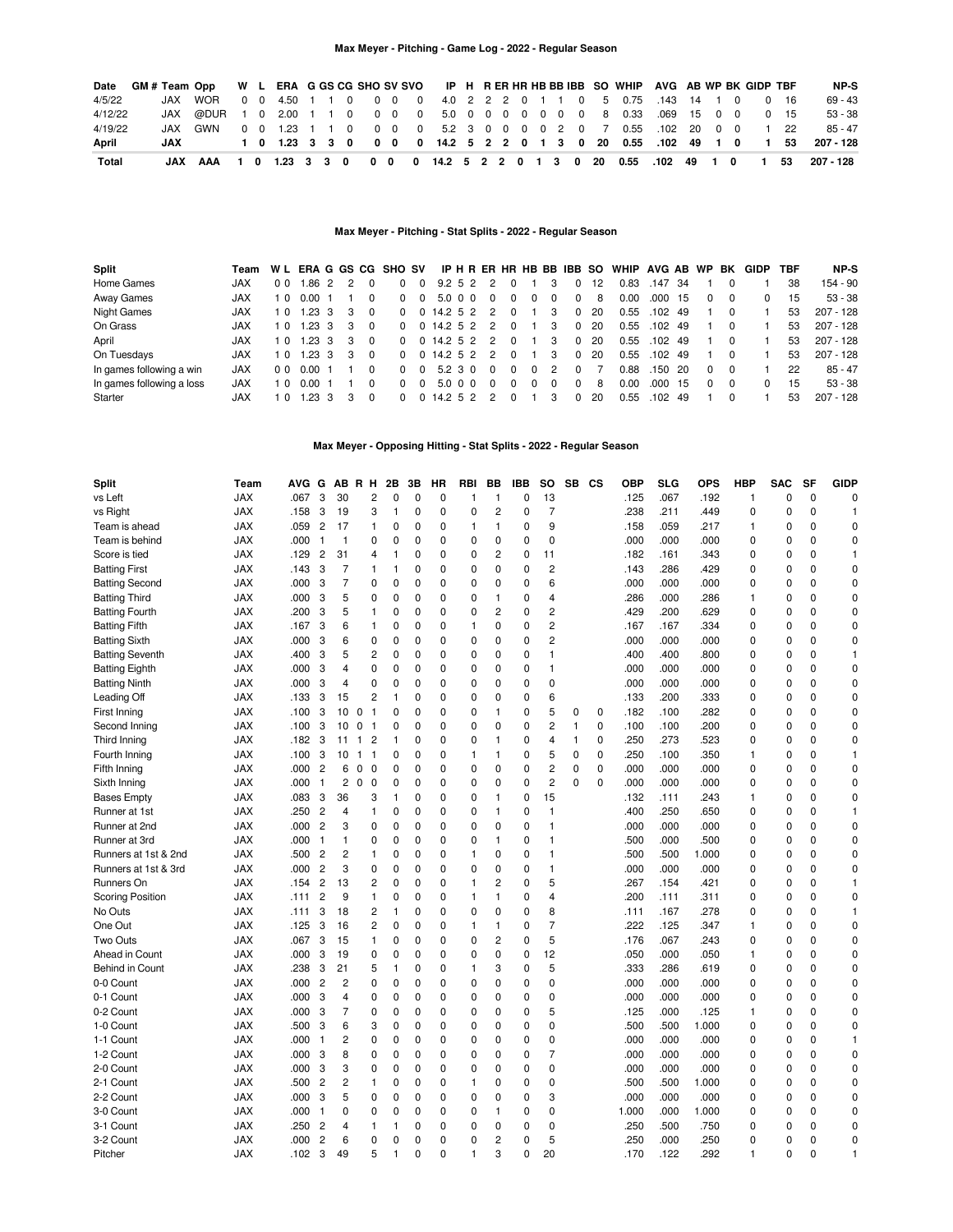| # Player        | Team       | в | <b>AVG</b> | G  | AВ  | R  | н   | ΤВ  | 2В | 3Β           |          | HR RBI |    | <b>BB IBB</b> | SO. |          | <b>SB CS</b> | <b>OBP</b> | SLG. | <b>OPS</b> |     |    |          | <b>PA SAC SF HBP</b> | GIDP E |                         |
|-----------------|------------|---|------------|----|-----|----|-----|-----|----|--------------|----------|--------|----|---------------|-----|----------|--------------|------------|------|------------|-----|----|----------|----------------------|--------|-------------------------|
| 13 Acuña Jr., R | GWN        | R | .417       | 4  | 12  | 3  | 5   | 6   |    |              |          |        | 5  |               | 2   | 2        | $\Omega$     | .588       | .500 | .088       | 17  |    | $\Omega$ |                      | 0      |                         |
| 9 Casteel, R    | <b>GWN</b> | R | .167       |    | 24  | 5  | 4   | 13  | 0  |              | З        | 3      |    | 0             | 9   | 0        |              | 200        | .542 | .742       | 25  |    | $\Omega$ | 0                    | 0      |                         |
| 24 Contreras, W | <b>GWN</b> | R | .231       | 10 | 39  | 0  | 9   |     |    |              |          | 6      |    |               |     |          |              | 268        | .282 | .550       | 41  |    | $\Omega$ | 0                    |        |                         |
| 15 Dean, J      | <b>GWN</b> | R | .220       | 15 | 41  | 2  | 9   | 10  |    |              |          | 3      |    |               | 15  | 3        |              | 267        | .244 | .511       | 45  |    |          |                      | 0      |                         |
| 26 DeShields, D | <b>GWN</b> | R | .219       | 10 | 32  | 4  |     | 9   |    |              |          |        | հ  |               | 12  |          |              | 375        | .281 | .656       | 40  |    | $\Omega$ |                      |        | 0                       |
| 1 Goins, R      | <b>GWN</b> |   | .075       | 11 | 40  |    | 3   | 3   |    |              |          | ŋ      |    |               | 10  | $\Omega$ |              | .075       | .075 | .150       | 40  |    | $\Omega$ |                      | 3      |                         |
| 33 Gonzalez, Y  | <b>GWN</b> | S | .122       | 12 | 41  | 3  | 5   | 6   |    |              |          | 3      |    |               | 11  | 0        |              | 156        | .146 | .302       | 45  |    | 2        |                      |        |                         |
| 5 Gosselin, P   | <b>GWN</b> | R | .260       | 14 | 50  | 8  | 13  | 19  |    |              |          | 6      |    |               | 12  | 0        |              | .365       | .380 | .745       | 63  | 0  | 3        |                      |        |                         |
| 18 Jenista, G   | <b>GWN</b> |   | .216       | 12 | 37  | 5  | 8   | 20  | 0  |              |          | 5      |    |               | 15  | $\Omega$ |              | .293       | .541 | .834       | 41  | O. | 0        |                      |        |                         |
| 28 Nogowski, J  | <b>GWN</b> | R | .217       | 13 | 46  | 5  | 10  | 15  |    |              |          | 5      | 5  |               | 11  | 2        | - 0          | .308       | .326 | .634       | 52  | O. | 0        |                      |        | $\overline{\mathbf{0}}$ |
| 8 Shewmake, B   | <b>GWN</b> |   | 289        | 11 | 38  |    | 11  | 15  |    |              |          |        | 0  | 0             | 6   |          | - 0          | 289        | .395 | .684       | 38  | O. | $\Omega$ | 0                    | 0      |                         |
| 14 Tromp, C     | <b>GWN</b> | R | .278       | 5  | 18  | 2  | 5   | 9   |    |              |          |        |    | 0             | 5   | $\Omega$ | $\Omega$     | .316       | .500 | .816       | 19  | O. | 0        | 0                    | 0      |                         |
| 17 Tucker, P    | <b>GWN</b> |   | 258        | 10 | 31  | 3  | 8   | 12  | 4  |              | $\Omega$ | 3      | 6  | 0             | 5   | $\Omega$ | $\Omega$     | .395       | .387 | .782       | 38  | 0  | $\Omega$ |                      | 3.     |                         |
| 4 Valaika, P    | <b>GWN</b> | R | .246       | 15 | 57  | 8  | 14  | 24  | 4  | <sup>0</sup> | 2        | 9      | 5  | 0             | 13  |          |              | 306        | .421 | .727       | 62  | 0  | $\Omega$ |                      |        | 2                       |
|                 | <b>GWN</b> |   | .223       | 17 | 555 | 57 | 124 | 201 | 26 | 3            | 15       | 54     | 54 |               | 147 | 15       | 5            | .296       | .362 | .658       | 621 | 0  | 6        | 6                    | 13     | - 8                     |
|                 | <b>OPP</b> |   | .238       | 17 | 555 | 81 | 132 | 217 | 24 | 2            | 19       | 77     | 55 | 0             | 168 | 23       | 3            | .317       | .391 | .708       | 624 | 0  | 3        | 11                   | 10     |                         |

## **Gwinnett Stripers Pitching - 2022 - Regular Season - Active Roster**

| # Player         | Team       |   | w            |     | <b>ERA</b> | G  |    |   | <b>GS CG SHO</b> |              | <b>GF HLD SV SVO</b> |              |   | IP    | н   | R   | ER | <b>HR</b> | HB. | <b>BB IBB</b> |    | so  |      |   |              | AVG WP BK GIDP | TBF |
|------------------|------------|---|--------------|-----|------------|----|----|---|------------------|--------------|----------------------|--------------|---|-------|-----|-----|----|-----------|-----|---------------|----|-----|------|---|--------------|----------------|-----|
| 32 Alaniz, R     | <b>GWN</b> | R | <sup>0</sup> |     | 4.26       |    |    |   |                  |              |                      |              |   | 6.1   | 4   |     |    |           |     |               |    |     | .182 |   | O            | n              | 25  |
| 53 Brach, B      | <b>GWN</b> | R | 2            |     | 2.08       |    |    | 0 | 0                | 5            | ŋ                    |              |   | 8.2   | 9   |     | 2  | 0         |     |               | 0  | 8   | .290 |   | $\Omega$     | 2              | 33  |
| 57 Brennan, B    | <b>GWN</b> | R | O            |     | 23.14      |    |    |   |                  |              |                      |              |   | 4.2   | 13  | 12  | 12 |           |     | հ             | ŋ  |     | .481 |   | $\Omega$     | 0              | 33  |
| 49 Burrows, T    | <b>GWN</b> |   |              | 0   | 4.76       | 5  |    | 0 | 0                | <sup>0</sup> |                      |              |   | 5.2   | 3   |     | 3  |           |     | 3             | 0  | 6   | .143 |   | 0            | $\Omega$       | 25  |
| 48 Cruz, J       | <b>GWN</b> | R | <sup>0</sup> |     | 4.91       |    |    | 0 |                  |              |                      |              |   | 3.2   | 3   |     | 2  |           |     |               | O  | 5   | .214 |   | 0            | 0              | 14  |
| 22 Davidson, T   | <b>GWN</b> |   |              |     | 5.19       |    |    |   | O.               | <sup>0</sup> |                      | <sup>0</sup> | 0 | 8.2   | 10  |     | 5  |           |     | 5             | 0  | 10  | .278 |   | $\Omega$     | U              | 41  |
| 60 De La Cruz, J | <b>GWN</b> | R |              |     | 8.22       |    |    |   | O.               | <sup>0</sup> |                      |              | 0 | 7.2   | 13  | 10  |    |           |     | 2             | O  |     | .361 |   | <sup>0</sup> | <sup>0</sup>   | 40  |
| 55 Elledge, S    | <b>GWN</b> | R |              |     | 4.76       |    |    |   |                  |              |                      |              |   | 5.2   | 5   |     | 3  |           |     |               |    | 6   | .238 |   | $\Omega$     | <sup>0</sup>   | 24  |
| 51 Johnstone, C  | <b>GWN</b> | R | <sup>n</sup> | 0   | 0.87       |    |    | ŋ | 0                | o            |                      | 0            | 0 | 10.1  | 6   |     |    | 0         | 0   | 4             | 0  | 4   | .171 |   | $\Omega$     | 3              | 39  |
| 39 Kingham, N    | <b>GWN</b> | R | <sup>0</sup> |     | 0.00       |    |    |   | O.               |              |                      |              |   | 9.1   | 3   |     | 0  |           |     |               | O  | 8   | .103 |   | 0            |                | 30  |
| 58 Lee, D        | <b>GWN</b> |   | 0            |     | 1.59       |    |    | ŋ | O.               |              |                      |              |   | 5.2   | 5   |     |    |           |     |               | O  |     | .238 |   | $\Omega$     | U              | 21  |
| 50 Muller, K     | <b>GWN</b> |   |              |     | 3.66       |    |    |   |                  |              |                      |              |   | 19.2  | 15  |     |    |           |     |               |    | 28  | .214 |   | O            | 2              | 79  |
| 56 Sittinger, B  | <b>GWN</b> | R |              |     | 6.75       |    |    | O |                  |              |                      |              |   | 9.1   | 11  |     |    |           |     |               | O  | 12  | .306 |   | $\Omega$     | <sup>0</sup>   | 41  |
| 59 Tonkin, M     | <b>GWN</b> | R | n.           | o   | 3.86       | ь  |    | ŋ | O.               | 4            | <sup>0</sup>         | 2            | 2 | 4.2   | 4   |     |    |           |     | 5             | 0  | 4   | .222 |   | $\Omega$     | $\Omega$       | 24  |
| 62 Toussaint, T  | <b>GWN</b> | R |              |     | .42        |    |    | 0 | 0                | 0            |                      |              |   | 12.2  |     |     | 2  |           |     |               | 0  | 20  | .167 |   | 0            |                | 50  |
| 54 Vincent, N    | <b>GWN</b> | R | n.           |     | 7.71       |    |    | ი | O.               | <sup>0</sup> |                      |              |   | 7.0   | 8   | 6   | 6  |           |     |               | O. | 10  | .276 |   | <sup>0</sup> | <sup>0</sup>   | 30  |
| 45 Woods, W      | <b>GWN</b> | R |              |     | 0.00       |    |    |   |                  |              |                      |              |   | 1.2   | O   |     |    |           |     |               |    | 5   | .000 |   | $\Omega$     |                | 5   |
|                  | <b>GWN</b> |   | 6            | -11 | 4.43       | 17 | 17 | 0 | 0                | 17           | 7                    | 4            | 7 | 148.1 | 132 | -81 | 73 | 19        | 11  | 55            | 0  | 168 | .238 | 9 | 0            | 10             | 624 |
|                  | <b>OPP</b> |   | 11           | 6   | 3.00       | 17 | 17 | 0 | 3                | 17           | 11                   | 7            | 9 | 153.0 | 124 | 57  | 51 | 15        | 6   | 54            |    | 147 | .223 | 2 |              | 13             | 621 |

### **Gwinnett Stripers Hitting - 2022 - Regular Season - Active Roster - Vs Left**

| # Player        | Team       | в | AVG  | G  | AB R | н             | TB |              | 2B 3B        | HR | RBI |    | BB IBB |    | SO SB CS | <b>OBP</b> | <b>SLG</b> | <b>OPS</b> | PA  | SAC SF |   | HBP | <b>GIDP</b> |
|-----------------|------------|---|------|----|------|---------------|----|--------------|--------------|----|-----|----|--------|----|----------|------------|------------|------------|-----|--------|---|-----|-------------|
| 13 Acuña Jr., R | <b>GWN</b> | R | .250 | 3  | 4    |               |    |              | 0            | 0  | O   | 4  |        |    |          | .625       | .250       | .875       | 8   | 0      |   |     | $\Omega$    |
| 9 Casteel, R    | <b>GWN</b> | R | .333 | 4  | 6    | 2             | 5  | O            | <sup>0</sup> |    |     |    |        |    |          | .429       | .833       | .262       |     | 0      |   | n   | 0           |
| 24 Contreras, W | <b>GWN</b> | R | .083 | 6  | 12   |               |    |              |              |    |     |    | 0      | 3  |          | .083       | .083       | .166       | 12  | 0      |   |     | 0           |
| 15 Dean, J      | <b>GWN</b> | R | .000 | 9  | 11   |               |    |              |              |    |     |    |        | 3  |          | .143       | .000       | .143       | 14  | O.     |   |     | 0           |
| 26 DeShields, D | <b>GWN</b> | R | .100 |    | 10   |               |    |              |              |    |     | 2  |        | 4  |          | .357       | .100       | .457       | 14  | 0      |   |     | 0           |
| 1 Goins, R      | <b>GWN</b> |   | .111 |    | 9    |               |    |              |              |    | 0   |    | 0      | 3  |          | .111       | .111       | .222       | 9   | 0      |   |     |             |
| 33 Gonzalez, Y  | <b>GWN</b> | S | .091 |    |      |               |    |              | O            |    |     |    | 0      | 3  |          | .154       | .091       | .245       | 13  | 0      |   |     | 0           |
| 5 Gosselin, P   | <b>GWN</b> | R | .357 | 9  | 14   | 5             | 8  |              |              | 0  | 3   | 4  | 0      | 2  |          | .450       | .571       | 1.021      | 20  | 0      |   |     | 0           |
| 18 Jenista, G   | <b>GWN</b> |   | .250 | 8  | 8    | 2             | 5  |              | <sup>0</sup> |    |     | 2  | 0      | 4  |          | .400       | .625       | 1.025      | 10  | O.     |   |     | 0           |
| 28 Nogowski, J  | <b>GWN</b> | R | .143 |    | 14   | 2             | 2  | <sup>0</sup> | <sup>0</sup> | ŋ  |     |    |        | 4  |          | .200       | .143       | .343       | 15  | 0      |   |     | 0           |
| 8 Shewmake, B   | <b>GWN</b> |   | .364 |    | 11   |               |    |              |              |    |     |    |        |    |          | .364       | .636       | .000       | 11  | O.     |   |     | 0           |
| 14 Tromp, C     | <b>GWN</b> | R | .333 | 4  | 6    | 2             |    |              |              |    |     |    |        | 2  |          | .429       | .500       | .929       |     | 0      |   |     | 0           |
| 17 Tucker, P    | <b>GWN</b> |   | .400 | 3  | 5    | $\mathcal{P}$ |    |              |              |    | 0   | 0  |        |    |          | .400       | .800       | .200       | 5   | 0      |   |     |             |
| 4 Valaika, P    | <b>GWN</b> | R | .200 | 6  | 15   | 3             | 6  | 0            | 0            |    | 3   |    |        | 3  |          | .250       | .400       | .650       | 16  | 0      |   |     | 0           |
|                 | <b>GWN</b> |   | .209 | 15 | 148  | 31            | 54 |              | 2            | 4  | 14  | 18 |        | 37 |          | .301       | .365       | .666       | 173 | 0      | 4 | 3   | 4           |
|                 | <b>OPP</b> |   | .261 | 17 | 230  | 60            | 95 | 9            |              | 8  | 32  | 25 | 0      | 60 |          | .340       | .413       | .753       |     | 0      |   | 3   | 3           |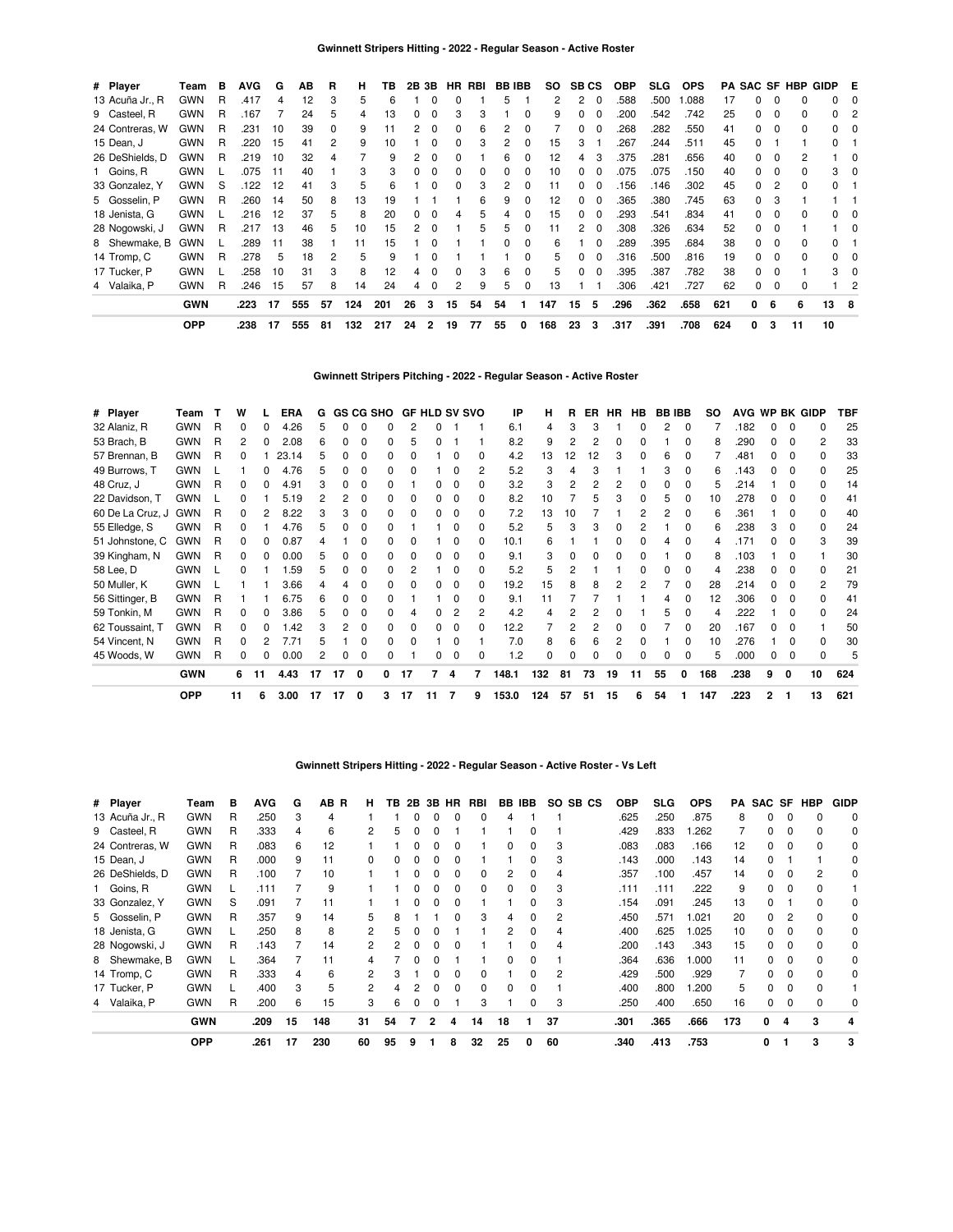| # Player         | Team       |    | <b>AVG</b> | AB R | н  | TВ | 2B           |              | 3B HR        | RBI          |    | BB IBB       | SO SB CS | <b>OBP</b> | SLG   | <b>OPS</b> | PA  | SAC SF   |              | HBP      | <b>GIDP</b> |
|------------------|------------|----|------------|------|----|----|--------------|--------------|--------------|--------------|----|--------------|----------|------------|-------|------------|-----|----------|--------------|----------|-------------|
| 32 Alaniz, R     | <b>GWN</b> | R  | .300       | 10   | 3  |    |              | 0            |              | 2            | 0  | 0            | 2        | .300       | .700  | 000.       | 10  | 0        | 0            | 0        | 0           |
| 53 Brach, B      | <b>GWN</b> | R  | .300       | 10   | 3  | З  | 0            | 0            | 0            | 2            |    | 0            |          | .333       | .300  | .633       | 12  | 0        |              | $\Omega$ |             |
| 57 Brennan, B    | <b>GWN</b> | R. | .625       | 8    | 5  | 2  |              |              |              | 5            | 3  | 0            |          | .727       | 1.500 | 2.227      | 11  | 0        |              | 0        | 0           |
| 49 Burrows, T    | <b>GWN</b> |    | .250       | 8    |    |    |              |              |              | 0            |    | 0            | 2        | .333       | .250  | .583       | 9   | 0        |              | 0        | 0           |
| 48 Cruz, J       | <b>GWN</b> | R  | .167       | 6    |    |    |              |              |              | 3            | 0  |              |          | .167       | .667  | .834       | 6   | 0        |              | $\Omega$ | 0           |
| 22 Davidson, T   | <b>GWN</b> |    | .188       | 16   | з  |    |              |              |              |              |    | 0            | 5        | .278       | .375  | .653       | 18  | 0        |              | $\Omega$ | $\Omega$    |
| 60 De La Cruz, J | <b>GWN</b> | R  | .444       | 18   | 8  |    |              |              |              | 4            |    | o            | З        | .474       | .444  | .918       | 19  | 0        |              | $\Omega$ | $\Omega$    |
| 55 Elledge, S    | <b>GWN</b> | R  | .000       | 8    | 0  |    |              |              |              | 0            | 0  | U            |          | .111       | .000  | .111       | 9   | $\Omega$ |              |          | 0           |
| 51 Johnstone, C  | <b>GWN</b> | R  | .308       | 13   |    |    |              |              |              | 0            | 3  | 0            |          | .438       | .308  | .746       | 16  | 0        | $\Omega$     | $\Omega$ |             |
| 39 Kingham, N    | <b>GWN</b> | R  | .071       | 14   |    |    |              |              |              | 0            | 0  | U            | 3        | .071       | .071  | .142       | 14  | 0        |              | $\Omega$ | 0           |
| 58 Lee, D        | <b>GWN</b> |    | .167       | 12   | 2  |    |              |              |              |              | 0  | 0            | 2        | .167       | .250  | .417       | 12  | 0        | <sup>0</sup> | $\Omega$ | 0           |
| 50 Muller, K     | <b>GWN</b> |    | .182       | 22   |    |    |              |              |              | 2            | 3  | 0            | 12       | .308       | .318  | .626       | 26  | 0        | 0            |          | 0           |
| 56 Sittinger, B  | <b>GWN</b> | R  | .429       | 14   | 6  | 11 |              | n            |              | 4            | 0  | <sup>0</sup> | 3        | .467       | .786  | .253       | 15  | 0        | $\Omega$     |          | 0           |
| 59 Tonkin, M     | <b>GWN</b> | R  | .125       | 8    |    |    |              | <sup>0</sup> |              | <sup>0</sup> | 3  | 0            |          | .364       | .125  | .489       | 11  | 0        | $\Omega$     | $\Omega$ | 0           |
| 62 Toussaint, T  | <b>GWN</b> | R  | .227       | 22   | 5  | 6  |              | O            |              |              | 4  | <sup>0</sup> | 10       | .346       | .273  | .619       | 26  | $\Omega$ | 0            | $\Omega$ |             |
| 54 Vincent, N    | <b>GWN</b> | R. | .400       | 10   |    |    |              | 0            |              |              | 0  | 0            | 3        | .400       | .700  | 1.100      | 10  | 0        | $\Omega$     | $\Omega$ | 0           |
| 45 Woods, W      | <b>GWN</b> | R  | .000       | 3    | 0  |    | <sup>0</sup> | <sup>0</sup> | <sup>0</sup> | 0            | 0  | 0            | 3        | .000       | .000  | .000       | 3   | 0        | $\Omega$     | $\Omega$ | 0           |
|                  | <b>GWN</b> |    | .261       | 230  | 60 | 95 | 9            |              | 8            | 32           | 25 | 0            | 60       | .340       | .413  | .753       | 259 | 0        |              | 3        | 3           |

## **Gwinnett Stripers Hitting - 2022 - Regular Season - Active Roster - Vs Right**

| # Player        | Team       | в | <b>AVG</b> | G  | AB R | н              | ΤВ  | 2В           | 3В           | HR.          | RBI |    | <b>BB IBB</b> | SO SB CS | ОВР  | <b>SLG</b> | <b>OPS</b> | PA  | SAC SF HBP   |          |   | <b>GIDP</b> |
|-----------------|------------|---|------------|----|------|----------------|-----|--------------|--------------|--------------|-----|----|---------------|----------|------|------------|------------|-----|--------------|----------|---|-------------|
| 13 Acuña Jr., R | <b>GWN</b> | R | .500       | 4  | 8    | 4              | 5   |              | 0            | 0            |     |    | $\Omega$      |          | .556 | .625       | 1.181      | 9   | 0            | $\Omega$ |   | $\Omega$    |
| 9 Casteel, R    | <b>GWN</b> | R | .111       |    | 18   | 2              | 8   | 0            | $\Omega$     | 2            | 2   | 0  | $\Omega$      | 8        | .111 | .444       | .555       | 18  | 0            | $\Omega$ |   | 0           |
| 24 Contreras, W | <b>GWN</b> | R | .296       | 10 | 27   | 8              | 10  |              | $\Omega$     | 0            | 5   | 2  | $\Omega$      | 4        | .345 | .370       | .715       | 29  | O.           |          |   | 0           |
| 15 Dean, J      | <b>GWN</b> | R | .300       | 13 | 30   | 9              | 10  |              |              | 0            | 2   |    | $\Omega$      | 12       | .323 | .333       | .656       | 31  | 0            |          |   | 0           |
| 26 DeShields, D | <b>GWN</b> | R | .273       | 9  | 22   | 6              |     |              |              |              |     |    | <sup>0</sup>  | 8        | .385 | .364       | .749       | 26  | O.           |          |   |             |
| 1 Goins, R      | <b>GWN</b> |   | .065       | 11 | 31   | $\overline{2}$ | 2   |              |              | 0            | 0   | 0  | 0             |          | .065 | .065       | .130       | 31  | O.           |          |   | 2           |
| 33 Gonzalez, Y  | <b>GWN</b> | S | .133       | 12 | 30   | 4              |     |              |              | 0            | 2   |    | 0             | 8        | .156 | .167       | .323       | 32  | 0            |          |   | 0           |
| 5 Gosselin, P   | <b>GWN</b> | R | .222       | 14 | 36   | 8              | 11  |              | 0            |              | 3   | 5  | 0             | 10       | .326 | .306       | .632       | 43  | 0            |          |   |             |
| 18 Jenista, G   | <b>GWN</b> |   | .207       | 12 | 29   | 6              | 15  | <sup>0</sup> | 0            | 3            | 4   | 2  | $\Omega$      | 11       | .258 | .517       | .775       | 31  | 0            | $\Omega$ |   | 0           |
| 28 Nogowski, J  | <b>GWN</b> | R | .250       | 12 | 32   | 8              | 13  | 2            | $\Omega$     |              | 4   | 4  | $\Omega$      |          | .351 | .406       | .757       | 37  | <sup>0</sup> | $\Omega$ |   |             |
| 8 Shewmake, B   | <b>GWN</b> |   | .259       | 9  | 27   |                | 8   |              | <sup>0</sup> | <sup>0</sup> | 0   | 0  | $\Omega$      | 5        | .259 | .296       | .555       | 27  | 0            | $\Omega$ |   | 0           |
| 14 Tromp, C     | <b>GWN</b> | R | .250       | 5  | 12   | 3              | 6   |              |              |              |     | n  | $\Omega$      | 3        | .250 | .500       | .750       | 12  |              |          |   | 0           |
| 17 Tucker, P    | <b>GWN</b> |   | .231       | 10 | 26   | 6              |     |              |              | <sup>0</sup> | 3   | 6  | $\Omega$      | 4        | .394 | .308       | .702       | 33  | O.           |          |   | 2           |
| 4 Valaika, P    | <b>GWN</b> | R | .262       | 15 | 42   | 11             | 18  | 4            | 0            |              | 6   | 4  | 0             | 10       | .326 | .429       | .755       | 46  | 0            | $\Omega$ |   |             |
|                 | <b>GWN</b> |   | .229       | 17 | 407  | 93             | 147 | 19           |              | 11           | 40  | 36 | 0             | 110      | .295 | .361       | .656       | 448 | 0            |          | 3 | 9           |
|                 | <b>OPP</b> |   | .222       | 17 | 325  | 72             | 122 | 15           |              | 11           | 45  | 30 | 0             | 108      | .301 | .375       | .676       |     | 0            | 2        | 8 |             |

### **Gwinnett Stripers Opposing Hitting - 2022 - Regular Season - Active Roster - Vs Right**

| # Player         | Team       |   | <b>AVG</b> | AB R           | н              | ΤВ  | 2В | 3В | HR | RBI |    | <b>BB IBB</b> | SO. | SB CS | <b>OBP</b> | <b>SLG</b> | <b>OPS</b> | PA  | SAC SF | HBP | <b>GIDP</b> |
|------------------|------------|---|------------|----------------|----------------|-----|----|----|----|-----|----|---------------|-----|-------|------------|------------|------------|-----|--------|-----|-------------|
| 32 Alaniz, R     | <b>GWN</b> | R | .083       | 12             |                |     |    |    |    |     | 2  | 0             | 5   |       | .200       | .167       | .367       | 15  |        |     | 0           |
| 53 Brach, B      | <b>GWN</b> | R | .286       | 21             | 6              |     | 3  |    |    | 0   | 0  | 0             |     |       | .286       | .429       | .715       | 21  | 0      |     |             |
| 57 Brennan, B    | <b>GWN</b> | R | .421       | 19             | 8              | 14  |    |    |    |     | 3  | 0             | 6   |       | .500       | .737       | .237       | 22  | 0      |     | 0           |
| 49 Burrows, T    | <b>GWN</b> |   | .077       | 13             |                |     |    |    |    |     |    |               |     |       | .250       | .308       | .558       | 16  | 0      |     |             |
| 48 Cruz, J       | <b>GWN</b> | R | .250       | 8              |                | 6   |    |    |    |     |    |               |     |       | .250       | .750       | 1.000      | 8   |        |     |             |
| 22 Davidson, T   | <b>GWN</b> |   | .350       | 20             |                | 13  |    |    |    |     | 3  |               | 5   |       | .435       | .650       | .085       | 23  | 0      |     |             |
| 60 De La Cruz, J | <b>GWN</b> | R | .278       | 18             | 5              |     |    |    |    | 5   |    |               | 3   |       | .381       | .500       | .881       | 21  | n.     |     |             |
| 55 Elledge, S    | <b>GWN</b> | R | .385       | 13             | 5              |     |    |    |    |     |    |               | 5   |       | .467       | .538       | .005       | 15  | O.     |     |             |
| 51 Johnstone, C  | <b>GWN</b> | R | .091       | 22             | 2              |     |    |    |    |     |    |               | 3   |       | .130       | .091       | .221       | 23  | O.     |     |             |
| 39 Kingham, N    | <b>GWN</b> | R | .133       | 15             | 2              |     |    |    |    |     |    | <sup>0</sup>  | 5   |       | .188       | .133       | .321       | 16  | O.     |     |             |
| 58 Lee, D        | <b>GWN</b> |   | .333       | 9              | 3              |     |    |    |    |     | ი  | <sup>0</sup>  | 2   |       | .333       | .778       | 1.111      | 9   | 0      |     |             |
| 50 Muller, K     | <b>GWN</b> |   | .229       | 48             | 11             | 19  |    |    |    | 6   | 4  | <sup>0</sup>  | 16  |       | .302       | .396       | .698       | 53  | 0      |     |             |
| 56 Sittinger, B  | <b>GWN</b> | R | .227       | 22             | 5              | 6   |    |    |    | 2   | 4  | <sup>0</sup>  | 9   |       | .346       | .273       | .619       | 26  | O.     |     |             |
| 59 Tonkin, M     | <b>GWN</b> | R | .300       | 10             | 3              |     |    |    |    | 2   | 2  |               | 3   |       | .462       | .400       | .862       | 13  | O.     |     |             |
| 62 Toussaint, T  | <b>GWN</b> | R | .100       | 20             | $\overline{c}$ |     |    |    |    |     | 3  | $\Omega$      | 10  |       | .208       | .100       | .308       | 24  | 0      |     |             |
| 54 Vincent, N    | <b>GWN</b> | R | .211       | 19             | 4              |     |    |    |    |     |    |               |     |       | .250       | .368       | .618       | 20  | 0      |     |             |
| 45 Woods, W      | <b>GWN</b> | R | .000       | $\overline{2}$ | $\Omega$       |     |    |    |    | ŋ   | n  | <sup>0</sup>  | 2   |       | .000       | .000       | .000       | 2   | U      |     |             |
|                  | <b>GWN</b> |   | .222       | 325            | 72             | 122 | 15 |    | 11 | 45  | 30 |               | 108 |       | .301       | .375       | .676       | 365 | o      | 8   |             |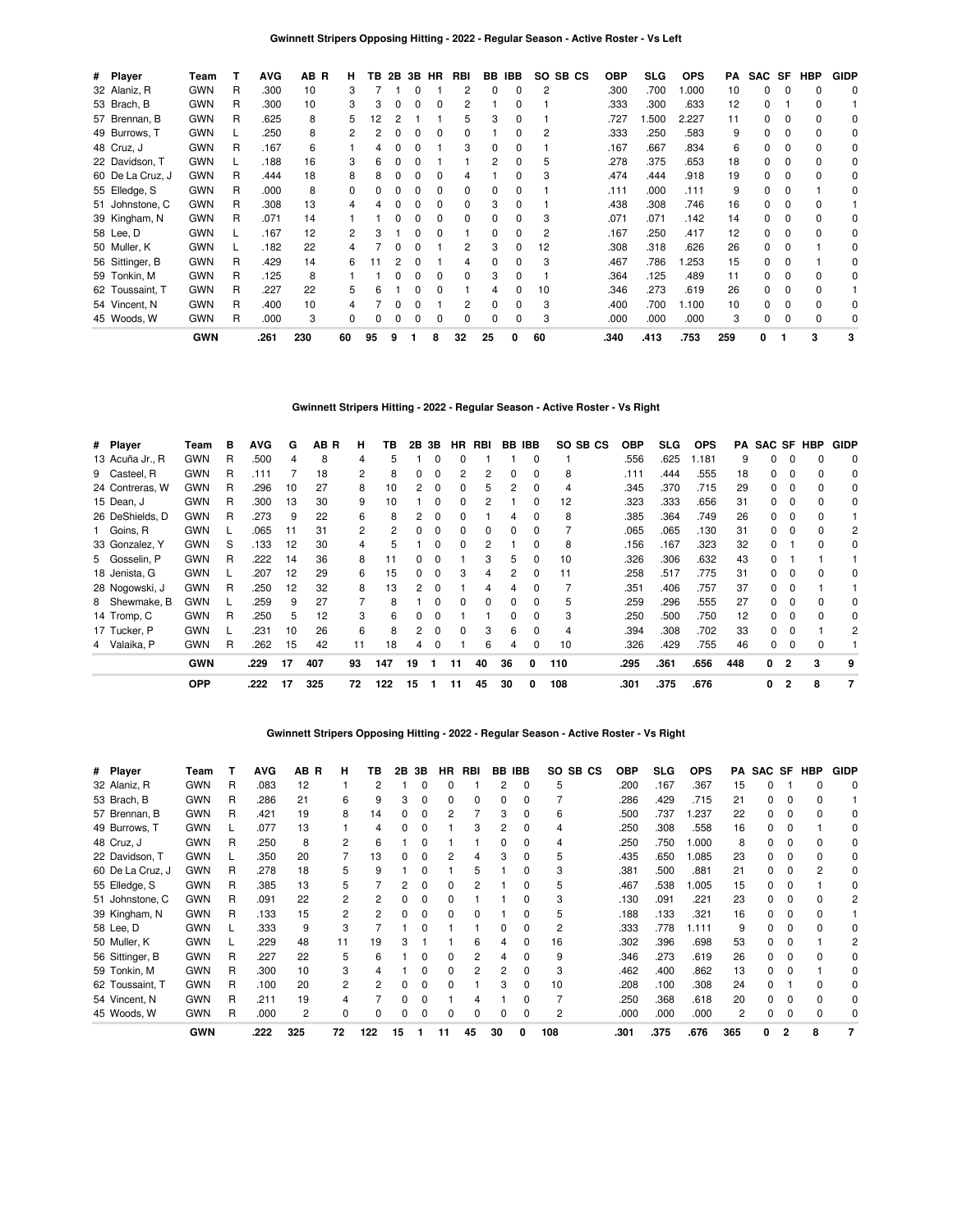| # Player        | Team       | в | <b>AVG</b> | G              | ΑВ  | R            | н  |    | TB 2B | 3B | <b>HR</b>    | RBI | <b>BB IBB</b> |   | SO. | SB CS |              | <b>OBP</b> | SLG. | <b>OPS</b> | PA  | SAC SF |              | HBP      | <b>GIDP</b> |
|-----------------|------------|---|------------|----------------|-----|--------------|----|----|-------|----|--------------|-----|---------------|---|-----|-------|--------------|------------|------|------------|-----|--------|--------------|----------|-------------|
| 13 Acuña Jr., R | <b>GWN</b> | R | .417       | 4              | 12  | 3            | 5  | 6  |       | ŋ  | O            |     | 5             |   | 2   | 2     | $\Omega$     | .588       | .500 | .088       | 17  | 0      |              | $\Omega$ | 0           |
| 9 Casteel, R    | <b>GWN</b> | R | .250       | $\overline{c}$ | 8   |              |    | ҕ  |       |    |              |     |               |   | 2   |       |              | 250        | .625 | .875       | 8   | 0      |              | $\Omega$ | 0           |
| 24 Contreras, W | <b>GWN</b> | R | .227       | 5              | 22  |              |    |    |       |    |              | 2   |               |   |     |       |              | .227       | 227  | .454       | 22  | 0      |              | $\Omega$ | 0           |
| 15 Dean, J      | <b>GWN</b> | R | .167       | 4              | 12  |              |    |    |       |    |              | 2   |               | 0 | 5   |       |              | 154        | .167 | .321       | 13  | 0      |              | $\Omega$ | 0           |
| 26 DeShields, D | <b>GWN</b> | R | .182       | 4              | 11  |              |    |    |       |    |              | 0   | З             |   |     |       |              | .400       | .182 | .582       | 15  | O.     |              |          |             |
| 1 Goins, R      | <b>GWN</b> |   | .167       | 2              | 6   |              |    |    |       |    |              | ŋ   |               |   |     |       |              | .167       | .167 | .334       | 6   | 0      |              |          | 0           |
| 33 Gonzalez, Y  | <b>GWN</b> | S | .000       | 4              | 10  |              |    |    |       |    |              |     |               |   | 3   |       |              | .083       | .000 | .083       | 12  | 0      |              |          | 0           |
| 5 Gosselin, P   | <b>GWN</b> | R | .267       | 4              | 15  |              |    |    |       |    |              | 5   |               |   |     |       |              | .263       | .467 | .730       | 19  | 0      | з            |          |             |
| 18 Jenista, G   | <b>GWN</b> |   | .000       | 3              | 10  |              | 0  |    |       |    | 0            | 0   |               |   |     |       |              | .091       | .000 | .091       | 11  | 0      |              |          | 0           |
| 28 Nogowski, J  | <b>GWN</b> | R | .167       | 3              | 12  |              |    |    |       |    | o            | 0   |               |   | 4   |       |              | 167        | .167 | .334       | 12  | 0      |              |          | 0           |
| 8 Shewmake, B   | <b>GWN</b> |   | .267       | 4              | 15  |              |    | h  |       |    | 0            | 0   |               | 0 | 5   |       | $\Omega$     | .267       | .333 | .600       | 15  | 0      | 0            | $\Omega$ | 0           |
| 14 Tromp, C     | <b>GWN</b> | R | .000       |                | 4   | <sup>0</sup> | 0  | 0  | 0     | 0  | 0            | 0   | $\Omega$      | 0 | 0   | 0     | $\Omega$     | .000       | .000 | .000       | 4   | 0      |              | $\Omega$ | 0           |
| 17 Tucker, P    | <b>GWN</b> |   | .364       | 3              | 11  |              | 4  | 6  |       | O  | ŋ            | 2   | 2             | 0 |     |       |              | .462       | .545 | 1.007      | 13  | 0      | <sup>0</sup> | $\Omega$ |             |
| 4 Valaika, P    | <b>GWN</b> | R | .071       | 4              | 14  |              |    |    |       | O  | <sup>0</sup> |     |               |   | 0   |       |              | .133       | .143 | .276       | 15  | 0      |              |          | 0           |
|                 | <b>GWN</b> |   | .194       | 5              | 165 | 15           | 32 | 43 | 5     | 0  | 2            | 14  | 15            |   | 37  | 5     | 0            | .258       | .261 | .519       | 186 | 0      | 5            |          | 3           |
|                 | <b>OPP</b> |   | .265       | 5              | 166 | 30           | 44 | 67 | 6     |    | 5            | 28  | 19            | 0 | 43  | 7     | $\mathbf{2}$ | .358       | .404 | .762       | 190 | 0      | 0            | 5        | 4           |

**Gwinnett Stripers Pitching - 2022 - Regular Season - Active Roster - Vs. Jacksonville**

| # Player         | Team       |   | w  | L | ERA   |   |   |              | G GS CG SHO GF HLD SV SVO |          |    |              |    | IP   | н  | R.       |    | ER HR HB |   | BB IBB       |              | <b>SO</b> | <b>AVG</b> | <b>WP</b>    | BK           | GIDP         | TBF            |
|------------------|------------|---|----|---|-------|---|---|--------------|---------------------------|----------|----|--------------|----|------|----|----------|----|----------|---|--------------|--------------|-----------|------------|--------------|--------------|--------------|----------------|
| 32 Alaniz, R     | <b>GWN</b> | R |    |   | 0.00  |   |   |              |                           |          |    |              |    | 1.0  |    |          |    |          |   |              |              |           | .000       |              |              |              | 4              |
| 53 Brach, B      | <b>GWN</b> | R |    |   | 0.00  |   |   | O            |                           |          | 0  | 0            | o  | 3.2  |    | $\Omega$ |    | O        |   | <sup>0</sup> |              |           | .167       | U            | <sup>0</sup> |              | 12             |
| 57 Brennan, B    | <b>GWN</b> | R |    |   | 20.25 |   |   |              |                           |          |    |              | 0  | 1.1  |    | 3        |    |          |   | 2            |              |           | .429       |              |              |              | 9              |
| 49 Burrows, T    | <b>GWN</b> |   | o  | 0 | 0.00  |   |   | O            | 0.                        | $\Omega$ | n. | 0            | O. | 1.1  |    | 0        |    |          |   | n            |              |           | .000       | <sup>0</sup> | n            |              | 4              |
| 48 Cruz, J       | <b>GWN</b> | R | 0  | 0 | 4.50  |   |   | 0            |                           |          |    | 0            |    | 2.0  |    |          |    |          |   | Ω            |              |           | .143       |              |              |              |                |
| 22 Davidson, T   | GWN        |   |    |   | 4.15  |   |   |              |                           |          |    |              |    | 4.1  |    |          |    |          |   |              |              |           | .250       |              |              |              | 19             |
| 60 De La Cruz, J | <b>GWN</b> | R |    |   | 6.75  |   |   | U            |                           | $\Omega$ | n. | 0            | 0  | 2.2  |    | 5        |    |          |   | 2            |              |           | .467       | <sup>n</sup> | $\Omega$     | <sup>n</sup> | 17             |
| 55 Elledge, S    | <b>GWN</b> | R |    |   | 3.50  |   |   |              |                           |          |    |              | 0  | 2.0  |    |          |    |          |   |              |              |           | .375       | 2            | n            | 0            | 11             |
| 51 Johnstone, C  | <b>GWN</b> | R | 0  | 0 | 0.00  |   |   | n            | n.                        | $\Omega$ | O. | 0            | 0  | 5.0  |    | 0        |    |          |   | 2            | <sup>0</sup> |           | .067       | <sup>n</sup> | $\Omega$     | 2            | 17             |
| 39 Kingham, N    | <b>GWN</b> | R | 0  | 0 | 0.00  |   |   |              | 0                         | $\Omega$ |    |              |    | 1.2  |    |          |    |          |   |              |              |           | .167       |              |              |              |                |
| 58 Lee, D        | <b>GWN</b> |   |    |   | 0.00  |   |   |              |                           |          |    | <sup>0</sup> |    | 0.1  |    |          |    |          |   |              |              |           | .500       |              |              |              | $\overline{c}$ |
| 50 Muller, K     | <b>GWN</b> |   |    |   | 6.75  |   |   |              |                           | $\Omega$ |    |              | U  | 4.0  | 5  | 3        |    |          |   |              |              |           | .313       |              | <sup>0</sup> | 0            | 20             |
| 56 Sittinger, B  | <b>GWN</b> | R |    |   | 8.10  |   |   |              |                           |          |    |              |    | 3.1  |    |          |    |          |   |              |              |           | .429       |              |              | <sup>0</sup> | 14             |
| 59 Tonkin, M     | <b>GWN</b> | R | 0  | 0 | 0.00  |   |   | <sup>0</sup> | 0.                        | $\Omega$ | O. | 0            | 0  | 0.2  |    | 0        |    |          |   |              | 0            |           | .333       | <sup>0</sup> | <sup>n</sup> | n            | 5              |
| 62 Toussaint, T  | <b>GWN</b> | R | 0  | 0 | 0.00  |   |   |              | n.                        | $\Omega$ |    | 0            | 0  | 4.0  |    |          |    |          |   |              |              |           | .083       | <sup>0</sup> | n            |              | 12             |
| 54 Vincent, N    | <b>GWN</b> | R | 0  |   | 3.50  |   |   |              | n.                        | $\Omega$ | n. | <sup>0</sup> |    | 2.0  |    |          |    |          |   |              |              |           | .400       |              |              | <sup>0</sup> | 10             |
| 45 Woods, W      | <b>GWN</b> | R | 0  | 0 | 0.00  |   |   | 0            |                           |          | 0  |              |    | 1.2  |    |          |    |          |   |              |              |           | .000       |              | $\Omega$     |              | 5              |
|                  | <b>GWN</b> |   | 1. | 4 | 5.40  | 5 | 5 | 0            | o                         | 5        | 0  | 0            | 0  | 43.1 | 44 | 30       | 26 | 5        | 5 | 19           | 0            | 43        | .265       | 4            | 0            | 4            | 190            |
|                  | <b>OPP</b> |   | 4  |   | 1.91  | 5 | 5 | 0            |                           | 5        | 2  |              | 3  | 47.0 | 32 | 15       | 10 | 2        |   | 15           |              | 37        | .194       |              | 0            | 3            | 186            |

### **Gwinnett Stripers Hitting - 2022 - Regular Season - Active Roster - Home Games**

| # Player        | Team       | в | <b>AVG</b> | G   | ΑВ  | R            | н             | ΤВ           | 2В | 3В |          | HR RBI       | BB       | <b>IBB</b>   | SO SB CS |          |              | <b>OBP</b> | SLG  | <b>OPS</b> | PA  | SAC SF |          | HBP | <b>GIDP</b> |
|-----------------|------------|---|------------|-----|-----|--------------|---------------|--------------|----|----|----------|--------------|----------|--------------|----------|----------|--------------|------------|------|------------|-----|--------|----------|-----|-------------|
| 9 Casteel, R    | <b>GWN</b> | R | .143       | 2   |     |              |               | 4            | 0  |    |          |              | $\Omega$ | 0            | 3        | 0        | $\Omega$     | .143       | .571 | .714       |     | 0      |          |     | $\Omega$    |
| 24 Contreras, W | <b>GWN</b> | R | .235       | 5   | 17  |              | 4             | 6            | 2  |    | 0        | 4            |          | 0            | 3        | 0        | 0            | .316       | .353 | .669       | 19  | 0      |          |     | 0           |
| 15 Dean, J      | <b>GWN</b> | R | .385       | 5   | 13  | 0            | 5             | 6            |    |    | 0        | 0            |          | 0            | 2        | 2        |              | .385       | .462 | .847       | 13  | 0      | 0        | n   | 0           |
| 26 DeShields, D | <b>GWN</b> | R | .231       | 4   | 13  |              | з             |              |    |    |          |              | 2        | 0            | 5        |          |              | .375       | .308 | .683       | 16  | 0      |          |     | 0           |
| 1 Goins, R      | <b>GWN</b> |   | .077       | 4   | 13  |              |               |              |    |    | 0        | 0            |          | 0            | 3        | 0        | 0            | .077       | .077 | .154       | 13  | 0      | $\Omega$ |     | 2           |
| 33 Gonzalez, Y  | <b>GWN</b> | S | .000       | 3   | 10  | <sup>0</sup> | $\Omega$      | <sup>0</sup> | 0  |    | 0        | <sup>0</sup> |          | <sup>0</sup> | 3        | 0        | <sup>0</sup> | .091       | .000 | .091       | 11  | 0      |          |     | 0           |
| 5 Gosselin, P   | <b>GWN</b> | R | .133       | 5   | 15  |              |               | 2            | 0  |    | 0        | 0            | 5        | 0            | 6        | $\Omega$ | 0            | .381       | .133 | .514       | 21  | 0      | 0        |     | 0           |
| 18 Jenista, G   | <b>GWN</b> |   | .308       | 4   | 13  | 3            | 4             | 10           | 0  | 0  | 2        | 2            | 2        | 0            | 4        | 0        | 0            | .400       | .769 | .169       | 15  | 0      | $\Omega$ |     | $\Omega$    |
| 28 Nogowski, J  | <b>GWN</b> | R | .222       | 5   | 18  |              | 4             | 8            |    |    |          | з            |          | 0            | з        |          | O            | .222       | .444 | .666       | 18  | 0      |          |     |             |
| 8 Shewmake, B   | <b>GWN</b> |   | .182       | 3   | 11  | $\Omega$     | 2             | 2            | 0  | 0  | $\Omega$ | 0            | $\Omega$ | 0            |          | 0        | $\Omega$     | 182        | .182 | .364       | 11  | 0      | $\Omega$ |     | 0           |
| 17 Tucker, P    | <b>GWN</b> |   | 133        | 5   | 15  |              | $\mathcal{P}$ | з            |    |    | 0        | $\Omega$     | з        | 0            | 4        | 0        | <sup>0</sup> | .316       | .200 | .516       | 19  | 0      | 0        |     |             |
| 4 Valaika, P    | <b>GWN</b> | R | .200       | 5   | 20  |              |               | 5            |    |    |          | 0            |          | 0            | 6        |          | 0            | .200       | 250  | .450       | 20  | 0      | 0        |     |             |
|                 | <b>GWN</b> |   | .200       | - 6 | 185 | 15           | 37            | 62           | 8  |    | 5        | 14           | 16       | 0            | 48       | 5        | 3            | .275       | .335 | .610       | 204 | 0      | 0        | 3   | -6          |
|                 | <b>OPP</b> |   | .244       | 6   | 209 | 29           | 51            | 82           | 11 |    | 6        | 27           | 20       | 0            | 61       |          | 0            | .316       | .392 | .708       |     | 0      | 2        | 3   | 2           |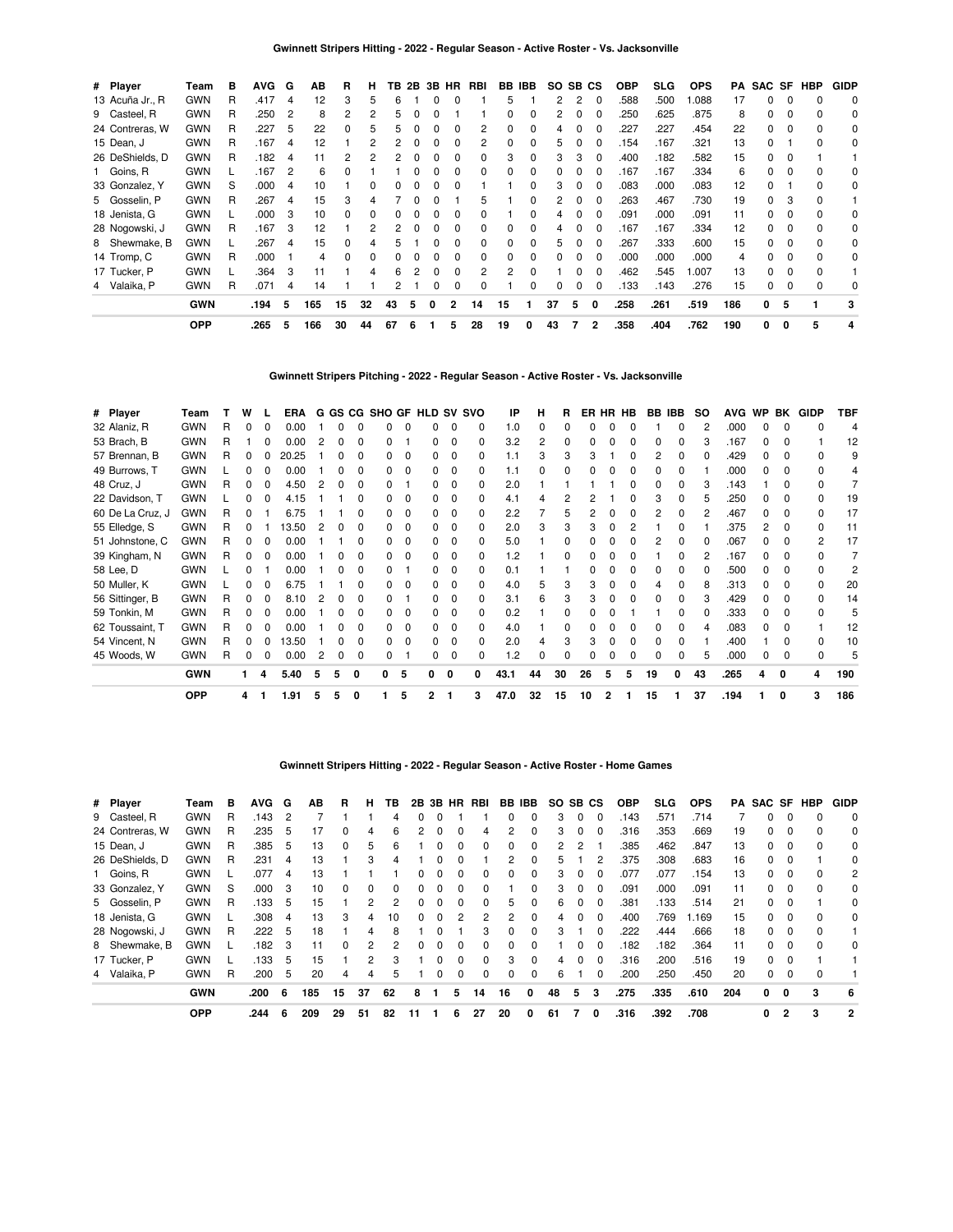| # Player         | Team       |   | w            |          | <b>ERA</b> |    |              |              |   |          |   |              | G GS CG SHO GF HLD SV SVO | IP       | н  | R  |    |   | ER HR HB | BB IBB |   | SO. | <b>AVG</b> | WP           | BK           | <b>GIDP</b>    | TBF |
|------------------|------------|---|--------------|----------|------------|----|--------------|--------------|---|----------|---|--------------|---------------------------|----------|----|----|----|---|----------|--------|---|-----|------------|--------------|--------------|----------------|-----|
| 32 Alaniz, R     | <b>GWN</b> | R | 0            | 0        | 5.40       | 2  | 0            |              |   |          |   | 0            |                           | 3.1      |    | 2  |    |   |          |        |   |     | .182       | 0            | $\Omega$     |                | 13  |
| 53 Brach, B      | <b>GWN</b> | R |              | 0        | 6.00       |    | 0            | O            |   | 2        |   |              |                           | 3.0      | 6  |    |    |   |          |        |   |     | .462       |              | <sup>0</sup> |                | 15  |
| 57 Brennan, B    | <b>GWN</b> | R | 0            |          | 37.80      |    | 0            |              |   | $\Omega$ |   | 0            |                           | .2       |    |    |    |   |          |        |   |     | .583       |              | <sup>0</sup> |                | 14  |
| 49 Burrows, T    | <b>GWN</b> |   | 0            | 0        | 0.00       |    | 0            | <sup>0</sup> |   | $\Omega$ |   | 0            |                           | 3.0      |    |    |    |   |          |        |   |     | .091       |              | <sup>0</sup> |                | 14  |
| 48 Cruz, J       | <b>GWN</b> | R | 0            | $\Omega$ | 5.40       |    | 0            | <sup>0</sup> |   | $\Omega$ |   | 0            |                           | 1.2      |    |    |    |   |          |        |   |     | .286       | 0            | <sup>0</sup> |                |     |
| 22 Davidson, T   | <b>GWN</b> |   | <sup>0</sup> |          | 6.23       |    |              | <sup>0</sup> |   | $\Omega$ |   | 0            |                           | 4.1      | 6  | 5  | З  |   | O        |        |   |     | .300       | <sup>n</sup> | <sup>0</sup> | 0              | 22  |
| 60 De La Cruz, J | <b>GWN</b> | R | 0            |          | 36.00      |    |              |              |   | $\Omega$ |   | 0            |                           | $\Omega$ |    |    |    |   |          |        |   |     | .571       |              |              |                | 9   |
| 55 Elledge, S    | <b>GWN</b> | R | 0            | $\Omega$ | 0.00       |    | O            | <sup>0</sup> |   | $\Omega$ | 0 | 0            |                           | $\cdot$  |    | ŋ  |    |   |          |        |   |     | .167       |              | <sup>0</sup> |                | 6   |
| 51 Johnstone, C  | <b>GWN</b> | R | 0            | $\Omega$ | 2.70       |    |              |              |   | $\Omega$ |   | <sup>0</sup> |                           | 3.1      |    |    |    |   |          |        |   |     | .308       | <sup>n</sup> | <sup>0</sup> |                | 14  |
| 39 Kingham, N    | <b>GWN</b> | R | 0            | $\Omega$ | 0.00       |    | <sup>0</sup> | O            |   | $\Omega$ |   | <sup>0</sup> |                           | 4.1      |    |    |    |   |          |        |   |     | .077       | <sup>n</sup> | <sup>0</sup> |                | 13  |
| 58 Lee, D        | <b>GWN</b> |   | 0            | $\Omega$ | 3.00       | 2  | $\Omega$     | <sup>0</sup> |   |          |   | $\Omega$     |                           | 3.0      | 3  |    |    |   |          |        |   |     | .273       | <sup>n</sup> | n            |                | 11  |
| 50 Muller, K     | <b>GWN</b> |   | 0            |          | 3.00       |    |              |              |   | $\Omega$ |   | 0            |                           | 6.0      |    |    |    |   |          |        |   |     | .100       | <sup>n</sup> | <sup>0</sup> | <sup>n</sup>   | 21  |
| 56 Sittinger, B  | <b>GWN</b> | R |              | $\Omega$ | 0.00       | 2  | <sup>0</sup> | <sup>0</sup> |   | $\Omega$ |   | $\Omega$     |                           | 4.0      |    | ŋ  |    |   |          |        |   |     | .200       | n            | <sup>0</sup> |                | 17  |
| 59 Tonkin, M     | <b>GWN</b> | R | 0            | $\Omega$ | 9.00       |    | <sup>0</sup> |              |   | 2        |   | $\Omega$     |                           | 2.0      | 2  | 2  |    |   |          |        |   |     | .250       |              | <sup>0</sup> |                | 10  |
| 62 Toussaint, T  | <b>GWN</b> | R | $\Omega$     | $\Omega$ | 2.25       |    |              |              |   | $\Omega$ |   | $\Omega$     |                           | 4.0      |    |    |    |   |          |        |   |     | .250       |              | <sup>0</sup> |                | 19  |
| 54 Vincent, N    | <b>GWN</b> | R | 0            | 0        | 0.00       |    |              |              |   | $\Omega$ |   |              |                           | 3.0      |    |    |    |   |          |        |   |     | .100       |              | $\Omega$     |                | 11  |
|                  | <b>GWN</b> |   | 2            | 4        | 4.17       | -6 | 6            | 0            | 0 | 6        |   |              | 2                         | 54.0     | 51 | 29 | 25 | 6 | 3        | 20     | 0 | 61  | .244       | 2            | 0            | $\overline{2}$ | 234 |

### **Gwinnett Stripers Hitting - 2022 - Regular Season - Active Roster - Away Games**

| # Player        | Team       | в | <b>AVG</b> | G  | AВ  | R  | н  | ΤВ  | 2В | 3B             |    | HR RBI |              | <b>BB IBB</b> | SO. | SB CS |                | <b>OBP</b> | <b>SLG</b> | <b>OPS</b> |     | <b>PA SAC SF HBP</b> |   |   | <b>GIDP</b> |
|-----------------|------------|---|------------|----|-----|----|----|-----|----|----------------|----|--------|--------------|---------------|-----|-------|----------------|------------|------------|------------|-----|----------------------|---|---|-------------|
| 13 Acuña Jr., R | <b>GWN</b> | R | .417       | 4  | 12  | З  | 5  | 6   |    |                | 0  |        | 5            |               | 2   | 2     | $\Omega$       | .588       | .500       | .088       | 17  | 0                    | O |   | 0           |
| 9 Casteel, R    | <b>GWN</b> | R | .176       | 5  | 17  | 4  | 3  | 9   | 0  |                | 2  |        |              | 0             | 6   | 0     | $\Omega$       | 222        | 529        | .751       | 18  | 0                    | 0 |   | 0           |
| 24 Contreras, W | GWN        | R | .227       | 5  | 22  | 0  | 5  | 5   | 0  |                | 0  |        |              | 0             | 4   |       | $\Omega$       | .227       | .227       | .454       | 22  | 0                    | O |   | 0           |
| 15 Dean, J      | <b>GWN</b> | R | .143       | 10 | 28  | 2  | Δ  |     |    |                | 0  | 3      |              | 0             | 13  |       | 0              | 219        | .143       | .362       | 32  | 0                    |   |   | 0           |
| 26 DeShields, D | GWN        | R | .211       | 6  | 19  |    |    |     |    |                | 0  | ŋ      |              | 0             |     | 3     |                | 375        | .263       | .638       | 24  | 0                    |   |   |             |
| 1 Goins, R      | <b>GWN</b> |   | .074       |    | 27  |    | 2  |     | o  |                |    | ŋ      |              |               |     |       |                | .074       | .074       | .148       | 27  | 0                    |   |   |             |
| 33 Gonzalez, Y  | <b>GWN</b> | S | .161       | 9  | 31  | З  | 5  | 6   |    |                | 0  | 3      |              | 0             | 8   |       |                | .176       | .194       | .370       | 34  | 0                    |   |   | 0           |
| 5 Gosselin, P   | <b>GWN</b> | R | .314       | 9  | 35  |    | 11 | 17  |    |                |    | 6      |              | 0             | 6   |       |                | 357        | .486       | .843       | 42  | 0                    | 3 |   |             |
| 18 Jenista, G   | <b>GWN</b> |   | .167       | 8  | 24  |    | 4  | 10  | 0  |                | 2  | 3      |              | 0             | 11  | 0     | 0              | .231       | .417       | .648       | 26  | 0                    | 0 |   | 0           |
| 28 Nogowski, J  | <b>GWN</b> | R | .214       | 8  | 28  | 4  | 6  |     |    |                | 0  | 2      | 5.           | 0             | 8   |       | $\Omega$       | .353       | .250       | .603       | 34  | 0                    | O |   | 0           |
| 8 Shewmake, B   | <b>GWN</b> |   | .333       | 8  | 27  |    | 9  | 13  |    |                |    |        | <sup>0</sup> | 0             | 5   |       | $\Omega$       | .333       | .481       | .814       | 27  | <sup>o</sup>         | O |   | 0           |
| 14 Tromp, C     | <b>GWN</b> | R | .278       | 5  | 18  | 2  | 5  | 9   |    |                |    |        |              | <sup>0</sup>  | 5   | n     | $\Omega$       | .316       | .500       | .816       | 19  | <sup>o</sup>         |   |   | 0           |
| 17 Tucker, P    | <b>GWN</b> |   | .375       | 5  | 16  | 2  | 6  | 9   | 3  |                | 0  | 3      | з            | 0             |     | n     | $\Omega$       | .474       | .563       | .037       | 19  | 0                    | O |   | 2           |
| 4 Valaika, P    | <b>GWN</b> | R | .270       | 10 | 37  | 4  | 10 | 19  | 3  | $\Omega$       | 2  | 9      | 5            | 0             |     | 0     |                | .357       | .514       | .871       | 42  | 0                    |   |   | 0           |
|                 | <b>GWN</b> |   | .235       | 11 | 370 | 42 | 87 | 139 | 18 | $\overline{2}$ | 10 | 40     | 38           | 1             | 99  | 10    | $\overline{2}$ | .307       | .376       | .683       | 417 | 0                    | 6 | 3 |             |
|                 | <b>OPP</b> |   | .234       | 11 | 346 | 52 | 81 | 135 | 13 |                | 13 | 50     | 35           | 0             | 107 | 16    | 3              | .318       | .390       | .708       |     | 0                    |   | 8 | 8           |

### **Gwinnett Stripers Pitching - 2022 - Regular Season - Active Roster - Away Games**

| # Player         | Team       |   | w        | <b>ERA</b> | G  |    |              | GS CG SHO |              |   |          | <b>GF HLD SV SVO</b> | IP   | н  | R  | ER |    | HR HB | <b>BB IBB</b> |              | SO. |      |    |              | AVG WP BK GIDP | TBF |
|------------------|------------|---|----------|------------|----|----|--------------|-----------|--------------|---|----------|----------------------|------|----|----|----|----|-------|---------------|--------------|-----|------|----|--------------|----------------|-----|
| 32 Alaniz, R     | <b>GWN</b> | R |          | 3.00       | 3  |    |              |           |              |   |          |                      | 3.0  |    |    |    |    |       |               | 0            | 4   | .182 | 0  | 0            | o              | 12  |
| 53 Brach, B      | <b>GWN</b> |   |          | 0.00       | 4  |    | 0            |           | 3            |   | 0        | 0                    | 5.2  |    |    | 0  |    |       |               | 0            | 6   | .167 | 0  | 0            | 2              | 18  |
| 57 Brennan, B    | <b>GWN</b> | R |          | 15.00      | 3  |    |              |           |              |   |          | 0                    | 3.0  |    | 5  | 5  |    |       |               |              | 4   | .400 | 0  |              |                | 19  |
| 49 Burrows, T    | <b>GWN</b> |   |          | 10.13      | 3  |    |              |           |              |   |          |                      | 2.2  |    | 3  | 3  |    |       |               |              | 2   | .200 | 0  | 0            |                | 11  |
| 48 Cruz, J       | <b>GWN</b> |   | $\Omega$ | 4.50       |    |    |              |           |              |   |          | <sup>0</sup>         | 2.0  |    |    |    |    |       |               |              | з   | .143 |    |              |                |     |
| 22 Davidson, T   | <b>GWN</b> |   |          | 4.15       |    |    |              |           | <sup>0</sup> |   |          | 0                    |      |    |    |    |    |       | з             | <sup>0</sup> | 5   | 250  | n  |              |                | 19  |
| 60 De La Cruz, J | <b>GWN</b> |   |          | 4.05       |    |    |              |           | <sup>0</sup> |   |          | <sup>0</sup>         | 6.2  |    | 6  | 3  |    |       | 2             | <sup>0</sup> | 5   | .310 | 0  | <sup>0</sup> |                | 31  |
| 55 Elledge, S    | <b>GWN</b> |   |          | 6.75       |    |    |              |           |              |   |          | 0                    | 4.0  |    | 3  |    |    |       |               |              |     | .267 | 2  |              |                | 18  |
| 51 Johnstone, C  | <b>GWN</b> |   |          | 0.00       | 3  |    |              |           |              |   |          | 0                    | 7.0  |    |    | ŋ  |    |       | З             |              | 2   | .091 | O. |              | 2              | 25  |
| 39 Kingham, N    | <b>GWN</b> |   |          | 0.00       | з  |    |              |           |              |   | $\Omega$ | <sup>0</sup>         | 5.0  |    | U  | ŋ  |    |       |               |              | 4   | .125 |    | <sup>0</sup> |                | 17  |
| 58 Lee, D        | <b>GWN</b> |   |          | 0.00       | 3  |    | <sup>0</sup> |           |              |   | n        | <sup>0</sup>         | 2.2  |    |    | ŋ  |    |       | <sup>0</sup>  | <sup>0</sup> |     | .200 | O. | <sup>0</sup> |                | 10  |
| 50 Muller, K     | <b>GWN</b> |   |          | 3.95       | з  | 3  | <sup>0</sup> |           | <sup>0</sup> |   | $\Omega$ | <sup>0</sup>         | 13.2 | 13 | 6  | 6  |    | 2     | 6             | <sup>0</sup> | 21  | .260 | 0  | <sup>0</sup> | 2              | 58  |
| 56 Sittinger, B  | <b>GWN</b> | R |          | 1.81       | 4  |    | $\Omega$     |           |              |   | O        | <sup>0</sup>         | 5.1  | 8  |    |    |    |       |               | <sup>0</sup> |     | .381 | O. | <sup>0</sup> | ŋ              | 24  |
| 59 Tonkin, M     | <b>GWN</b> | R |          | 0.00       | 3  |    |              | n.        |              |   |          | 2                    | 2.2  |    | O  | o  |    |       | 3             | 0            | 3   | .200 |    | <sup>0</sup> | ŋ              | 14  |
| 62 Toussaint, T  | <b>GWN</b> | R |          | .04        | 2  |    | 0            | n.        | <sup>0</sup> |   | 0        | 0                    | 8.2  |    |    |    |    |       | 4             | 0            | 12  | .115 | 0  | 0            |                | 31  |
| 54 Vincent, N    | <b>GWN</b> | R |          | 13.50      | 3  |    |              |           | 0            |   |          |                      | 4.0  |    | 6  | 6  |    |       |               | 0            | 5   | .368 |    | 0            |                | 19  |
| 45 Woods, W      | <b>GWN</b> |   |          | 0.00       | 2  |    |              |           |              |   | $\Omega$ | 0                    | 1.2  |    |    | 0  |    |       |               | 0            | 5   | .000 | 0  | 0            |                | 5   |
|                  | <b>GWN</b> |   | 4        | 4.58       | 11 | 11 |              | O         | 11           | 5 | 3        | 5                    | 94.1 | 81 | 52 | 48 | 13 | 8     | 35            | <sup>0</sup> | 107 | .234 |    | $\Omega$     | 8              | 390 |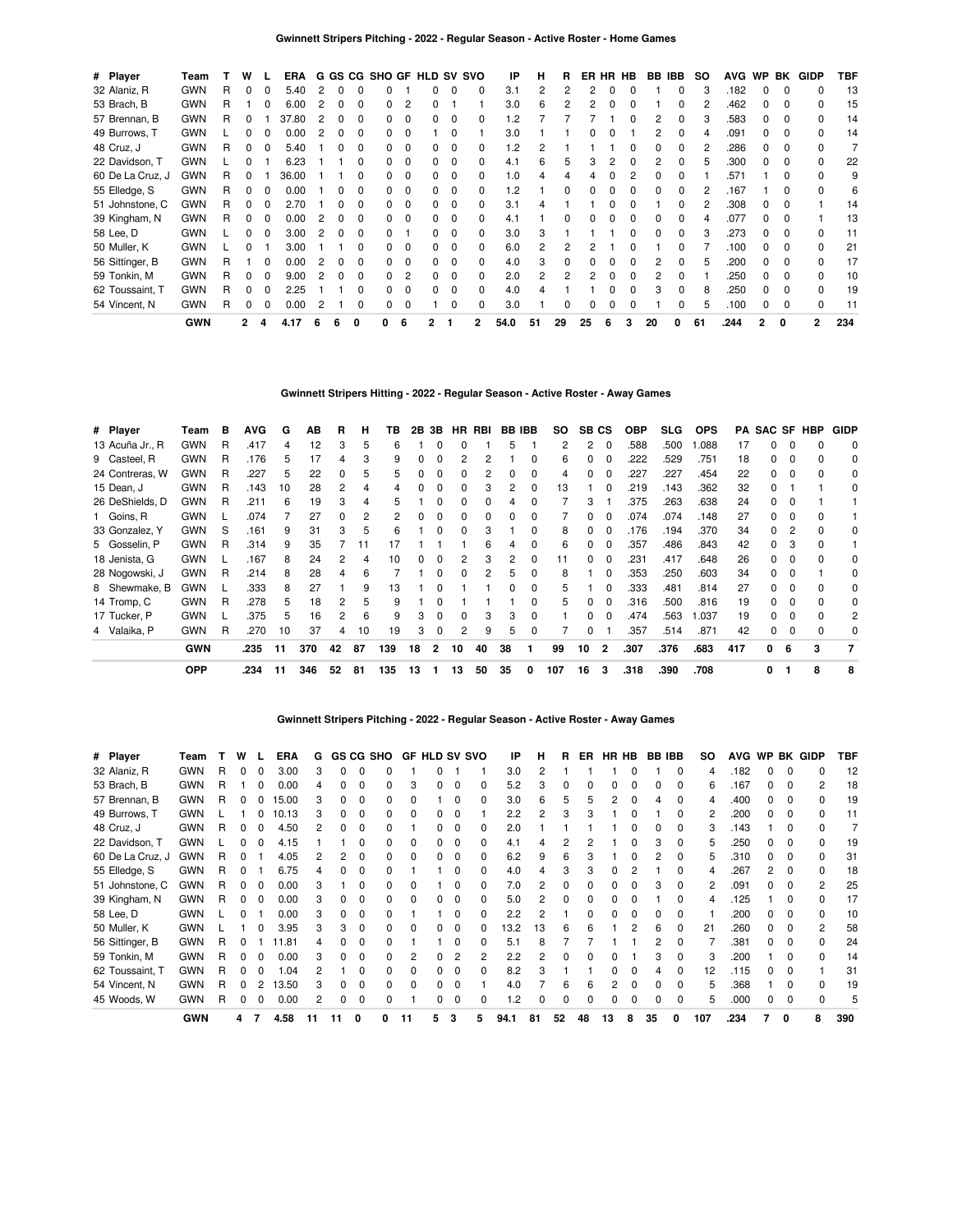| # Player        | Team       | в | AVG G AB R H TB |    |    |                |          | 2B 3B        |              | <b>HR</b>    | RBI            | BB | IBB      | SO. | SB.          | СS           | <b>OBP</b>       | <b>SLG</b> | <b>OPS</b> | PA   | SAC SF |          | <b>HBP</b> | GIDP E         |            |
|-----------------|------------|---|-----------------|----|----|----------------|----------|--------------|--------------|--------------|----------------|----|----------|-----|--------------|--------------|------------------|------------|------------|------|--------|----------|------------|----------------|------------|
| 13 Acuña Jr., R | <b>GWN</b> | R | .417            | 4  |    | 1235           | 6        |              | 0            | $\Omega$     |                | 5  |          | 2   |              | $\Omega$     | 588              | .500       | .088       | - 17 | 0      | $\Omega$ | 0          | 0 <sub>0</sub> |            |
| 9 Casteel, R    | <b>GWN</b> | R | .176            | -5 | 17 | -3<br>3        | 9        |              |              | 2            | $\overline{2}$ | 0  | $\Omega$ | 6   |              | O            | 176              | .529       | .705       | -17  | 0      | $\Omega$ | 0          |                | $0\quad 0$ |
| 24 Contreras, W | <b>GWN</b> | R | .227            | 5  | 22 | $\Omega$<br>-5 | 'n.      |              |              | 0            | 2              | 0  |          | 4   | <sup>0</sup> | 0            | .227             | .227       | .454       | 22   | 0      | $\Omega$ | 0          | 0 <sub>0</sub> |            |
| 15 Dean, J      | <b>GWN</b> | R | .200            | 5  | 15 | -3             | 3        | $\Omega$     | 0            | $\Omega$     | $\mathbf{2}$   | 0  | $\Omega$ | 6   |              | 0            | 188              | .200       | .388       | - 16 | 0      |          | 0          |                | $0\quad 0$ |
| 26 DeShields, D | <b>GWN</b> | R | .154            | -5 | 13 | 2 2            | 2        |              | 0            | <sup>0</sup> | 0              | 4  |          | 3   | 3            |              | .42 <sup>1</sup> | .154       | .575       | - 19 | 0      | $\Omega$ | 2          |                | $1\quad 0$ |
| 1 Goins, R      | <b>GWN</b> |   | .125            | 5  | 16 | $\overline{2}$ |          |              | <sup>0</sup> | 0            | 0              | 0  |          | 2   | $\Omega$     | 0            | 125              | .125       | .250       | - 16 | 0      | $\Omega$ | 0          |                | $1\quad$ 0 |
| 33 Gonzalez, Y  | <b>GWN</b> | S | .000            | 5  | 13 | $\overline{0}$ |          |              |              | $\Omega$     |                |    |          | 4   |              | O            | .067             | .000       | .067       | -15  | 0      |          | 0          | 0 <sub>0</sub> |            |
| 5 Gosselin, P   | <b>GWN</b> | R | .222            | -5 | 18 | -3<br>-4       |          | $\Omega$     | 0            |              | 5              | 2  | $\Omega$ | 2   | <sup>0</sup> | O            | .261             | .389       | .650       | -23  | 0      | 3        | 0          |                | $1\quad$ 0 |
| 18 Jenista, G   | <b>GWN</b> |   | .000            | -5 | 16 | $\overline{0}$ | $\Omega$ |              | 0            | $\Omega$     | 0              | 3  | $\Omega$ | 6   | $\Omega$     | O            | .158             | .000       | .158       | - 19 | 0      | $\Omega$ | 0          | 0 <sub>0</sub> |            |
| 28 Nogowski, J  | <b>GWN</b> | R | .158            | -5 | 19 | -3             | 3        | <sup>0</sup> | $\Omega$     | $\Omega$     | 0              | 0  |          |     | $\Omega$     | O            | 158              | .158       | .316       | - 19 | 0      | $\Omega$ | 0          |                | $1\quad 0$ |
| 8 Shewmake, B   | <b>GWN</b> |   | .278            | -5 |    | 18 0 5         | 6        |              | U            | $\Omega$     | 0              | 0  | $\Omega$ | 5   |              | O            | 278              | .333       | .611       | 18   | 0      | $\Omega$ | 0          |                | $0\quad 0$ |
| 14 Tromp, C     | <b>GWN</b> | R | .278            | 5  |    | 18 2 5         | 9        |              |              |              |                |    | $\Omega$ | 5   | $\Omega$     | <sup>0</sup> | .316             | .500       | .816       | -19  | 0      | $\Omega$ | 0          |                | $0\quad 0$ |
| 17 Tucker, P    | <b>GWN</b> |   | .294            | 5  | 17 | - 5            | 8        | з            | <sup>0</sup> | $\Omega$     | 2              | 3  | $\Omega$ | 4   | $\Omega$     | $\Omega$     | .400             | 471        | .871       | 20   | 0      | $\Omega$ | O          |                | $1\quad$ 0 |
| 4 Valaika, P    | <b>GWN</b> | R | .056            | 5  | 18 |                |          |              |              | $\Omega$     | 0              |    |          | 2   | <sup>0</sup> | $\Omega$     | 105              | .111       | .216       | 19   | 0      | $\Omega$ | 0          |                | $0\quad 0$ |

## **Gwinnett Stripers Pitching - Last 5 Games - Regular Season - Active Roster**

| 32 Alaniz, R<br><b>GWN</b><br>4.26<br>.182<br>- 5<br>3<br>R.<br>0 <sub>0</sub><br>0<br>6.1<br>3<br>0<br>$\Omega$<br><sup>0</sup><br><sup>0</sup><br>0<br><sup>0</sup><br>4<br><b>GWN</b><br>53 Brach, B<br>$2.35\quad 5$<br>.286<br>R.<br><sup>0</sup><br>20<br>7.2<br>2<br>2<br><sup>0</sup><br>$\Omega$<br>8<br>$\Omega$<br>o<br>0<br>4<br><b>GWN</b><br>57 Brennan, B<br>.481<br>23.14 5<br>$\Omega$<br>R.<br>4.2<br>01<br>$\Omega$<br>13<br>12<br>12<br>3<br>0<br><sup>0</sup><br>0<br><sup>0</sup><br>б<br>0<br><sup>0</sup><br>0<br><b>GWN</b><br>49 Burrows, T<br>4.76<br>5.2<br>3<br>3<br>.143<br>1 <sub>0</sub><br>0<br>-5<br><sup>n</sup><br><sup>0</sup><br>6<br>0<br><sup>0</sup><br><sup>0</sup><br>4<br>48 Cruz, J<br><b>GWN</b><br>4.91<br>.214<br>3.2<br>3<br>2<br>R.<br>0 <sub>0</sub><br>3<br>0<br>2<br>2<br>0<br>0<br><sup>0</sup><br>0<br><sup>0</sup><br><sup>0</sup><br>5<br>22 Davidson, T<br><b>GWN</b><br>278<br>5.19<br>0 <sub>1</sub><br><sup>0</sup><br>0<br>8.2<br>2<br>10<br>10<br><sup>0</sup><br><sup>n</sup><br>60 De La Cruz, J<br>8.22<br>361<br><b>GWN</b><br>R<br>0 <sub>2</sub><br>72<br>-3<br><sup>0</sup><br>0<br>13<br>O<br>10<br>55 Elledge, S<br>4.76<br>.238<br><b>GWN</b><br>$\Omega$<br>5.2<br>3<br>3<br>3<br>R.<br>5<br>0 <sub>1</sub><br>-5<br><sup>n</sup><br>0<br>3<br>51 Johnstone, C<br><b>GWN</b><br>0.87<br>.171<br>ŋ<br>R.<br>0 <sub>0</sub><br>10.1<br>-4<br>39 Kingham, N<br>.103<br><b>GWN</b><br>0.00, 5<br>R<br>0 <sub>0</sub><br>ŋ<br>9.1<br><b>GWN</b><br>1.59<br>.238<br>58 Lee, D<br>5.2<br>01<br><sup>0</sup><br>-5<br>0<br>5<br>3.66<br>50 Muller, K<br><b>GWN</b><br>28<br>.214<br>0<br>19.2<br>2<br>0<br>0<br>15<br>8<br>8<br>2<br>0<br><sup>0</sup><br>$\Omega$<br><sup>0</sup><br>-4<br>7.56<br>.333<br>56 Sittinger, B<br><b>GWN</b><br>R<br>- 5<br>0<br>8.1<br>0<br>9<br>0<br><sup>0</sup><br><sup>0</sup><br>n<br>0<br>222<br>59 Tonkin, M<br><b>GWN</b><br>3.86<br>R.<br>0 <sub>0</sub><br>2<br>4.2<br><sup>0</sup><br>- 5<br>0<br>O<br>0<br>0<br>1.42<br>167<br>62 Toussaint, T<br><b>GWN</b><br>12.2<br>20<br>R.<br>0 <sub>0</sub><br>-3<br>0<br>0<br>2<br>2<br>0<br>0<br>0<br>$\Omega$<br>0<br>0<br>54 Vincent, N<br><b>GWN</b><br>.276<br>7.71<br>R.<br>0 <sub>2</sub><br>.5<br>0<br>7.0<br>6<br><sup>0</sup><br><sup>0</sup><br>0<br>6<br><sup>o</sup><br>10<br><sup>0</sup><br>$\Omega$<br>8<br><b>GWN</b><br>.000<br>45 Woods, W<br>0.00<br>$\Omega$<br>R<br>0<br>$\Omega$<br>0 <sub>0</sub><br>-2<br>0<br>0<br>.2<br>5<br>0<br><sup>0</sup><br>0<br>0<br>0<br><sup>n</sup><br><sup>0</sup><br>ŋ | # Player | Team | т. | W L | ERA G GS CG |  | SHO GF | HLD SV | svo | IP | н | R. | ER | <b>HR</b> | HB BB | IBB | SO. | <b>AVG</b> | <b>WP</b> | BK | <b>GIDP</b> | TBF |
|-----------------------------------------------------------------------------------------------------------------------------------------------------------------------------------------------------------------------------------------------------------------------------------------------------------------------------------------------------------------------------------------------------------------------------------------------------------------------------------------------------------------------------------------------------------------------------------------------------------------------------------------------------------------------------------------------------------------------------------------------------------------------------------------------------------------------------------------------------------------------------------------------------------------------------------------------------------------------------------------------------------------------------------------------------------------------------------------------------------------------------------------------------------------------------------------------------------------------------------------------------------------------------------------------------------------------------------------------------------------------------------------------------------------------------------------------------------------------------------------------------------------------------------------------------------------------------------------------------------------------------------------------------------------------------------------------------------------------------------------------------------------------------------------------------------------------------------------------------------------------------------------------------------------------------------------------------------------------------------------------------------------------------------------------------------------------------------------------------------------------------------------------------------------------------------------------------------------------------------------------------------------------------------------------------------------------------------------------------------------------------------------------------------------------------------------------------------------------------------------------------------------------------------------------------------------------------------|----------|------|----|-----|-------------|--|--------|--------|-----|----|---|----|----|-----------|-------|-----|-----|------------|-----------|----|-------------|-----|
|                                                                                                                                                                                                                                                                                                                                                                                                                                                                                                                                                                                                                                                                                                                                                                                                                                                                                                                                                                                                                                                                                                                                                                                                                                                                                                                                                                                                                                                                                                                                                                                                                                                                                                                                                                                                                                                                                                                                                                                                                                                                                                                                                                                                                                                                                                                                                                                                                                                                                                                                                                                   |          |      |    |     |             |  |        |        |     |    |   |    |    |           |       |     |     |            |           |    |             | 25  |
|                                                                                                                                                                                                                                                                                                                                                                                                                                                                                                                                                                                                                                                                                                                                                                                                                                                                                                                                                                                                                                                                                                                                                                                                                                                                                                                                                                                                                                                                                                                                                                                                                                                                                                                                                                                                                                                                                                                                                                                                                                                                                                                                                                                                                                                                                                                                                                                                                                                                                                                                                                                   |          |      |    |     |             |  |        |        |     |    |   |    |    |           |       |     |     |            |           |    |             | 30  |
|                                                                                                                                                                                                                                                                                                                                                                                                                                                                                                                                                                                                                                                                                                                                                                                                                                                                                                                                                                                                                                                                                                                                                                                                                                                                                                                                                                                                                                                                                                                                                                                                                                                                                                                                                                                                                                                                                                                                                                                                                                                                                                                                                                                                                                                                                                                                                                                                                                                                                                                                                                                   |          |      |    |     |             |  |        |        |     |    |   |    |    |           |       |     |     |            |           |    |             | 33  |
|                                                                                                                                                                                                                                                                                                                                                                                                                                                                                                                                                                                                                                                                                                                                                                                                                                                                                                                                                                                                                                                                                                                                                                                                                                                                                                                                                                                                                                                                                                                                                                                                                                                                                                                                                                                                                                                                                                                                                                                                                                                                                                                                                                                                                                                                                                                                                                                                                                                                                                                                                                                   |          |      |    |     |             |  |        |        |     |    |   |    |    |           |       |     |     |            |           |    |             | 25  |
|                                                                                                                                                                                                                                                                                                                                                                                                                                                                                                                                                                                                                                                                                                                                                                                                                                                                                                                                                                                                                                                                                                                                                                                                                                                                                                                                                                                                                                                                                                                                                                                                                                                                                                                                                                                                                                                                                                                                                                                                                                                                                                                                                                                                                                                                                                                                                                                                                                                                                                                                                                                   |          |      |    |     |             |  |        |        |     |    |   |    |    |           |       |     |     |            |           |    |             | 14  |
|                                                                                                                                                                                                                                                                                                                                                                                                                                                                                                                                                                                                                                                                                                                                                                                                                                                                                                                                                                                                                                                                                                                                                                                                                                                                                                                                                                                                                                                                                                                                                                                                                                                                                                                                                                                                                                                                                                                                                                                                                                                                                                                                                                                                                                                                                                                                                                                                                                                                                                                                                                                   |          |      |    |     |             |  |        |        |     |    |   |    |    |           |       |     |     |            |           |    |             | 41  |
|                                                                                                                                                                                                                                                                                                                                                                                                                                                                                                                                                                                                                                                                                                                                                                                                                                                                                                                                                                                                                                                                                                                                                                                                                                                                                                                                                                                                                                                                                                                                                                                                                                                                                                                                                                                                                                                                                                                                                                                                                                                                                                                                                                                                                                                                                                                                                                                                                                                                                                                                                                                   |          |      |    |     |             |  |        |        |     |    |   |    |    |           |       |     |     |            |           |    |             | 40  |
|                                                                                                                                                                                                                                                                                                                                                                                                                                                                                                                                                                                                                                                                                                                                                                                                                                                                                                                                                                                                                                                                                                                                                                                                                                                                                                                                                                                                                                                                                                                                                                                                                                                                                                                                                                                                                                                                                                                                                                                                                                                                                                                                                                                                                                                                                                                                                                                                                                                                                                                                                                                   |          |      |    |     |             |  |        |        |     |    |   |    |    |           |       |     |     |            |           |    |             | 24  |
|                                                                                                                                                                                                                                                                                                                                                                                                                                                                                                                                                                                                                                                                                                                                                                                                                                                                                                                                                                                                                                                                                                                                                                                                                                                                                                                                                                                                                                                                                                                                                                                                                                                                                                                                                                                                                                                                                                                                                                                                                                                                                                                                                                                                                                                                                                                                                                                                                                                                                                                                                                                   |          |      |    |     |             |  |        |        |     |    |   |    |    |           |       |     |     |            |           |    |             | 39  |
|                                                                                                                                                                                                                                                                                                                                                                                                                                                                                                                                                                                                                                                                                                                                                                                                                                                                                                                                                                                                                                                                                                                                                                                                                                                                                                                                                                                                                                                                                                                                                                                                                                                                                                                                                                                                                                                                                                                                                                                                                                                                                                                                                                                                                                                                                                                                                                                                                                                                                                                                                                                   |          |      |    |     |             |  |        |        |     |    |   |    |    |           |       |     |     |            |           |    |             | 30  |
|                                                                                                                                                                                                                                                                                                                                                                                                                                                                                                                                                                                                                                                                                                                                                                                                                                                                                                                                                                                                                                                                                                                                                                                                                                                                                                                                                                                                                                                                                                                                                                                                                                                                                                                                                                                                                                                                                                                                                                                                                                                                                                                                                                                                                                                                                                                                                                                                                                                                                                                                                                                   |          |      |    |     |             |  |        |        |     |    |   |    |    |           |       |     |     |            |           |    |             | 21  |
|                                                                                                                                                                                                                                                                                                                                                                                                                                                                                                                                                                                                                                                                                                                                                                                                                                                                                                                                                                                                                                                                                                                                                                                                                                                                                                                                                                                                                                                                                                                                                                                                                                                                                                                                                                                                                                                                                                                                                                                                                                                                                                                                                                                                                                                                                                                                                                                                                                                                                                                                                                                   |          |      |    |     |             |  |        |        |     |    |   |    |    |           |       |     |     |            |           |    |             | 79  |
|                                                                                                                                                                                                                                                                                                                                                                                                                                                                                                                                                                                                                                                                                                                                                                                                                                                                                                                                                                                                                                                                                                                                                                                                                                                                                                                                                                                                                                                                                                                                                                                                                                                                                                                                                                                                                                                                                                                                                                                                                                                                                                                                                                                                                                                                                                                                                                                                                                                                                                                                                                                   |          |      |    |     |             |  |        |        |     |    |   |    |    |           |       |     |     |            |           |    |             | 38  |
|                                                                                                                                                                                                                                                                                                                                                                                                                                                                                                                                                                                                                                                                                                                                                                                                                                                                                                                                                                                                                                                                                                                                                                                                                                                                                                                                                                                                                                                                                                                                                                                                                                                                                                                                                                                                                                                                                                                                                                                                                                                                                                                                                                                                                                                                                                                                                                                                                                                                                                                                                                                   |          |      |    |     |             |  |        |        |     |    |   |    |    |           |       |     |     |            |           |    |             | 24  |
|                                                                                                                                                                                                                                                                                                                                                                                                                                                                                                                                                                                                                                                                                                                                                                                                                                                                                                                                                                                                                                                                                                                                                                                                                                                                                                                                                                                                                                                                                                                                                                                                                                                                                                                                                                                                                                                                                                                                                                                                                                                                                                                                                                                                                                                                                                                                                                                                                                                                                                                                                                                   |          |      |    |     |             |  |        |        |     |    |   |    |    |           |       |     |     |            |           |    |             | 50  |
|                                                                                                                                                                                                                                                                                                                                                                                                                                                                                                                                                                                                                                                                                                                                                                                                                                                                                                                                                                                                                                                                                                                                                                                                                                                                                                                                                                                                                                                                                                                                                                                                                                                                                                                                                                                                                                                                                                                                                                                                                                                                                                                                                                                                                                                                                                                                                                                                                                                                                                                                                                                   |          |      |    |     |             |  |        |        |     |    |   |    |    |           |       |     |     |            |           |    |             | 30  |
|                                                                                                                                                                                                                                                                                                                                                                                                                                                                                                                                                                                                                                                                                                                                                                                                                                                                                                                                                                                                                                                                                                                                                                                                                                                                                                                                                                                                                                                                                                                                                                                                                                                                                                                                                                                                                                                                                                                                                                                                                                                                                                                                                                                                                                                                                                                                                                                                                                                                                                                                                                                   |          |      |    |     |             |  |        |        |     |    |   |    |    |           |       |     |     |            |           |    |             | 5   |

#### **Gwinnett Stripers Hitting - Last 10 Games - Regular Season - Active Roster**

| # Player        | Team       | в  | AVG  |                 |                 |                     | G ABRH TB 2B |          | 3B       | HR | RBI BB   |                | IBB |    | SO SB CS |              | <b>OBP</b> | <b>SLG</b> | <b>OPS</b> | PA  | SAC | SF       | <b>HBP</b>   | GIDP E |                |
|-----------------|------------|----|------|-----------------|-----------------|---------------------|--------------|----------|----------|----|----------|----------------|-----|----|----------|--------------|------------|------------|------------|-----|-----|----------|--------------|--------|----------------|
| 13 Acuña Jr., R | <b>GWN</b> | R  | .417 | 4               | 12 <sub>3</sub> | -5                  | 6            |          | 0        | 0  |          | 5              |     |    | 2        | - 0          | .588       | .500       | .088       | -17 | 0   | $\Omega$ | 0            |        | 0 <sub>0</sub> |
| 9 Casteel, R    | <b>GWN</b> | R  | .167 |                 | 24              | -5<br>4             | 13           | 0        | 0        | 3  | 3        |                | 0   | 9  | 0        |              | .200       | .542       | .742       | 25  | 0   | $\Omega$ | <sup>0</sup> |        | $0\quad 0$     |
| 24 Contreras, W | <b>GWN</b> | R  | .231 | 10              | 39              | -9<br>$\Omega$      | 11           | 2        | 0        | 0  | 6        | 2              | 0   |    | 0        | <sup>0</sup> | .268       | .282       | .550       | -41 | 0   | $\Omega$ |              |        | 0 <sub>0</sub> |
| 15 Dean, J      | <b>GWN</b> | R  | .276 | 10              | 29              | $\overline{2}$<br>8 | 9            |          | 0        | 0  | 2        | $\Omega$       | 0   | 9  | 2        |              | .267       | .310       | .577       | 30  | 0   |          | <sup>0</sup> |        | $0\quad 0$     |
| 26 DeShields, D | <b>GWN</b> | R  | .219 | 10              | 32              | 47                  | 9            | 2        | 0        | 0  |          | 6              | 0   | 12 | 4        | З            | .375       | .281       | .656       | -40 | 0   | $\Omega$ | 2            |        | $1\quad 0$     |
| 1 Goins, R      | <b>GWN</b> |    | .083 | 10              | 36              | - 3                 | 3            | 0        | 0        | 0  | $\Omega$ | $\Omega$       | 0   | 9  | 0        | $\Omega$     | .083       | .083       | .166       | 36  | 0   | $\Omega$ | <sup>0</sup> |        | 3 0            |
| 33 Gonzalez, Y  | <b>GWN</b> | -S | .121 | 10              | 33 3            | 4                   | 5            |          | $\Omega$ | 0  | 2        | 2              | 0   | 8  | 0        | n            | .167       | .152       | .319       | 36  | 0   |          | <sup>0</sup> |        | 0 <sub>0</sub> |
| 5 Gosselin, P   | <b>GWN</b> | R  | .200 | 10              | 35              | -5                  | 10           | 0        | $\Omega$ |    | 5.       | 6              | 0   | 9  | 0        | $\Omega$     | .311       | .286       | .597       | 45  | 0   | 3        |              |        | $1\quad$ 0     |
| 18 Jenista, G   | <b>GWN</b> |    | .250 | 10              |                 | 32 5 8              | 20           | $\Omega$ | $\Omega$ | 4  | 5.       | 4              | O.  |    | 0        | $\Omega$     | .333       | .625       | .958       | 36  | 0   | $\Omega$ | <sup>0</sup> |        | 0 <sub>0</sub> |
| 28 Nogowski, J  | <b>GWN</b> | R  | .162 | 10              | 37              | 3<br>-6             | 10           |          | 0        |    | 4        | $\overline{c}$ | 0   | 9  |          | $\Omega$     | .205       | .270       | .475       | 39  | 0   | $\Omega$ | <sup>0</sup> |        | $1\quad$ 0     |
| 8 Shewmake, B   | <b>GWN</b> |    | 265  | 10              | 34              | -9                  | IЗ           |          | $\Omega$ |    |          | 0              | 0   | 6  | 0        | $\Omega$     | .265       | .382       | .647       | 34  | 0   | $\Omega$ | <sup>0</sup> |        | 0 <sub>0</sub> |
| 14 Tromp, C     | <b>GWN</b> | R  | 278  | 5               | 18              | 2<br>5              | 9            |          | 0        |    |          |                | 0   | 5  | 0        | $\Omega$     | .316       | .500       | .816       | 19  | 0   | $\Omega$ | $\Omega$     |        | 0 <sub>0</sub> |
| 17 Tucker, P    | <b>GWN</b> |    | 258  | 10              | 31              | 3<br>8              | 12           | 4        | 0        | 0  | 3        | 6              | 0   | 5  | 0        | $\Omega$     | .395       | .387       | .782       | -38 | 0   | $\Omega$ |              |        | 3 0            |
| 4 Valaika, P    | <b>GWN</b> | R  | 205  | 10 <sup>1</sup> | 39              | -6<br>8             |              | 3        | 0        | 0  | 3        |                | 0   |    |          |              | .225       | .282       | 507        | 40  | 0   | $\Omega$ | <sup>0</sup> |        | $1\quad$ 0     |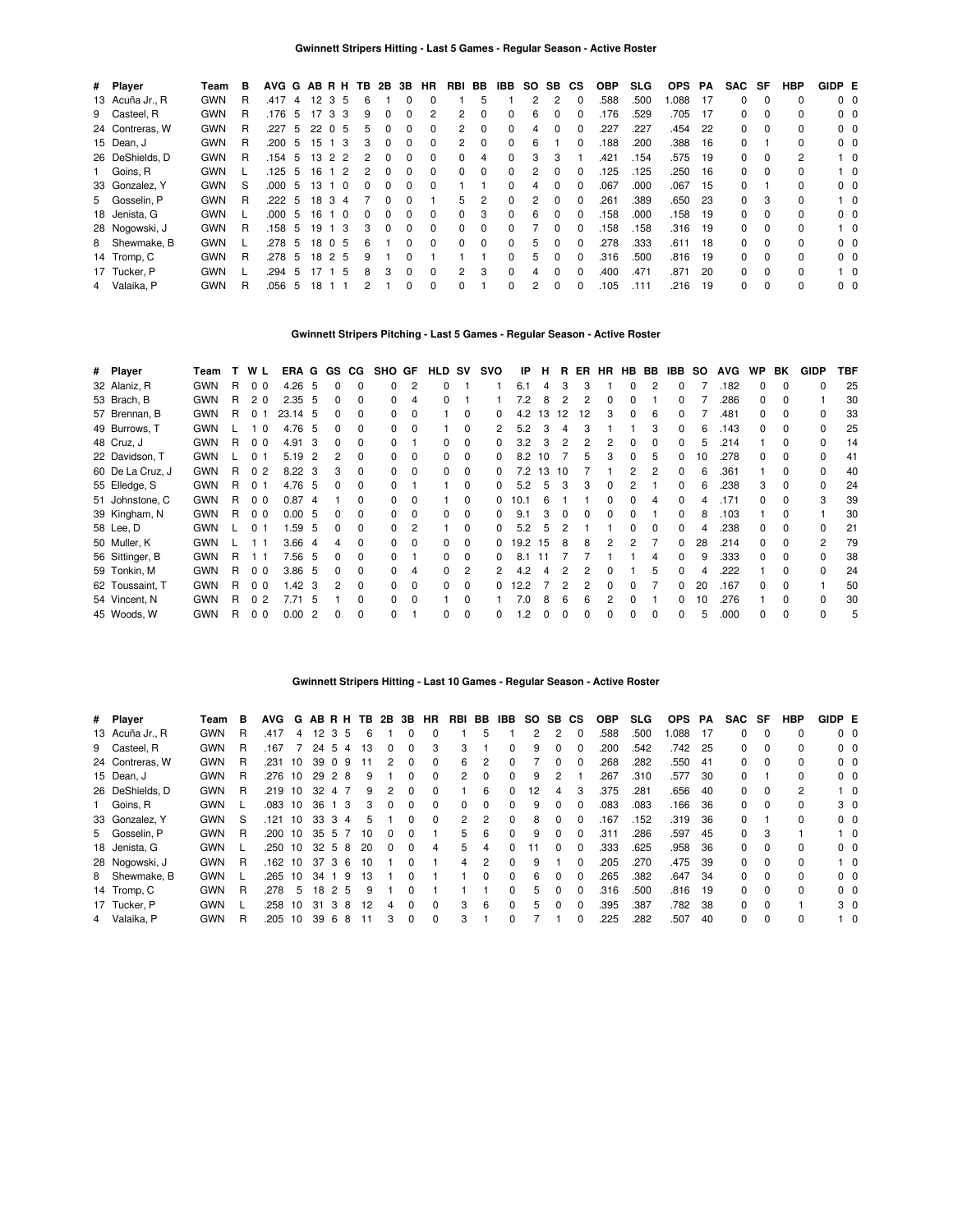| # Player         | Team       |    | W L            | ERA G             |                | GS.      | CG.          | SHO GF |          | HLD SV       |              | svo          | IP   | н            | R  | ER | HR       |              | HB BB | IBB.         | SO. | <b>AVG</b> | <b>WP</b> | BK           | <b>GIDP</b>  | TBF |
|------------------|------------|----|----------------|-------------------|----------------|----------|--------------|--------|----------|--------------|--------------|--------------|------|--------------|----|----|----------|--------------|-------|--------------|-----|------------|-----------|--------------|--------------|-----|
| 32 Alaniz, R     | <b>GWN</b> | R  | 0 <sub>0</sub> | $4.26\quad 5$     |                | $\Omega$ | 0            |        | 2        | $\Omega$     |              |              | 6.1  | 4            | 3  | 3  |          | 0            |       | 0            |     | .182       | 0         | $\Omega$     | <sup>0</sup> | 25  |
| 53 Brach, B      | <b>GWN</b> | R  | 20             | 2.08 <sub>6</sub> |                | 0        | $\Omega$     |        | 5        | $\Omega$     |              |              | 8.2  | 9            | 2  | 2  | 0        | ŋ            |       |              | 8   | .290       | 0         | <sup>0</sup> | 2            | 33  |
| 57 Brennan, B    | <b>GWN</b> | R  | 01             | 23.14 5           |                | 0        | 0            |        |          |              | $\Omega$     |              | 4.2  | 13           | 12 | 12 | 3        | 0            | 6     |              |     | .481       | O.        | <sup>0</sup> | n            | 33  |
| 49 Burrows, T    | <b>GWN</b> |    | 1 O            | 4.76              | -5             | O.       | <sup>0</sup> |        |          |              | O            |              | 5.2  |              | 4  | З  |          |              |       |              |     | .143       | U         | $\Omega$     |              | 25  |
| 48 Cruz, J       | <b>GWN</b> | R  | 0 <sub>0</sub> | 4.91              | -3             | 0        | 0            |        |          | <sup>0</sup> | 0            |              | 3.2  |              |    |    |          |              |       |              |     | 214        |           | <sup>0</sup> |              | 14  |
| 22 Davidson, T   | <b>GWN</b> |    | 0 1            | 5.19              | $\overline{2}$ |          | <sup>0</sup> |        | $\Omega$ | <sup>0</sup> | <sup>0</sup> |              | 8.2  | 10           |    | 5  |          |              |       |              | 10  | .278       | n         | $\Omega$     |              | 41  |
| 60 De La Cruz, J | <b>GWN</b> | R. | 0 <sub>2</sub> | $8.22 \quad 3$    |                | 3        | <sup>0</sup> | n.     | $\Omega$ | <sup>0</sup> | <sup>0</sup> |              | 7.2  | 13           | 10 |    |          |              |       |              |     | .361       |           |              |              | 40  |
| 55 Elledge, S    | <b>GWN</b> | R. | 0 <sub>1</sub> | 4.76 5            |                |          | 0            |        |          |              | $\Omega$     |              | 5.2  | 5            | 3  | 3  |          |              |       |              |     | .238       |           |              |              | 24  |
| 51 Johnstone, C  | <b>GWN</b> | R. | 0 <sub>0</sub> | 0.874             |                |          | <sup>0</sup> |        |          |              | $\Omega$     |              | 10.1 |              |    |    |          |              |       |              |     | .171       |           |              |              | 39  |
| 39 Kingham, N    | <b>GWN</b> | R  | 0 <sub>0</sub> | 0.005             |                | 0        | 0            |        | $\Omega$ | 0            | $\Omega$     |              | 9.1  |              | O  | 0  | 0        |              |       |              |     | .103       |           |              |              | 30  |
| 58 Lee, D        | <b>GWN</b> |    | 0 <sub>1</sub> | 1.59              | -5             | O.       | $\Omega$     |        | 2        |              | $\Omega$     |              | 5.2  | 5            |    |    |          | $\Omega$     |       |              |     | .238       |           | <sup>0</sup> |              | 21  |
| 50 Muller, K     | <b>GWN</b> |    |                | 3.66              | -4             | 4        | $\Omega$     | 0      | $\Omega$ | $\Omega$     | $\Omega$     | 0            | 19.2 | 15           | 8  | 8  | 2        | 2            |       | 0            | 28  | .214       |           | <sup>0</sup> | 2            | 79  |
| 56 Sittinger, B  | <b>GWN</b> | R. | 11             | 6.75              | - 6            | 0        | $\Omega$     |        |          |              | $\Omega$     | 0            | 9.1  | 11           |    |    |          |              | 4     | 0            | 12  | .306       | 0         | $\Omega$     |              | 41  |
| 59 Tonkin, M     | <b>GWN</b> | R  | 0 <sub>0</sub> | 3.86 <sub>5</sub> |                | 0        | $\Omega$     |        | 4        | <sup>0</sup> | 2            | 2            | 4.2  | Δ            |    | 2  | o        |              | 'n.   | <sup>0</sup> |     | 222        |           | $\Omega$     | <sup>0</sup> | 24  |
| 62 Toussaint, T  | <b>GWN</b> | R. | 0 <sub>0</sub> | 1.42              | 3              | 2        | $\Omega$     |        | $\Omega$ | $\Omega$     | $\Omega$     | <sup>0</sup> | 12.2 |              | 2  | 2  | $\Omega$ | <sup>n</sup> |       | <sup>0</sup> | 20  | .167       | 0         | $\Omega$     |              | 50  |
| 54 Vincent, N    | <b>GWN</b> | R  | 0 <sub>2</sub> | 7.71              | 5              |          | $\Omega$     | n.     | $\Omega$ |              | $\Omega$     |              | 7.0  | 8            | 6  | 6  | 2        |              |       | <sup>n</sup> | 10  | 276        |           | <sup>0</sup> | $\Omega$     | 30  |
| 45 Woods, W      | <b>GWN</b> | R  | 0 <sub>0</sub> | 0.00              | $\overline{2}$ |          | $\Omega$     |        |          | 0            | $\Omega$     | U            | .2   | <sup>0</sup> | ŋ  | O  |          |              |       |              | 5   | .000       |           | $\Omega$     | n            | 5   |

# **Huascar Ynoa - Pitching - Game Log - 2022 - Regular Season**

|         | Date GM # Team Opp W L ERA G GS CG SHO SV SVO IP H R ER HR HB BB IBB SO WHIP AVG AB WP BK GIDP TBF |                                                                                                                          |  |  |  |  |  |  |  |  |  |  |  |  | NP-S                                                                              |
|---------|----------------------------------------------------------------------------------------------------|--------------------------------------------------------------------------------------------------------------------------|--|--|--|--|--|--|--|--|--|--|--|--|-----------------------------------------------------------------------------------|
| 4/11/22 |                                                                                                    | ATL WSH   0   1   15.00   1   1   0   0   0   0   3.0   7   5   5   1   0   2   0   4   3.00   438   16   1   0   0   18 |  |  |  |  |  |  |  |  |  |  |  |  | 72 - 41                                                                           |
| 4/18/22 |                                                                                                    |                                                                                                                          |  |  |  |  |  |  |  |  |  |  |  |  | ATL @LAD 0 1 13.50 1 1 0 0 0 0 3.2 4 5 5 1 0 4 0 4 2.55 .355 15 0 0 0 19 75 -40   |
| April   | ATL                                                                                                |                                                                                                                          |  |  |  |  |  |  |  |  |  |  |  |  | 0 2 13.50 2 2 0 0 0 0 6.2 11 10 10 2 0 6 0 8 2.55 .355 31 1 0 0 37 147-81         |
| Total   |                                                                                                    |                                                                                                                          |  |  |  |  |  |  |  |  |  |  |  |  | ATL MLB 0 2 13.50 2 2 0 0 0 0 6.2 11 10 10 2 0 6 0 8 2.55 .355 31 1 0 0 37 147-81 |

# **Huascar Ynoa - Pitching - Stat Splits - 2022 - Regular Season**

| <b>Split</b>              | Team | WL    |                |               |          |  |             |       |    |      |   |   |          |   | ERA G GS CG SHO SV IP H R ER HR HB BB IBB SO WHIP AVG AB WP |         |    | BK | <b>GIDP</b>  | TBF | NP-S       |
|---------------------------|------|-------|----------------|---------------|----------|--|-------------|-------|----|------|---|---|----------|---|-------------------------------------------------------------|---------|----|----|--------------|-----|------------|
| Home Games                | ATL  | 01    | 15.00          |               |          |  | 0 3.0       |       | b. |      |   |   | 0        | 4 | 3.00                                                        | .438    | 16 |    |              | 18  | $72 - 41$  |
| Away Games                | ATL  | 0 1   | 12.27          |               |          |  | $0\,3.2$    | 4     | 5  | 5    |   | 4 |          | 4 | 2.18                                                        | .267    | 15 |    |              | 19  | 75 - 40    |
| Night Games               | ATL  |       | 0 2 13.50 2    | 2             |          |  | 0 6.2 11 10 |       |    | 10   | 2 | 6 | 0        | 8 | 2.55                                                        | .355 31 |    |    | $\Omega$     | 37  | $147 - 81$ |
| On Grass                  | ATL  |       | 0, 2, 13.50, 2 | $\mathcal{P}$ |          |  | 0 6.2 11 10 |       |    | -10  | 2 | 6 | $\Omega$ | 8 | 2.55                                                        | .355 31 |    |    | 0            | 37  | $147 - 81$ |
| April                     | ATL  |       | 0, 2, 13.50, 2 | $\mathcal{P}$ |          |  | 0 6 2 11 10 |       |    | - 10 | 2 | 6 | $\Omega$ | 8 | 2.55                                                        | .355 31 |    | 0  | <sup>0</sup> | 37  | 147 - 81   |
| Pre All-Star              | ATL  |       | 0, 2, 13.50, 2 | $\mathcal{P}$ |          |  | 0 6 2 11 10 |       |    | - 10 | 2 | 6 | $\Omega$ | 8 | 2.55                                                        | .355 31 |    |    | <sup>0</sup> | 37  | $147 - 81$ |
| On Mondays                | ATL  |       | 0 2 13.50 2    | $\mathcal{P}$ |          |  | 0 6.2 11 10 |       |    | 10   | 2 | 6 | $\Omega$ | 8 | 2.55                                                        | .355 31 |    |    | <sup>0</sup> | 37  | $147 - 81$ |
| In games following a loss | ATL  |       | $0, 2$ 13.50 2 | $\mathcal{P}$ | $\Omega$ |  | 0 6 2 11 10 |       |    | 10   | 2 | 6 | 0        | 8 | 2.55                                                        | .355 31 |    |    | 0            | 37  | $147 - 81$ |
| Starter                   | ATL  | 0 2 I | $13.50$ 2      |               |          |  | 0 6.2       | 11 10 |    | 10   |   | 6 | 0        | 8 | 2.55                                                        | .355 31 |    |    |              | 37  | $147 - 81$ |